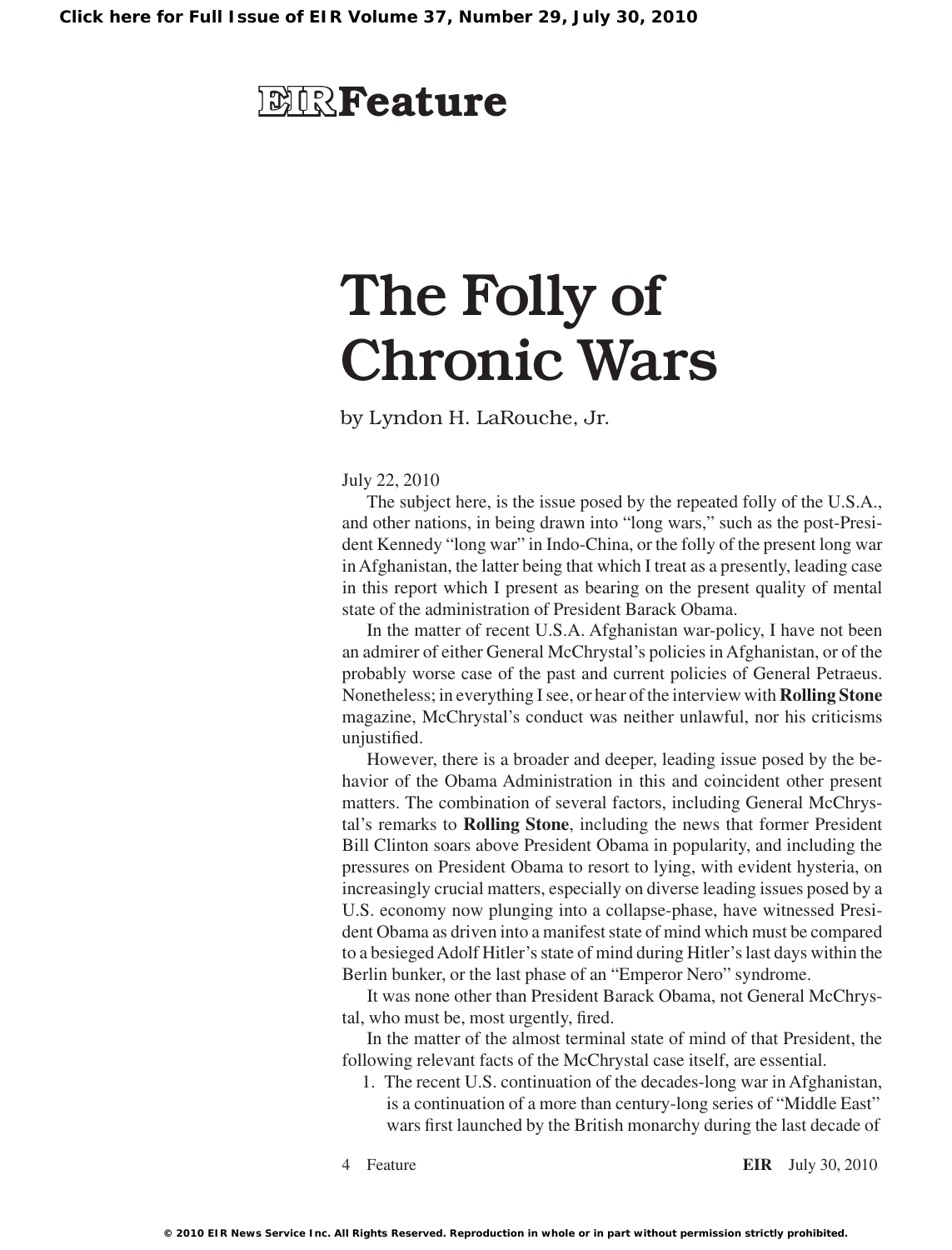

*The continuing long war in Afghanistan was launched by Zbigniew Brzezinski, as National Security Advisor during the Carter Administration, in cahoots with the British monarchy. The war continues today under President Obama. It is President Barack Obama, not General McChrystal, who ought to be fired, LaRouche writes. Shown: Brzezinski, in 1977; the Afghan War, March 2010; McChrystal, July 2010.*

> the Nineteenth Century. This occurred, at that time,

in the guise of imperial London's "Young Turk" operation, an operation which has been continued, to the present date, throughout the entire "Middle East" and adjoining regions, always explicitly, or implicitly, under the provisions of the infamous,Anglo-French imperialist,Sykes-Picot agreement.

2. This was, for example, the origin of Zbigniew

Brzezinski's launching of the presently continuing long warfare in Afghanistan under the auspices of the U.S. Carter Administration, all done in concert with the British monarchy. This pattern was aggravated under President Obama, by his order protecting the British-owned and -controlled opium traffic spreading from a primary source in a British-protected province in Afghanistan, into Europe.

3. For the sake of purifying the atmosphere of certain crucially diversionary historical myths, it must be not only recognized, but emphasized, that this "Young Turk" affair, was part of the same continuing operation which had been launched, up through the present instance, with the initial assistance of that British Fabian Society's Frederick Engels who had launched the career in the closely related forms of both British secret-intelligence service direction, and British arms-trafficking operations of that British Fabian spy and weapons-trafficker, Alexander Helphand, the Helphand who also was, and is still usually recognized by name as the infamous "Parvus."

Much of "Parvus's" operations, prior to his role in the "sealed train" of Lenin's trip across Swedish territory in 1917, had been centered as in his role as a combined "revolutionary" and British arms supplier to sundry Balkan and related wars and revolutions. This continued in that form, until his crucial role in war-time Scandinavian operations, such as those of the Lenin affair of 1917, and his particular, earlier role in "handling" Helphand's British one-time "patsy" Leon Trotsky, an operation which must be seen as situated in the aftermath of British Prince Albert Edward's crafting of the 1894-1940 British alliance with the Mikado, against China, Korea, and Russia. This was the alliance which led into not only the Russo-Japan war of 1905, but lasted until the time the 1940 fall of France impelled Winston Churchill to turn for help from the U.S.A., thus breaking Japan's commitment to the alliance with Britain. Japan, nominally allied with Nazi Germany, fought the war against its trans-Pacific victims and other opponents, alone.

The crucial, thematic issue of this present report, is the outcome of that British imperial orchestration of the "Young Turk" operations, operations which, in this manner, for this and re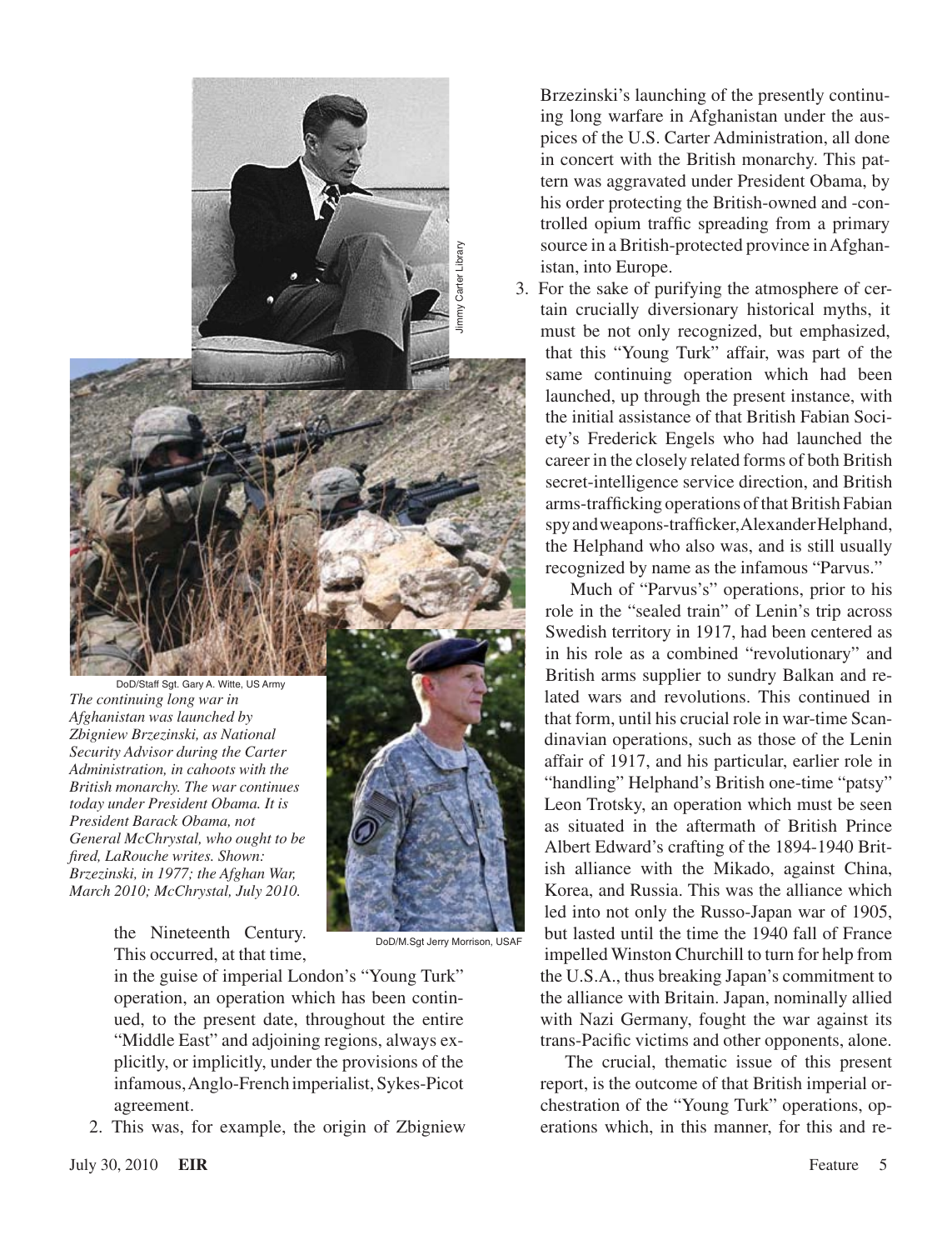lated reasons, are of the still-living character of all warfare and kindred manipulations by the British empire and its accomplices and dupes within the entirety of Southwest Asia, to the present day.

4. Although "cabinet-warfare generals" such as Petraeus and McChrystal, have their faults, however confused and misguided they have been, otherwise, McChrystal has remained, essentially a professional with an apparently deep commitment to his profession as a loyal citizen and U.S. military professional, however errant on other counts.

However, to compare either Petraeus or McChrystal to Generals Douglas MacArthur, or Dwight Eisenhower, would be worse than stilly, even obscene. Furthermore, within the matter of Generals Petraeus and McChrystal's part we must consider the stunning incompetence of their inherently ill-fated counter-intelligence and related "cabinet-warfare" schemes for the Southwest Asia matter. McChrystal appears to have followed the guidelines for his conduct with scrupulous attention to the letter of the law for generals operating in the kind of circumstances under which he delivered his remarks to **Rolling Stone** magazine.

5. The issue thus posed, is, that since the President of the United States, Barack Obama, had sent U.S. forces into Afghanistan with firm instructions not to interfere with the British Empire's opium production in a British-controlled region of Afghanistan, and since this arrangement created a hopeless situation for the U.S. troops being sacrificed to the cause of what is fairly considered to be the President's treasonous role as such an agent of British international drug-trafficking interests: McChrystal acted under the moral obligation to do something to alarm the relevant institutions of the U.S. government to the effects of President Obama's British-dictated, and thus implicitly treasonous Afghanistan policy.

As far as he went in uttering what was reported by **Rolling Stone**, McChrystal did his duty as a commander in service of the United States. The fault, in this matter, was all on the side of President Obama himself.

6. The President had neither the proper grounds nor the means to carry out a politically successful

court-martial of General McChrystal. General McChrystal's action has been proven to have been successful in its effort to cut down President Obama's already plunging popularity, all that despite the usual lickspittles from the tradition of our own "yellow press." Thus, an important blow had been struck for our hope of rescuing our United States from the doom which the continuation of President Obama's evil reign would ensure. President Obama's reaction was chiefly the expression of a Hitler-like outburst of pique, perhaps even a sign that Obama's state of mind was now rapidly degenerating into something akin to a Hitler-in-the -bunker pique.

7. We must situate the distinction of strategic truth from the foolish, Goebbels-like babbling of the Obama Administration. To clarify the relevant features of the present strategic situation, it must be said, in response to what President Obama's follies have promoted, that we must interpolate a certain prefatory note at this point, a remark respecting the forecasts of Russia's illustrious strategic intelligence specialist, Professor Igor N. Panarin, for the U.S.A.'s future, into these prefatory remarks:

I have read an English-language, Dost Foundation summary of the reported argument by Professor Panarin. What I have read, thus, and from other relevant sources available to me here, lacks any formal error in Professor Panarin's particular suggestion that a breakup of the U.S. economy were likely before the close of present year.

Formally, there would be no error, excepting one of omission, in the implied set of facts on which Professor Panarin premised his argument. That crucial error in his particular judgment from early 2009, is his apparent lack of knowledge of relevant principles of Leibnizian-Riemannian dynamics which are specific to trans-Atlantic European civilization, most emphatically; we must emphasize the absolute difference in dynamics operating between the cultures of Europe, today, and the systemically contrary characteristics traced within our U.S.A. from the original New England settlements within the foundations of U.S. history to the present time.

The most significant element of error in Professor Panarin's 2009 paper, is in his presuming, in that report, that Europe generally, or Russia in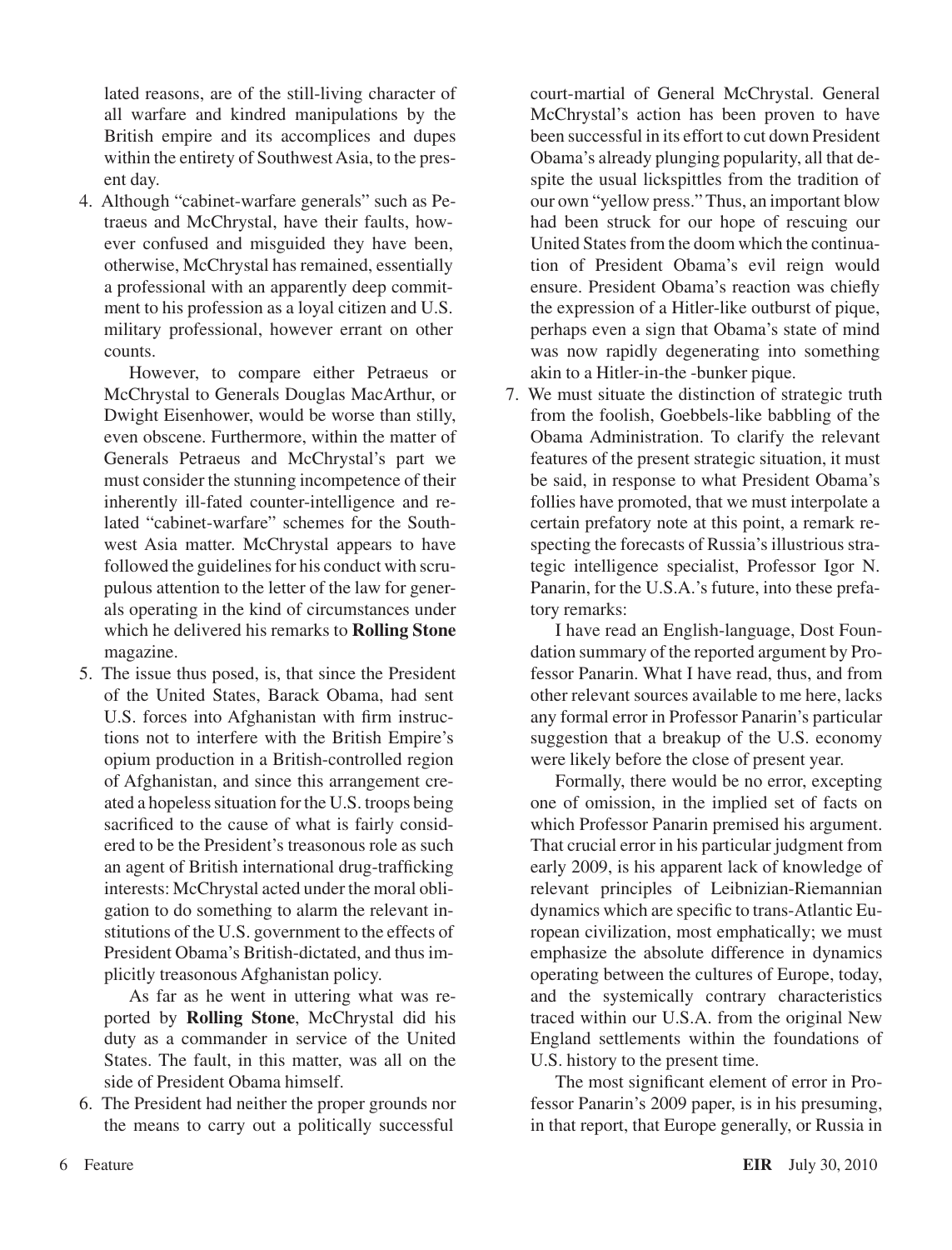particular, could outlive a collapsed U.S.A. The Professor's error features a component of lack of understanding of the principles of a science of physical economy, principles which are actually based in the Leibniz-Riemann tradition of dynamics.

At present, the center of the onrushing acceleration of a general, planet-wide, physical-economic breakdown-crisis, is within the British empire's central organization, the so-called "Inter-Alpha" group founded by Britain's Lord Jacob Rothschild in 1971, a group which has been constituted as a correlative feature of the same operation launched by London circles controlling key figures in the U.S. government in the matter of annulling the Franklin-Rooseveltlaunched fixed-exchange-rate system.

The race is now on. For the moment, it were more likely that the collapse of the entire planet into a general breakdown-crisis would occur, initially, within the Trans-Atlantic region as a whole, probably within western Europe, first. Such a collapse would be followed immediately by a "chain-reaction" collapse, similar to that of 1923 Weimar Germany, among all of the Eurasian nation-state economies.

It will be of interest to Professor Panarin, on this account, that he consider the fact that the root of the aspect of this global problem for Russia today, is the same London-centered imperial financier interest represented by the relevant controllers of both N.S. Khrushchov and Mikhail S. Gorbachov, controllers led by the Bertrand Russell school of early Twentieth-century, as later, "Cambridge systems analysis." That is the school which was the mother, for Britain's MI6, of such creatures as the Laxenberg Austria International Institute for Applied Systems Analysis (IIASA). It has been the policies of IIASA which played a crucial, treacherous, leading role in the collapse of the Soviet Union under Mikhail S. Gorbachov, and the same policies conduited into N.S. Khrushchov's earlier role as General Secretary under the influence of IIASA spokesman Bertrand Russell's World Parliamentarians for World Government. In examining such influences, we meet the most virulent of the corrupting external influences on Russia's economic policies presently.

Today, that collapse of the entire world into

what, unless reversed, would become immediately a new dark age, takes its root, not in financial matters, but, rather in the specific features of the collapse of physical economies caused by subordinating the physical national-economies to the reign of a presently hyper-inflationary system of speculation of a form comparable to 1923 Weimar Germany.

Unfortunately, if Barack Obama remains President of the U.S.A. past the Summer of 2010, then, the kind of disintegration of the U.S.A. which Professor Panarin projected in 2009, were a plausible estimation, although not a competent one scientifically. Thus, there are certain systemically mistaken presumptions, that of a reductionist error in method, expressed within the Professor's summary argument there; his conjecture errs in the respect that he does not take the Leibnizian definition of the Leibniz-Riemann principle of "dynamics" into account, and, therefore, he relies too much on inherently misleading, statistical-economic, monetarist considerations, through a lack of attention to the overriding importance of Leibniz -Riemann dynamics.1

8. There could have been, but for President Obama, a better outcome than that delivered by the decree of the real malefactor in the case, Barack Obama himself. The Senate should have been convened so that the U.S. Congress would hear, as a single body, what General McChrystal had to say. So, most of the panic-ridden members of the U.S. Congress, kissed the butt of our British-owned "American Nero," Obama, without risking the political-career hazards of their own exposure to the facts which General McChrystal had referenced in his curiously crafted interview with **Rolling Stone** magazine.

What is a general officer to do in such a situation, one like that fairly compared to a situation of an officer under the reign of the Emperor Nero? Why must we hope that that President will not be impelled to imitate his intellectual forebear, by imitating the Emperor Nero's action of last resort?

<sup>1.</sup> Although I do not charge Panarin with following in the footsteps of such adversaries of Academician V.I. Vernadsky as the typically Britishinfluenced A.I. Oparin, Professor Panarin's method employed in his 2009 presentation draws its stated economic conclusions in a reductionist way contrary to the Leibniz-Riemann basis expressed by the principal achievements of the great Vernadsky.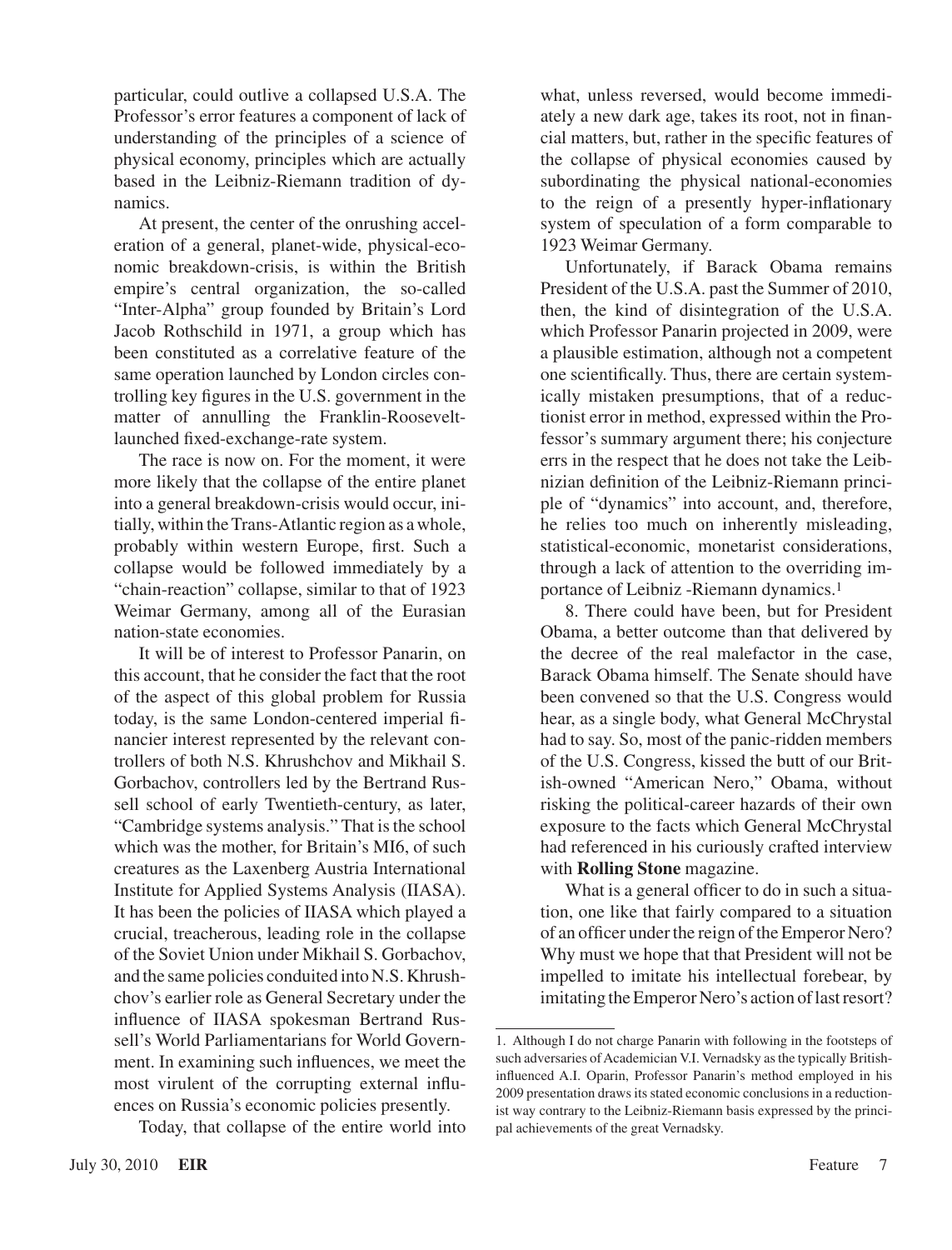Therefore, the crucial issue remains: the very continued existence of our republic, is immediately imperilled by each week which passes without actions to oust this President from that office.

Those facts taken into account, my assessment of the present existential crisis in our republic's very life, can be summarized as the threat of a case of another great nation, our own, brought to ruin by its own folly in being drawn into a foolishly conceived long war, such as that which our President John F. Kennedy would have pre-

vented, had his role as an opponent of a long land warin Southeast Asia not been terminated by his assassination. President Kennedy had been explicitly opposed to an extended period of U.S. engagement in warfare in Southeast Asia. The presently ongoing long-war in Southwest Asia, was begun as what has been shown to have been a fatal booby-trap for the Soviet Union, a quality of past folly imitated currently by the Soviet Union's present heirs in the present setting of the same foolish behavior now continued by such as a foolish present U.S. government which has been duped by the drug-pushing British monarchy, all of which must be considered as a case in point against the presently impeachmentworthy Obama Presidency.

If we do not defeat the role of that depraved British puppet, President Barack Obama, in his mimicking of dictator Adolf Hitler, a mimicry which has

been already copied as the Hitler-modelled, pro-genocidal health-care and related policies of this President, as also copied from Hitler by former British Prime Minister Tony Blair, we have reached such a point, that without the earliest ouster of President Obama, there is no visible future for any part of mankind, inside the U.S.A. itself, or elsewhere, at this critical global moment, now.

## I. The Case of the Peloponnesian War

My recently published, leading writings, have frequently returned to the subject of the problematic characteristics of long wars. In light of the role of the present long warfare in Southwest Asia under the Anglo-U.S.A. reign of the U.S. Presidency of British puppet-President Barack Obama, the points which I have addressed on the subject of "long wars" earlier, should be recapitulated now for the specific purpose of

> conveying an understanding of the deadly implications of what may be identified under such titles as "The McChrystal Case," for our nation at this time. Therefore, I shall begin the body of this report, by reviewing the underlying implications of the historical phenomenon of "long wars," with the immediate issue of the Peloponnesian War in view. Think of the present U.S. situation under President Obama aslike "a new Peloponnesian War," as being echoed, similarly, by the "Seven Years War" of Eighteenth-centuryruined continental Europe, and which, also, established the British East India Company as an empire in fact, through the adoption of the February 1763



*To understand the continuing implications of the ancient Peloponnesian War, it is necessary to approach history as Bal Gangadhar Tilak (above) did the history of India, as viewed from the vantage point of the Vedic evidence.*

"the deeply underlying" considerations in the attempted practice of an economic physical science, as I do in the present, opening part of this chapter.

Peace of Paris.

To approach this subjectmatter, we must prepare our examination of the roots of the world's present crisis with what many might wish to term

It will not be necessary for me to lay out the full case on the subject of each of the periods of "long wars" here, since I have already done much to that effect in current publications such as my **The Secret Economy's**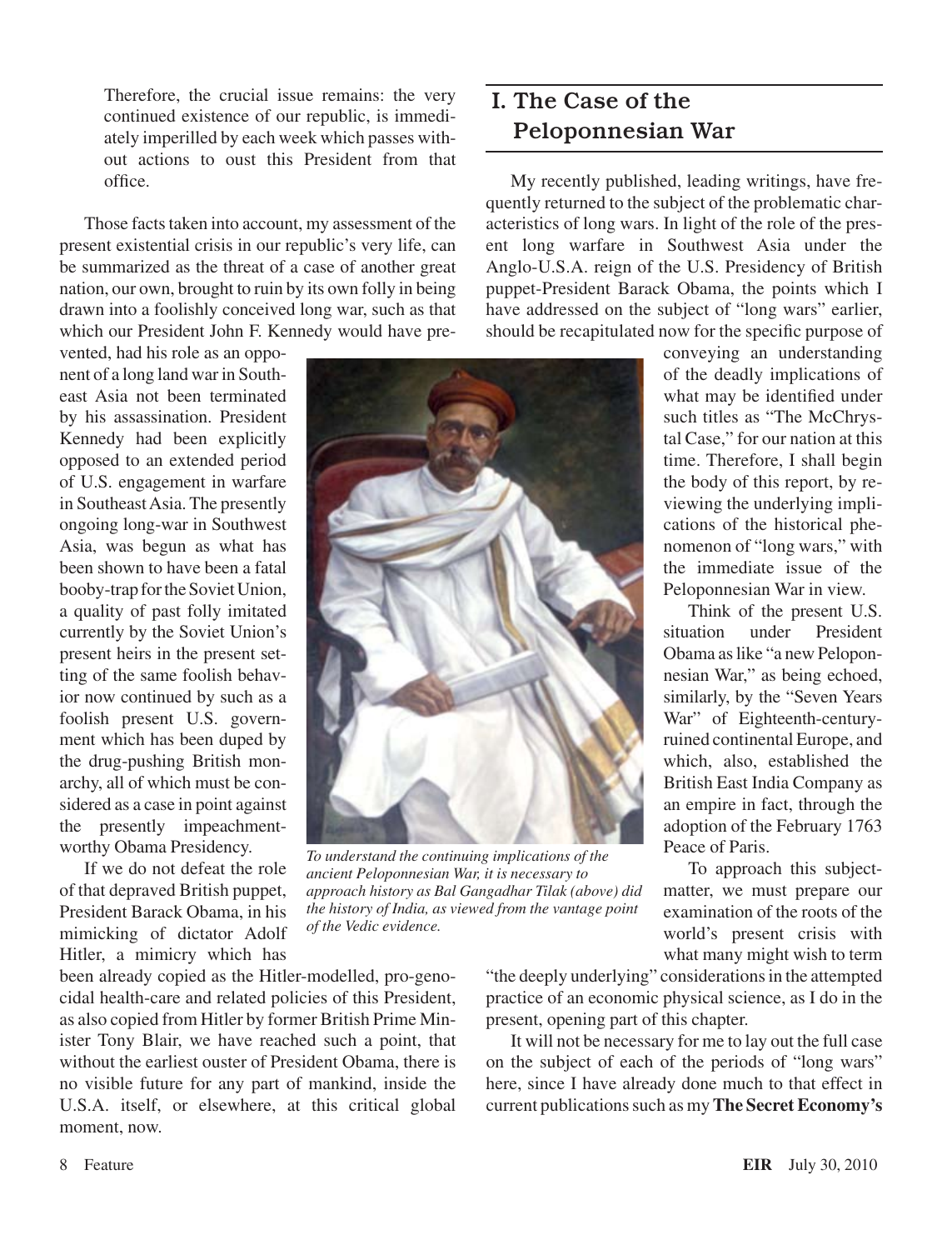**Outlook**<sup>2</sup> published during the past month. The introduction of a summary of the following character will therefore suffice for use, on this present occasion, in defining the setting of this chapter's subject, the implications of the Peloponnesian War as a precedent.

I proceed now to a matter of relevant scientific definitions essential for understanding the presently continuing implications of that ancient Peloponnesian War.

If we permit a distinction, here, between human archeology and "ancient history," we may date the appropriate notion of history as a science, to the study of the precedents represented by such exemplary cases as those of Sumer, or, of Egypt from the time of the great pyramid associated with the close of the reign of Khufu, or, the history of India as viewed from the vantage-point of the Vedic evidence treated by Bal Gangadhar Tilak's **Orion**.

This distinction between archeology and history, when history is strictly defined as a matter of principle, is demanded by regard for access, or want of access to those defining qualities of the individual human mind which were examined in exemplary fashion by the dialogues and related literary products of Plato. That is to say, that we must rise above the assumptions associated with the primitive outlook represented by the erroneous, but wide-spread, statistical belief in the evidence of mere sense-certainty. Or, let us agree, that that better approach chosen by me here, may be emphasized by examining the distinction between the reality of the archeological fact of the siege of Troy, and that insight into the Classical Greek legacy epitomized by the method employed in the dramas of Aeschylus and the works of Archytas and his associate Plato.

True knowledge of history begins when the ironies of the pair-wise and kindred interactions of the mental processes among individuals are accessible to our knowledge. Otherwise, we are left to infer history from study of the footprints which a society has left behind in its passing.

I have set forth crucial indicators of the basis for proposing, even demanding that distinction, in such notable locations as my already referenced, recently published **The Secret Economy's Outlook**. We must escape from the misleading, conventional notions of a mind governed by the mere products of sense-certainties, a feat which which must be accomplished by discovering the reality of the higher domain of Leibniz-Riemann dynamics, a subject which is represented most conveniently for this occasion, by those powers of the Classical imagination typified, for the English-speaking scholar, by the treatment of the specifically ontological principle of metaphor which I associate with my own joyous reading of the freshly minted, 1947 edition of William Empson's **Seven Types of Ambiguity**.3

For the native English-speaker of Classical artistic practice, the most appropriate choice of approach for English speakers, is, thus, that to be met in Percy Bysshe Shelley's **A Defence of Poetry**.

#### **In Shelley's England**

It is notable, for our purposes here, that Shelley's **A Defence of Poetry** is ironically dedicated to Thomas Love Peacock, not to be confused with the celebrated George Peacock who typifies the legacy of a trio of three young scholars from Cambridge's Trinity College. The second member of that trio, was the future leading astronomer of England, the figure later to become known as Sir John Herschel; the third, was Charles Babbage (the future inventor of the root-principle of design of operations of a modern digital computer).<sup>4</sup> Notably, George Peacock had gone on from scientific training, to becoming, among other professions, a notable English clergyman, and an acquaintance of Shelley. The three Cambridge youngsters of that time at Trinity, combined to translate LaCroix's Differential and Integral Calculus, and more, into English, an act which upset the Newtonian hacks of Cambridge, I would say, " deliciously," at the time. The trio typifies the best of England at that time.

<sup>2.</sup> See **EIR**, July 16, 2010 [http://www.larouchepub.com/lar/2010/](http://www.larouchepub.com/lar/2010/3727secret_econ_outlook.html) [3727secret\\_econ\\_outlook.html](http://www.larouchepub.com/lar/2010/3727secret_econ_outlook.html)

<sup>3.</sup> Shelley's **A Defence of Poetry**, which may very well echo the international influence of Friedrich Schiller intentionally, or in other ways, echoes the metaphysics of modern physical science associated with the tradition of Cardinal Nicholas of Cusa, but which harks back to the pre-Aristotelean Classical scientific tradition of Plato, in particular. That principle is intrinsic to the actually creative impulse of competent scientific discoveries of principle, as is strongly suggested by Albert Einstein's loving relationship to his violin.

<sup>.</sup> It should be said, that Charles Babbage's final stage of design of his series of Calculating Engines, was the forerunner of what emerged during the post-World War II period as the conceptual root of the design of the Remington-Rand and IBM computer designs. All that remained needed, were the advances in machine-tool design which became available as adequate to realize the intention in Babbage's own achievement. Any designer of the systems operable over the course of the 1950s and slightly beyond, would recognize much in reading the most advanced stage of Babbage's designs.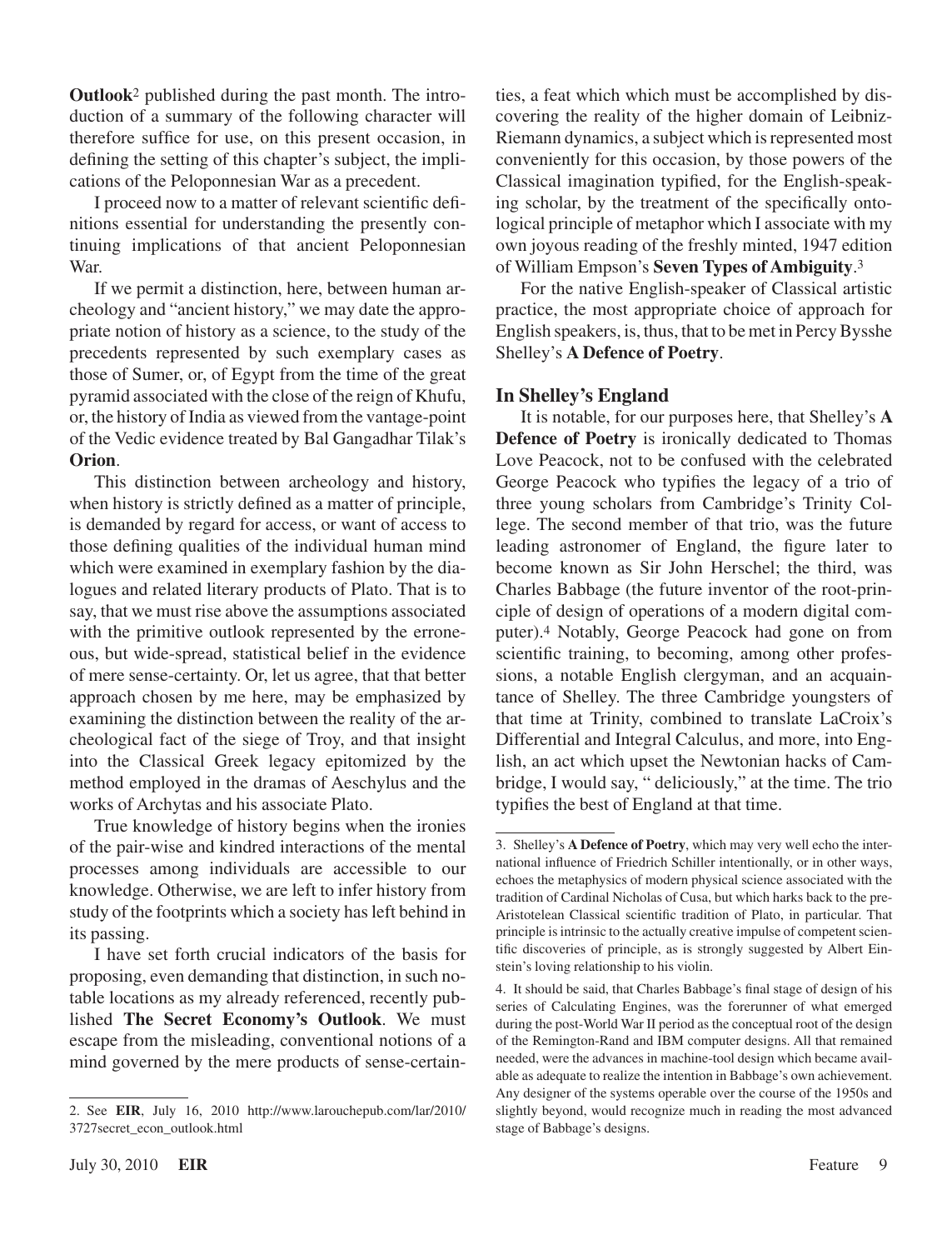Reference to that trio's work at Cambridge can serve our mission here, as illustrating the true connection between a creative method of physical science, and the non-mathematical notions which are indispensable for an actually scientific approach to the role of creative mental processes, in contrast to an appropriately subordinated department of those mathematical operations in the work of David Hilbert or of the far worse Bertrand Russell traditions.

Contrary to the sundry varieties of the statistical reductionists, really competent science has never been properly separated from Classical artistic composition. The principles of the Classical artistic imagination, as referenced by Shelley in his **A Defence of Poetry**, are to be approached from that relevant, higher standpoint which I have emphasized within the pages of **The Secret Economy's Outlook**, where I treat the essential principle of all true creativity, including that of Classical artistic composition and physical science alike.

That identifies the point of the connection of William Empson's ontological definition of a principle of metaphor to the examination of those creative mental powers common to Classical artistic composition and true physical science.

I restate that principle itself as I presented it in my **The Secret Economy's Outlook**, as follows.

#### **On the Human Mind**

What we regard as the individual human mind, has two distinct, but interrelated aspects. The first, the more familiar, is the aspect of mental life associated within the bounds of a systemically mistaken presumption, that sense-perceptions are simply echoes of the presumed mathematical form of physical reality of the universe. The needed correction of that terribly mistaken view, is demonstrated with extraordinary forcefulness, and in the most notable way, by Johannes Kepler's uniquely original discovery of the principle of universal gravitation, as contained within the full text of his **Harmonies**. This is echoed by Albert Einstein's emphasis on the fact that the universe as defined implicitly by Kepler's actual discovery of a principle of gravitation, is a universe which, as Albert Einstein emphasized, is always finite, but without boundary.

That means that universe is not a permanently fixed creation, but is a continuing, ontological process of creation, as Philo of Alexandria had denounced the contrary opinion of Aristotle on this account. Aristotle's own fraudulent argument was later echoed by Friedrich Nietzsche's modern re-assertion of the corollary of Aristotle's dictum, "God is dead."

Thus, in competent principles of physical science, mathematics is a language of mere shadows, such that competent science depends upon the superseding of putatively fixed systems by the application of that same real-life, real-universe principle of creation, a principle which William Empson identified as metaphor.

This distinction shared by competent physical science and Classical artistic composition, is made explicit by any competent form of scientific reading of Kepler's **Harmonies**.

Thus, Kepler's solution proceeds from the recognition that the principle of gravitation can be efficiently adduced only by what Empson identified as the principled concept of metaphor, by emphasizing the contradictory character of what might be mistaken for what are often taken to be the apparently ontological implications of such notions of sense-perception as those of sight and heard harmonies. More to the point, all valid kinds of universal physical principles echo, in the method of their discovery, the method employed by Kepler in his discovery of a universal principle of gravitation. That method is the same thing, ontologically, as Empson's conception of metaphor.

With discoveries of principle akin to what I have referenced here as that discovery by Kepler, that individual human mind which is aware of this fact of experimental evidence, is impelled to acknowledge that which is called belief in sense-certainty, tends to mislead the victims of such ontological misbeliefs into a false-to-truth notion of physical science itself.

We are, therefore, properly impelled, in this way, to emphasize that sense-certainties are actually knowable phenomena only to the degree that we rise to the ability to cope with the reality that what appear to be sensecertainties are, in reality, only shadows cast, as by an unseen, but efficient reality, upon the universe of our experience of actually creative forms of the physical action of qualitative, rather than merely quantitative changes. Such is the proper definition of true, universal discoveries of universal physical principle.

#### **Reductionism as a Mental Illness**

The success of the individual's progress in the direction of gaining that critical insight, points our attention to the poisonous effects of that sort of incompetence which is expressed as blind faith in the reductionist's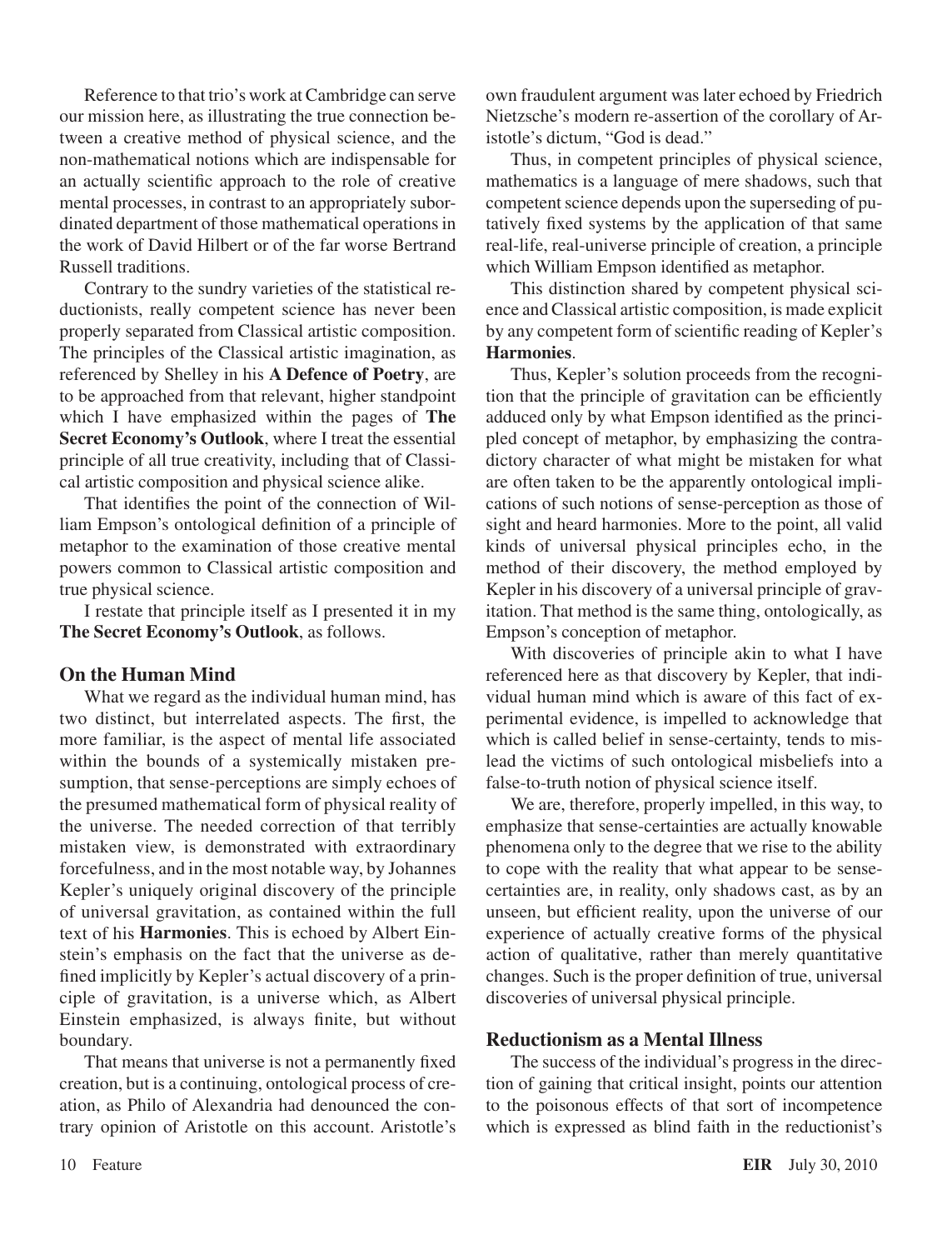notion of a purely mathematical notion of physics.<sup>5</sup> On that point, we are confronted with the fact of the existence of the qualitatively higher than mathematical quality of the scientific-creative, and related creative powers of the human mind, a quality of knowledge which is achieved only through ascent, above and beyond mathematical systems as such, to the notion of a universe premised upon a universal, metaphorical principle of physically efficient human creativity, as shown in the language of Nicholas of Cusa's **De Docta Ignorantia**. This is what is to be recognized, for convenience, otherwise, as the common principle of the creative imagination, the principle which permeates the work of



Institut International de Physique Solvay

*The Riemannian genius of Einstein and Planck, or Mendeleyev, or Pasteur, is opposed to that evil variety of so-called "mathematical physicists" associated with the 1920s romp of the obscene Bertrand Russell and his accomplices during the period of the 1920s Solvay Conferences. Shown: the 1927 Solvay Conference; Einstein is seated front row, center. Planck, three seats to his right.*

Leibniz and Bernhard Riemann's discoveries–as the fact of the existence of what should be intended by reference to the ontological conception of the human soul.

The phenomenon to which Shelley brings the reader in the closing paragraphs of his **A Defence of Poetry**, is just that. Gottfried Leibniz had defined this, during his work of the 1690s, as that principle of *dynamics*, which he attributed to the precedent of the Classical Greek conception known as *dynamis* to such figures as Archytas and Plato.

For example, take the exemplary case of the discovery of the inherently anti-Euclidean principle of the catenary by Filippo Brunelleschi, the principle which Brunelleschi employed for the crafting of the cupola of Florence's **Santa Maria del Fiore**, which was the only practical means available to Florence at that time, for that task of construction. This and related, namably "anti-Aristotelean" discoveries in the practice of a physical geometry (rather than childish academic credulities), as extended by the Leibniz-Jean Bernouilli development of the physical principle of least action, has illustrated what became the crucial point of principled difference between the true Riemannian genius of an Einstein and Planck, or Mendeleyev or Pasteur, as opposed to all among that pestilence of what are merely, a-prioristically mathematicians, such as David Hilbert, or, the actually evil variety of so-called "mathematical physicists" associated with the 1920s romp of the obscene Bertrand Russell and his accomplices during the period of the 1920s Solvay Conferences.

The pattern of reductionist ideology which I have just pointed out in the immediately preceding paragraphs, must be recognized as a systemic expression of mental illness. Not only is that the case, but this is both the most significant of all forms of mental illness—the virtual mother of the evil which is virtually all related mental dysfunctions, and is also a principal root of all other leading forms of mental illnessin societies known to history up to this present time.

I explain that point summarily, as follows.

AsI have both stated and emphasized within a series of published works during the course of 2009 and 2010 to present date, those actually creative functions which distinguish human individuals from beasts, lie outside the realm of sense-perceptual certainties, such as the implicit insanity of belief in a formal mathematical physics, as distinct from, for example, the modern physical chemistry of a Louis Pasteur, Mendeleyev,

<sup>.</sup> For example, the derivatives of the dogma of Paolo Sarpi, and of such products of Sarpi's influence as the economic and related doctrine of Adam Smith.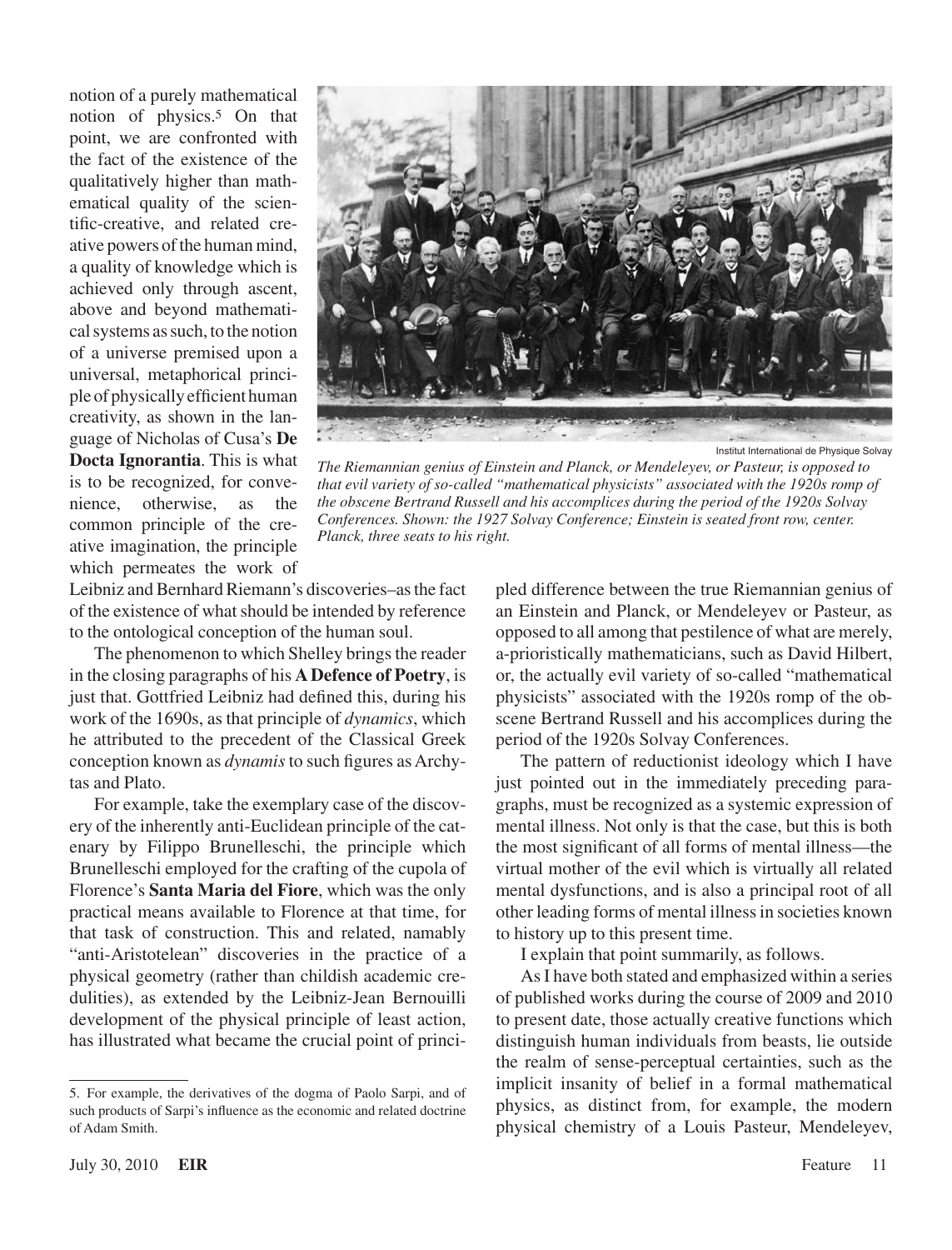Max Planck, Albert Einstein, William Draper Harkins, or Academician V.I. Vernadsky. In other words, as Kepler's uniquely original discovery of gravitation attests, and as Albert Einstein identified that proof of principle as defining a physical universe as being both finite and yet without bounds, sense-certainties are, at their relatively very best, no better than mere shadows cast upon the field of mere opinions, both seen as if cast by the hand of an unseen reality.

That means, among other connotations, that the proper (which is to say, "sane") personal sense of identity, locates sanity in the developed ability of the individual human mind



*The Apollo cult intervened, despite the warnings of such prophetic dramatists as the great Aeschylus, to plunge Greece into the orgy of destruction of the Pelopponesian long war (432-404 B.C.). Shown: The ruins of the Temple at Delphi, seat of the Cult of Apollo; the "Apollo Belvedere."*

to locate his, or her personal identity as a substance located "as if from above," not to be part of the class of "those mere shadows of reality" which are the quality of all notions of sense-perceptual experience as such.

That distinction is the appropriate referent for the notion of an implicitly immortal, rather than merely "material" human "spiritual" being, a notion which is the only truly human sense of a valid, healthy sense of personal identity. That is the only true and sane notion of individual personal identity, and of the healthy forms of social relations among persons who have gained access to that higher conceptual standpoint for regarded experience.

This distinction is, for example, precisely that of the potential represented by that form of personal individual sanity. That is a quality which is expressed in a notable degree by the genius of Albert Einstein and others like him, or the great Cardinal Nicholas of Cusa, on this same account. It is within this specific domain of what we know as mental practice, that all true physical science and Classical artistic composition find their true place of residence. It is the domain which the ancient Pythagoreans identified by *dynamis*, which Gottfried Leibniz defined as dynamics during the 1690s, which is the source of the same social effect which Shelley identified in the concluding paragraphs of his **A Defence of Poetry**.

There is, in short, a social process which is

mediated by the mere shadows of sense-perceptual experience, but which is not contained within it. It is also the medium with which Plato confronts such implicitly reductionist fools as the character of Parmenides and his modern likenesses.

This distinguishes the higher quality of intellectual domain which allows the inhabitant of such qualities to cope, conceptually, with the otherwise ontologically incomprehensible realities of a universe composed according to the notion of cosmic radiation as primary. It is the state of mind of a future culture of humanity which has then developed, among at least some of its members, the qualities of mind needed for mankind's future adaptation to conditions such as those to be found in future successful return flights from our Moon to Mars, and back.

#### **Science, Sociology & War**

Once the ancient notion of *dynamis* is compared to Leibniz's uniquely original, modern definition of dynamics, we become equipped to reckon competently with the quality of social phenomena met in the expression of systemic social conflicts, as characteristic expressions of both the interior of nation-state and comparable cultures, and among them. Begin our study of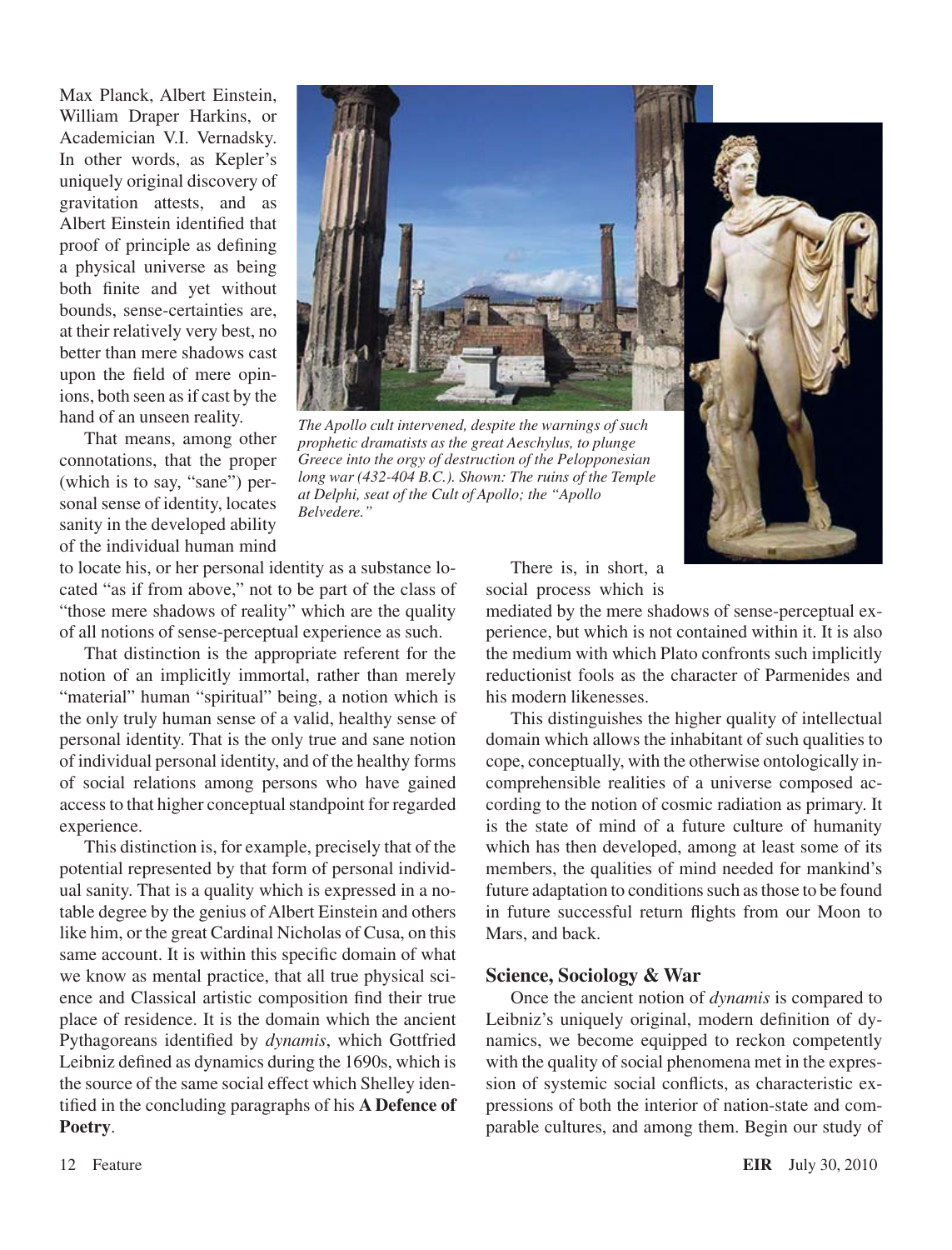this matter with what I have already indicated as this chapter's particular subject-matter, the case of the infamous Peloponnesian War, as follows.

Consider what should have been taken as a forewarning of both the Peloponnesian War itself, and of the aftermath of the failure of the Greeks to follow Plato's intention to destroy his target, and, thus, overturn the folly of the Peloponnesian War, which should have been done by crushing the Mediterranean imperial maritime power vested in the intrinsically evil cult of the Delphi cult of Apollo.

It is now time to recall, today, that the naval victory over Persian imperial forces by the combined forces of what we customarily reference as "the ancient Greeks" today, not only rescued Greece from the earlier, prolonged efforts of the so-called Persian Empire to destroy Greek sovereignties, but created what turned out to have been a wasted opportunity: an opportunity largely wasted through the folly of the Peloponnesian War, for cooperation among the forces of those Greeks and Egypt for a cooperative step forward among the nations and peoples of the Mediterranean maritime littoral.

However, the same Apollo cult which had claimed, earlier, that it had been the power which had destroyed the kingdom of the fabulously rich King Croesus, intervened, despite the warnings of such prophetic dramatists as the great Aeschylus, to plunge Greece into an orgy of destruction of a type, like that of the Seven Years War, later. This was a development which we must recognize as virtually the same quality of strategic significance of that so-called "Seven Years War" through which the British East India Company secured its victory as an empire under the leadership of Lord Shelburne, thus launching what has remained as the world's British Empire from that day in 1763, to the present time of the fag end of the British monarchy's use of Lord Jacob Rothschild's imperial Inter-Alpha group of leadership of approximately seventy percent of the world's eminently bankruptable, reigning international banking power of the world today.

Similarly, it was through the folly of the succession of the French Reign of Terror and Napoleon Bonaparte's re-enacting the precedents of such follies of both the Peloponnesian War and that of the mid-Eighteenthcentury "Seven Years War," that the British Empire was enabled to reduce those same great European nations who had, earlier, enabled our American victory in 1782, which were now to fall into a nearly ruined condition

during a subsequent time, until the global, revolutionary effects of that great victory over the forces of the British Empire which had been led by U.S. President Abraham Lincoln.

It was, similarly, the success in the mid-1870s of the U.S.A.'sinfluence in such continental European powers as Bismarck's Germany and Russia's mightily successful programs of the great Russian statesman Count Witte and the great scientist Dmitri Mendeleyev, which were typical of those developments which drove the British monarchy to the desperation of forcing the dumping of Bismarck by the British royal family's German Kaiser, and trapping Germany, thus, into a war aided byBritain's ally Japan, in Japan's attack onChina, Korea, and Russia, wars which prepared the way for setting off the so-called "great war" of 1914.

Similarly, we have the case of that assassination of U.S. President John F. Kennedy, which removed the President Kennedy who had been a stubborn obstacle to Britain's intention for launching a long U.S.A. war in Indo-China, a long war which destroyed the United States to such a degree of British imperial advantage by the 1968-1971 interval, that our U.S.A. was soon transformed, since the Nixon and Carter administrations, into what had been described during the time of Secretary of State John Quincy Adams as the status of "a mere cock boat in the wake of a British man o'war," as, again, since from 1971-72, to the present day.

This British system was, essentially, not really a new kind of expression of imperialism during any part of the interval of world history between the Peloponnesian War, and the ever-worse degree of ruin of our republic by its being suckered, again and again. So, in a similar way, our republic was being ruined, following the catastrophe which was the post-Kennedy, 1964- 1975 decade of the U.S. Indo-China War, through the time of the presently ongoing, British-orchestrated U. S.A. military follies of a far worse than merely foolish U.S. President Obama in Southwest Asia. This trend is still, presently continuing through the follies of London's launching of Iraq wars, a virtually continuing, long Afghanistan war, and a series of regional wars, under the influence of the British "Sykes-Picot" control over some very, very foolish Israelis, a certain, presently reigning faction among Israelis whose folly is presently expressed as an immediately threatened nuclear-weapons assault on Iran.

This disaster of repeated follies of "divide and conquer," has been a copy of the practice of, in principle,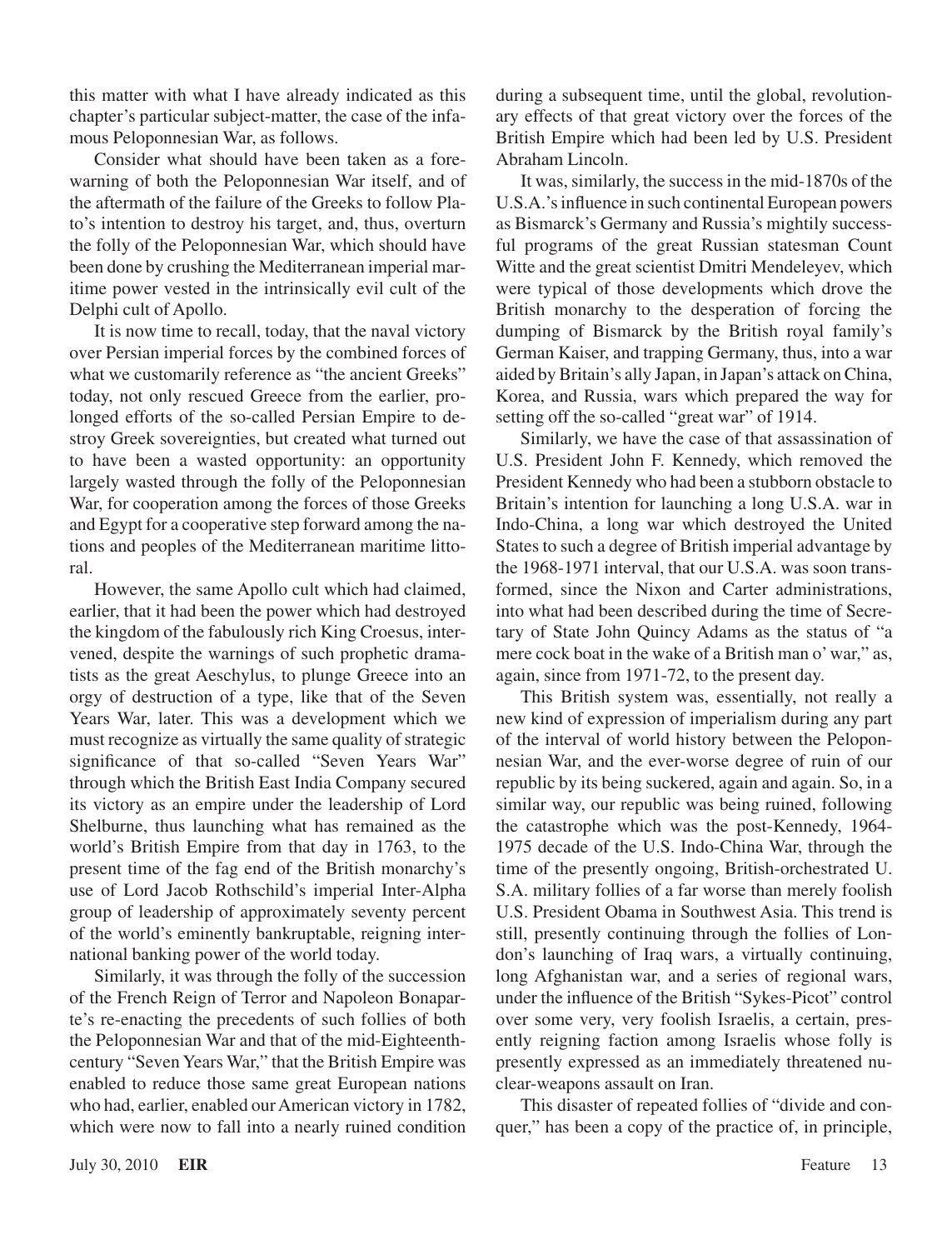the ancient Roman Empire. This was the folly practiced by Byzantium after Rome. This was the chronic state of recurring European periods of religious warfare, fromthe period 1492-1648,which Venetian maritime and monetarist power set off in the effort to crush the successes of the Great Ecumenical Council of Florence, such as that launching of modern European science by the initiatives of such geniuses as Filippo Brunelleschi and Cardinal Nicholas of Cusa.

Must we not ask ourselves: "What is the root of such a persistently recurring, criminal folly of entering into wars and kindred conflicts which are crafted as means for breaking the power of duped, formerly sovereign governments?" Why are governments and peoples so stupid, even stupidly evil, as to engage in such forms of traps of warfare as are  $41.194$ 

*The motive for the lying defamation against Niccolò Machiavelli (1469-1527), a follower of Leonardo da Vinci, was his commitment to the republican cause vs. the pestilence of oligarchy that polluted all of Europe during his lifetime, and throughout the 1492-1648 religious wars.*

typified by the case of the Peloponnesian War, or in the opium-pit of Afghanistan presently?

#### **Machiavelli's Genius**

To restate the same issue in a slightly different manner: "What has been the motive for the extent of the lying defamation against one of the greatest strategists representing the true republican cause, the great Niccolò Machiavelli?"

Said briefly: Machiavelli was, essentially, a follower of the great Leonardo da Vinci who had been driven out of Italy, into a place of relative safety, Amboise, in France. Machiavelli had been a middle-ranking, but important official of the Republic of Florence, who was virtually imprisoned and crippled in his freedom by those victorious forces which had crushed the Republic of Florence. He remained such a republican throughout the remainder of his life, and earned the respect, as by all the best professional officer cadres of the modern world, until the period of the U.S. Indo-China war, a Machiavelli who has been one of the founders of modern strategy, always emphasizing the republican cause in seeking arts for dealing with the pestilence of oligarchy and oligarchism polluting all of Europe during his own part of the 1492-1648 religious warfare.

Why was Machiavelli defamed in the manner used against him?

To state the point in the simplest terms: simply said, the oligarchical parties ofEurope feared the infectious power of competence expressed by Machiavelli's mind, and hated him on that account (as many in certain leading circles of the world express a similar, deadly fear of me). Chiefly, the oligarchically inclined powers of the modern world, then as now, especially the financial oligarchy typified by Venice, still, to the present day, like their medieval and ancient predecessors, fear nothing as much as the very existence of the leaders in any nation who admire a constitution which con-

verges on the intention of our own republican form of Federal Constitution. The standpoint of our President Franklin Roosevelt, or Abraham Lincoln before him, is what the oligarchs of the world, including our Wall Street brigands and vaulted Bostonians, hate and fear with a brutishly mouth-frothing rage.

Such types as those still today, would also hate Machiavelli to the extent that they actually sensed the specific efficiency of his work.

That much said to describe the global setting within which our view of known history is staged, consider the essential implications of the Peloponnesian War itself.

#### **What Is Imperialism, Actually?**

As I have emphasized a short space above, the great folly to be studied in trans-Atlantic civilization, still today, has been the continued toleration of a weakness expressed in the ability of powerful empires to induce the intended victim-nations to quarrel among themselves, to such an effect as we witness in the case of the mid-Eighteenth-century "Seven Years War," in the sim-

<sup>.</sup> Incidentally, they also seem to dislike me personally, very much.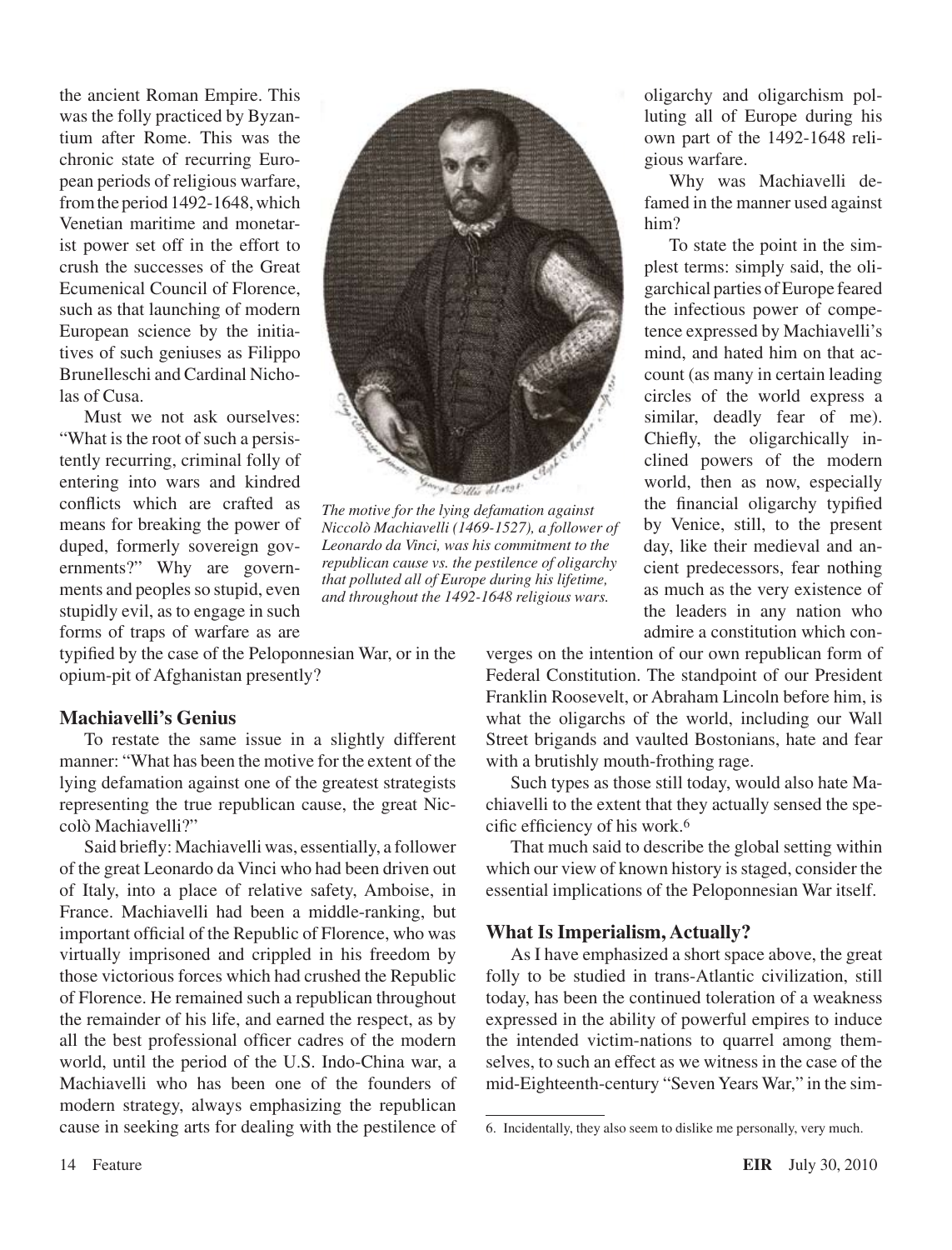ilarity of the effect of the folly of the Napoleonic wars, and, so, case by case, following that 1763 precedent, as to "World War One," or, in Winston Churchill's launching of that "Cold War" which ruined both the U.S.A. and western and central Europe, almost as much as it did the Soviet Union in the end. So, we have enjoyed the infernal epidemic of worse than useless, bleeding wars and kindred diversions, which have continued the pattern of folly set into motion by those later wars which had been made possible by the assassination of President John F. Kennedy, and up through the present instant.

This weakness has been permitted, in large part, because of an often potentially fatal, wrongheaded belief, respecting the nature of imperialism. The Romans were already clear on this distinction within the body of what has been considered as "natural law" for such matters. The power of the emperor was situated, qualitatively, above, and apart from the mere "kings" of the nations subject to the higher authority of actual imperial rule. Today, in modern European and related types of society, it is the dominant financier-monetarist interest which embodies the imperial reign ontologically.

So, disregard for that distinction licenses the practice of a misguided, but widespread belief, the which identifies the notion of "empire" with a simply misguided notion of imperialism as being the simple subordination of one nation, or nations, to another.

On that account, in fact, since the time of the Peloponnesian War, all forms of Europe-centered imperialism, including the case of British imperialism today, have not been the imperialism of a nation, but a monetary imperialism like that expressed in a typical form, today, by the coincidence of the U.S. Nixon Administration's cancellation of the fixed-exchange-rate system, on the one hand, with Lord Jacob Rothschild's 1971 launching of his Inter-Alpha Group, on the other. That latter, Inter-Alpha Group, is, in reality, a single, Londoncentered Group of assorted gangs, composed, like the Persian horde at the battle of Gaugamela, of a functionally unified assortment which dominates the field of its about-to-be-defeated army: a reported 70-percentile of the financial power of the world, either explicitly, or through the relationship of a keystone to an arch.

This is ancient pattern of Mediterranean-centered imperialism, whose medieval and modern expressions are to be traced from the root of the rise of Venice as a monetary power, to supersede the imperial power of Byzantium, since about 1000 A.D., and from the modern

wars already launched by the orchestrations of a revived Venice's efforts to destroy the accomplishments which had been set into motion by the launching of the beginning of modern European civilization by the great ecumenical Council of Florence.

On that subject: the obvious question so posed, is one which should be nothing which differs from: "but, what is the pathogen which spreads the disease?" In fact, imperialism is not an action of a particular nation, but is a disease of more or less pandemic character, as Rosa Luxemburg, and, later, also our State Department's Herbert Feis understood this, and as the case of the extended present reach of Lord Jacob Rothschild's Inter-Alpha Group and its auxiliaries since 1971.

I should emphasize, for the edification of doubters here, that it is not the U.S. government which presently reigns over the global policy-shaping of the U.S.A., but rather what is called "Wall Street." "Wall Street," which, together with the Boston-based "Vault" were launched, directly, from London, as direct creations of British Lord Shelburne's imperial East India Company. This creation has persisted as an imperial force throughout the planet, to the present day, since the February 1763 close of both the Seven Years War in Europe and the parallel "French and Indian Wars" in North America.

See Anton Chaitkin's **Treason in America** (1985) and historian H. Graham Lowry's **How the Nation Was Won** (1988),<sup>7</sup> on the following subject-matters:

The 2008-2010 "bail-out" in the U.S.A. expresses the looting of the United States as a nation, that, presently, since August 1971, into the ground, that on orders from British empire agents such as President George W. Bush, Jr. and, later, outright British puppet and virtual traitor, President Barack Obama. The case of the rape of the United States by British Petroleum, now, is merely an illustration of who is giving imperial orders to whom, and, chiefly, on the behalf of the British empire and its British Petroleum, under what many of our patriots may be coming to consider the treasonous character of the currently incumbent U.S. President.

On that spoken note, our attention is now returned, for a time, to the matter of that infectious mental disease of entire peoples and nations which I have classified as "reductionism as a mental illness."

To simplify the task which I have now set before us in this report, at least somewhat, I refer the reader to my

<sup>7.</sup> **[How the Nation Was Won](http://store.larouchepub.com/product-p/eirbk-1988-1-0-0-pdf.htm)** is available at www.larouchepub.com/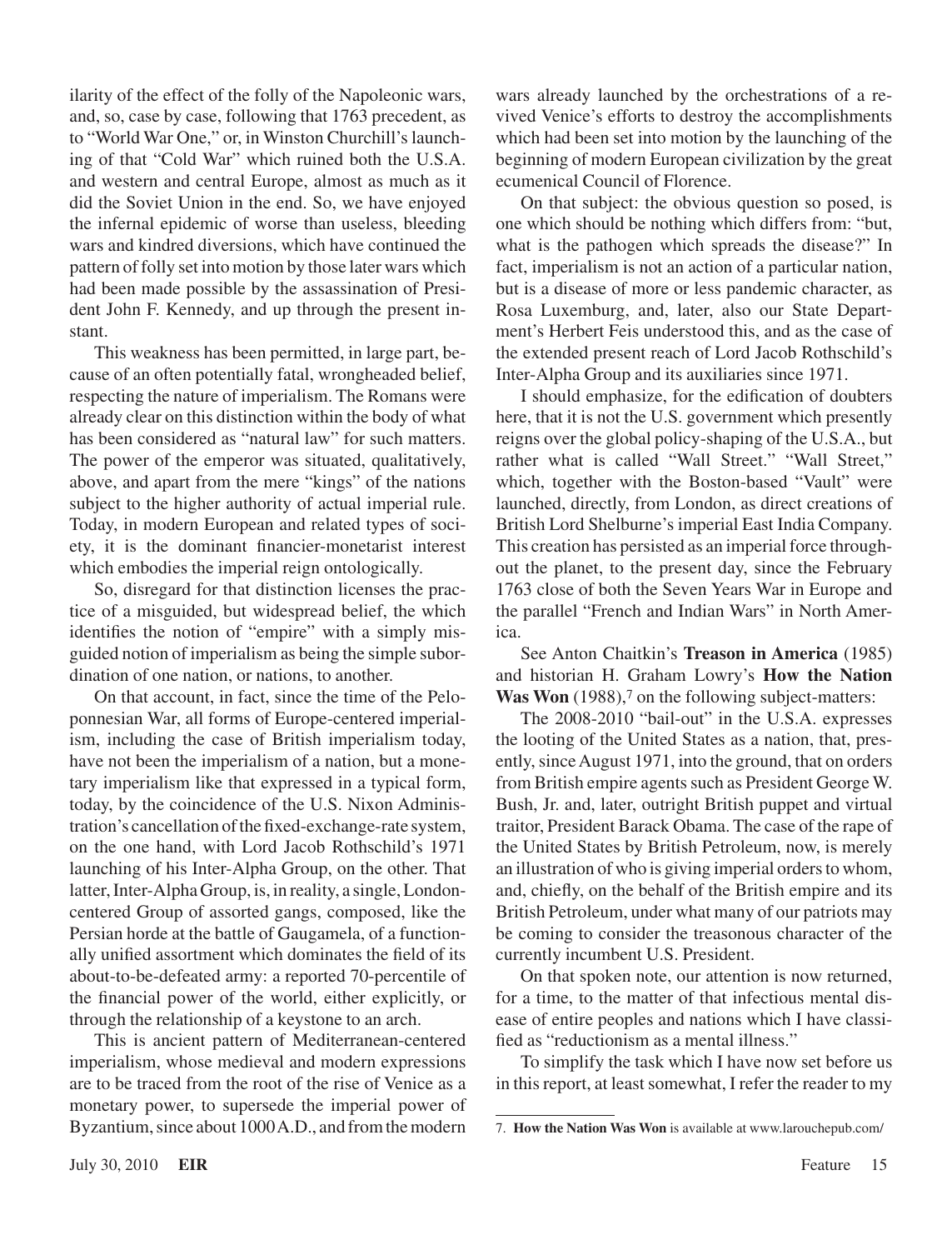own, recent, March 2010 piece, titled **Mapping the Cosmos.**8

#### **The Cosmic View**

My reference to this use of that term, "Cosmos," is as minted by Alexander von Humboldt, of **Cosmos** fame, the one time leading figure (and collaborator of France's honored "Author of Victory" Lazare Carnot) within France's Ecole Polytechnique, and, member and associate of that same Ecole. The case of the great science-master von Humboldt expresses my emphasis on the relevant conceptions introduced since the time of the British monarchy's 1890 ouster of Germany's Chancellor Bismarck and to the rising importance of the work of Academician V.I. Vernadsky's mapping of the presently known universe as composed of a set of the three distinct, but interacting categories of the presently known universe, the *lithosphere*, *biosphere*, and *noösphere*.

That latter set is to be contrasted, absolutely, to toleration of the contrary viewpoints bearing any semblance of that Newtonian school echoed by the nonsense of such among Vernadsky's adversaries as the British accomplices of Bertrand Russell, and J.B.S. Haldane, such as the Soviet Union's wretchedly reductionist A.I. Oparin, or similar Russian and other admirers of the tradition of the British empire's International Institute forApplied SystemsAnalysis(IIASA). British Liberalism is the putrid essence of all modern imperialism since, in fact, that February 1763 Peace of Paris which established Lord Shelburne's British East India Company as the kernel of what became the British Empire of Queen Victoria, her successor, and her monarchy to the present date.

Admittedly, there are important elements of influence in present-day Russia, as elsewhere, which deny any attachment to the presently continued existence of the British Empire as such.9 Among Russians today, that regrettable belief is often traced to a certain international strain of professedly Communist or related pedigree associated with the duped devotees of the British Fabian Society's Frederick Engels, the same Engels who played a signal role in launching the career of Brit-

#### Three Categories of Human Thought



*Pythagoras, Plato, and Archytas, a system of thought based upon the scientific principle of hypothesis, also known as "Socratic thinking."*

*The relatively highest category of human thought, is typified by that of such as* 

*Pythagoras (ca. 570-495 B.C.)*



*Archytas (ca. 428-347 B.C.)*



*Plato (ca. 428-348 B.C.)*

ish gun-runner and devotee of "permanent warfare, permanent revolution," and of the British Empire, Alexander Helphand.

#### **Since Ancient History**

To situate those systemic distinctions within the relevant, broader historical context, we must reflect on those three leading currents of systemic thinking found among the combined Mediterranean littoral and the Near East region, as a region known to us from the ancient through contemporary history of European epistemology since approximately the self-inflicted fall of Sumer, and since the great scientific accomplishment of the erection of the great Pyramid of Giza.

The first of those three categories is typified by what came to be known as socalled Greek civilization's Pythagoreans, and by followers of the Pythagoreans' method, such as Plato. The second, opposing current, expressed that systemic degeneration of mental behavior associated with Aristotle and Euclid. The third, is that of the modern followers of Paolo Sarpi, that liberal

<sup>8.</sup> Available in the March 19, 2010 issue of **EIR** at www.larouchepub. [com/lar/2010/3711map\\_cosmos.html](http://www.larouchepub.com/lar/2010/3711map_cosmos.html)

<sup>9.</sup> A"little England," or modest government composed of the territorial components and population of the United Kingdom, were a desirable alternative to that empire of which that territory is essentially only another among many victims of British imperialism.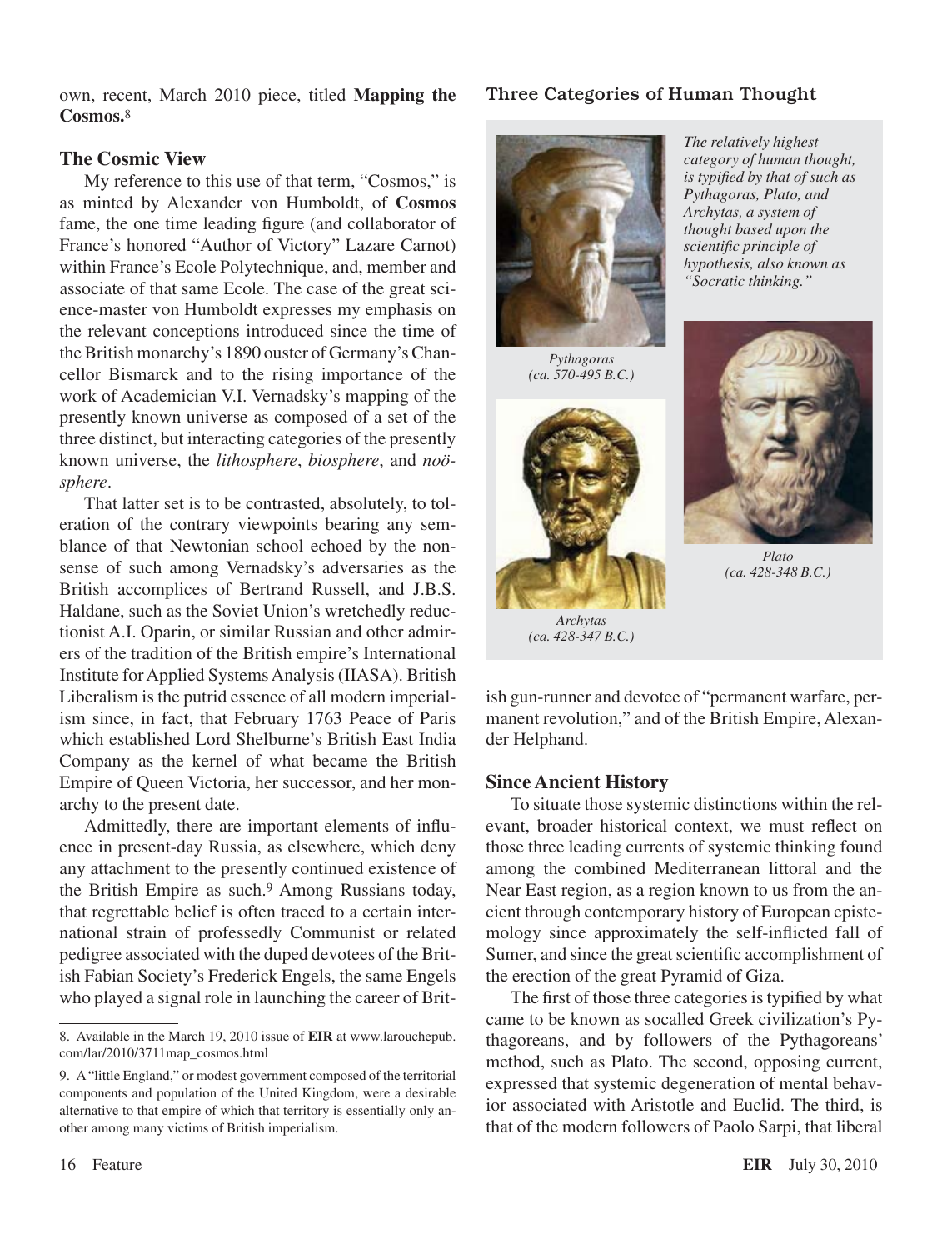*The second category is typified by the followers of Aristotle, as the domain of substitution of intrinsically corrupted a priori presumptions, e.g., the corruption expressed by Euclid's denial of the existence of either* 



*God's or man's power of genuine creativity within the present universe.*



*Aristotle (384-322 B.C.)*

*Euclid (ca. 325-270 B.C.)*

school of European statistical irrationalism expressed asthe post-Franklin Roosevelt failed economic policies of both the U.S.A. and European cultural hegemonies of the same period, especially since the wretched changesintroduced during the 1968-1981 interval, and, later, since the advent of the malicious Alan Greenspan's entry into the post of Wall Street and London agent, as Federal Reserve Chairman.

The relatively highest category of human thought, as typified by that of such as the Pythagoreans and Plato, is a system of thought based upon the scientific principle of hypothesis. This category is typified by the process of discovery and realization of universal principles which are proven by means of a certain quality of experiment best known to us under such rubrics as "Socratic thinking," or as illustrated by the examples provided by both Pythagoreans, such as that friend of Plato's known as the great Archytas, and by Plato himself. Cardinal Nicholas of Cusa could be, therefore, fairly identified as a modern follower of Plato. The U.S. Declaration of Independence and the Preamble of the U.S. Federal Constitution, are to be read as modern expressions of a renewal of the Platonic principle.

The second category among the three, is typified by the followers of Aristotle, as the domain of substitution of intrinsically corrupted *a-priori* presumptions for the principle of hypothesis, as the corruption expressed by such as Euclid's denial of the existence of either God's

*The third is that of the modern European Liberalism of the followers of Paolo Sarpi, typified by the present British ideological system of "liberalism," as one finds in Adam Smith's* 



*(1723-1790 A.D.)*



*Paolo Sarpi (1552-1623 A.D.)*

or man's power of genuine creativity within the present universe.

The third, in the order of appearance, is that of the modern European Liberalism of the followers of Paolo Sarpi. That is typified by the present British ideological system of "liberalism," in which there are, avowedly, as Adam Smith put the point, no principles of the type known as being characteristic of the kind of known physical principles specific to the tradition of the Pythagoreans and Plato, but only what is often termed as statistical methods for a merely pragmatic science which, by definition, excludes consideration of actually fundamental principles, as Adam Smith illustrates this case.10 It is for this reason that all economists of the Liberal persuasion have been consistently incompetent in their efforts at economic forecasting.

The last of the three views, is that which is actually responsible for bringing upon us the great, global economic-breakdown crisis of the post-July 2007 period to date.

However, for long periods of the U.S.A.'s existence under its implicitly Platonic Federal Constitution, ever since the Massachusetts Bay colony, for as long as it retained its Royal charter, the long, constitutional trend of U.S. policy has been that of a fixed-exchange-rate system of physical progress per capita and per square

<sup>10.</sup> E.g., **Theory of Moral Sentiments** (1759) and **The Wealth of Nations** (1776).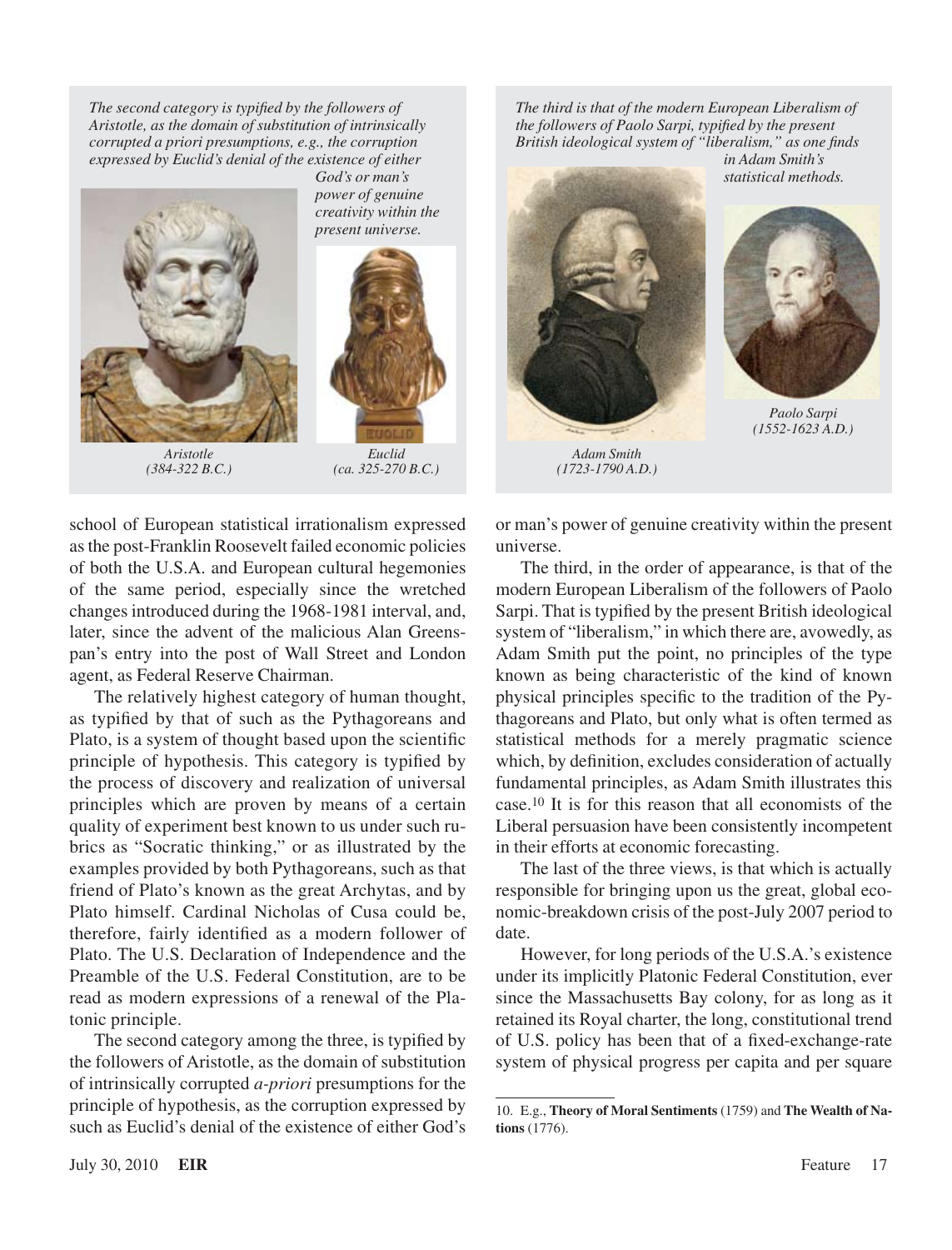kilometer. This latter principle of economy, is specific to the U.S.A., whenever it has been allowed to function under the protection of a fixed-exchange-rate principle, a principle expressed in a return to the philosophical standpoint traced, implicitly, to Plato and what he would recognize as his antecedents.

The principled forerunner of the constitutional American System of political economy, is, thus, to be traced, fairly, to such standards as those of Socrates and Plato, as those are immediately opposed to followers of the Delphi cult of Apollo-Dionysos, such as those associated with its last reigning priest of Delphi in Roman imperial times, Plutarch.

In that sense, the specific quality of that American System of government is, that it truly represents a universal model, since the treaty-agreements natural to that system provide for its extension to serve, potentially, as the virtual keystone of a universal system among what must be, respectively, perfectly sovereign nation-states of varying local constitutional forms of cultures.

For example: the normal treaty-relationship among the present or prospective, sovereign partners of our United States under present and future conditions, is a connection premised upon two general economic principles common to the partners: a.) a shared form of regulation of credit coherent with what President Franklin D. Roosevelt established in 1933, under a Glass-Steagall law governing banking and public credit, and also, b.) with what that same President Roosevelt established, in the global form of a fixed-exchange-rate system, the system set during the July 1-22, 1944, Bretton Woods Conference, to serve as the common instrument among the currencies of the participating nationstate partners.

There is nothing which *should be* mysterious to qualified scholars and scientists respecting the uniqueness of the American model of a system of politicaleconomy. The knowledge on which the development of that American system was premised, was knowledge assembled in a modern European quality and form, through the influence of such leaders of the Fifteenthcentury European Renaissance as the initiative of, chiefly, Filippo Brunelleschi and Cardinal Nicholas of Cusa.

For example, the main branch of the development of modern European physical science, was an expression of the heritage delivered by Brunelleschi and Cusa to such explicit followers of Cusa as Luca Pacioli, and of that Leonardo da Vinci whose most notable, avowed follower in science, was, later, the Johannes Kepler who was the only unique discoverer of the principle of universal gravitation.

Kepler was a key source of the knowledge which prompted the principal physical-scientific achievements of the Gottfried Leibniz who was the one and only original discoverer of the calculus, a calculus based on a specification which Leibniz had adopted from an instruction presented to "future mathematicians" by Kepler, as wasthe development of the notions of elliptical functions as physical, rather than formal mathematical functions, by the collaborators of Carl F. Gauss.

The essential realization of these cardinal advances from about the time of the great ecumenical Council of Florence, onwards, through the work of Gauss, was launched through the instrument of the justly celebrated 1854 habilitation dissertation of Bernhard Riemann. Noting the crucial role contributed in this fashion, all the main currents of competent modern scientific principle, which exclude reductionists such as the so-called "mathematical physicists," are associated with the emergence of what was to become known as the science of physical chemistry, from the time of such as Louis Pasteur.

Under the terms of the renewal of such treaty-partnerships which had been launched under the leadership of President Franklin Roosevelt, but betrayed through the collusion of President Harry S Truman with British Prime Minister Winston Churchill:

What I have proposed as the immediate action to set such a most urgently needed, new agreement among nations into motion, would be appropriately launched as an agreement on those specifically proposed points of universal agreement which I have projected as being launched by a group of sovereign nation-states inclusive of a core grouping of the United States of America, Russia, China, and India. This would also include those other nations which were prepared to join those four to create an initiating body for the needed reform in affairs among nations generally.

That said so far, there is an underlying principle of action which must be included as an intention, in order to bring the goal of such cooperation into the form of a successful remedy for the presently desperate state of world affairs.

That principle is typified as a Promethean quality of commitment to a relatively capital-intensive progress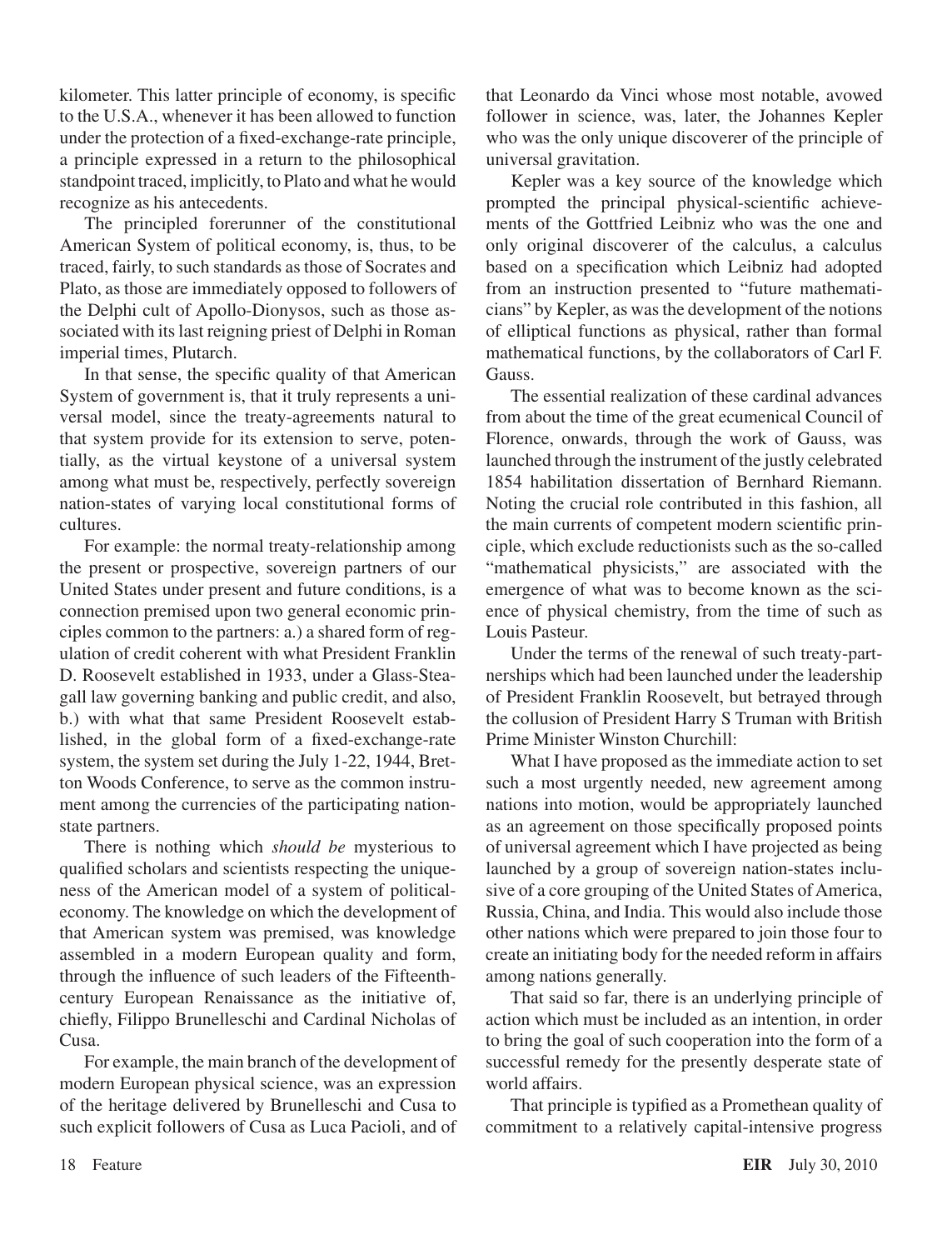

*There are myths which lead us to the source of that shadow cast by a less understood, actual substance of the matter. So, Aeschylus'* Prometheus Bound *performs such a service (sculpture by Nicolas-Sébastien Adam, 1762).*

in the science-driven progress of the productive powers of labor, per capita, and per square kilometer, globally, and perpetually.

Notably, the relatively long term perspective of realizing a reasonably successful round-trip of mankind to and from Mars, after allowing for three successive generations of recovery of mankind from the ruinous effects which the planet considered as a whole has suffered since the assassination of U.S. President John F. Kennedy, which have ruined the productive powers of labor in the trans-Atlantic region of the world to such a degree that the reversal of that ruinous decay over the course of time, means that the development of the mission-oriented schooling of at least two entire generations of the populations of the trans-Atlantic region are probably required to launch the realization of the Promethean goals associated with the initial success of the intention to reach beyond the Moon in a successful manned transit to, and return from Mars.

## II. Aeschylus' "Prometheus Bound"

Not unlike many subjects of serious consideration respecting categories of human behavior, the subject of "imperialism" can be approached in two ways: once, by identifying its footprint, a point of view which often does more to confuse, than clarify the issues; second, the ontological content corresponding to *the process of generation* of that subject-matter. The latter is something which no faithful dupe of the evil Paolo Sarpi's Liberalism would wish to understand.

On this subject, we must distinguish what has been merely a form of policy—the virtual footprint, from the actual principle which defines the functional content. In short: *what, in real-life history, is the difference between the mind of the master, and that of the slave of the mere appearances?* What merely appear to be the issues of their time, issues such as the causes for ruinous long wars?

I have spoken and written, on that subject, on a number of earlier occasions over recent years; I restate the point afresh, but from a slightly higher standpoint.

First, now, we must identify the specific, chronic state of the world's warfare orchestrated, essentially, by the British Empire, throughout the entire sweep of world history since 1890, and up through the present efforts of that Empire to bring about the final destruction of the United States of America through included assistance from the British puppet-President of our U.S.A., Barack Obama.

#### **The Schumpeter Follies**

What was then a new quality in modern warfare has dominated the world since the British monarchy effected the 1890 ouster of Germany's Chancellor Otto von Bismarck. The condition has been chronic through the present time. This is to be traced, in simple fact, as a set of consequences which first appeared in rapid-fire succession with the 1894 assassination of France's President Marie François Sadi Carnot, the Dreyfus Case, and the British Prince of Wales' prompting Japan's Mikado in launching a virtually permanent state of war against China, Korea, and Russia, all with the continuing, institutional effects<sup>11</sup> through the time of

<sup>11.</sup> With lasting effects on the U.S.A.'s Presidency itself until the 1933 inauguration of President Franklin D. Roosevelt, of the assassination of U.S. President William McKinley in 1901.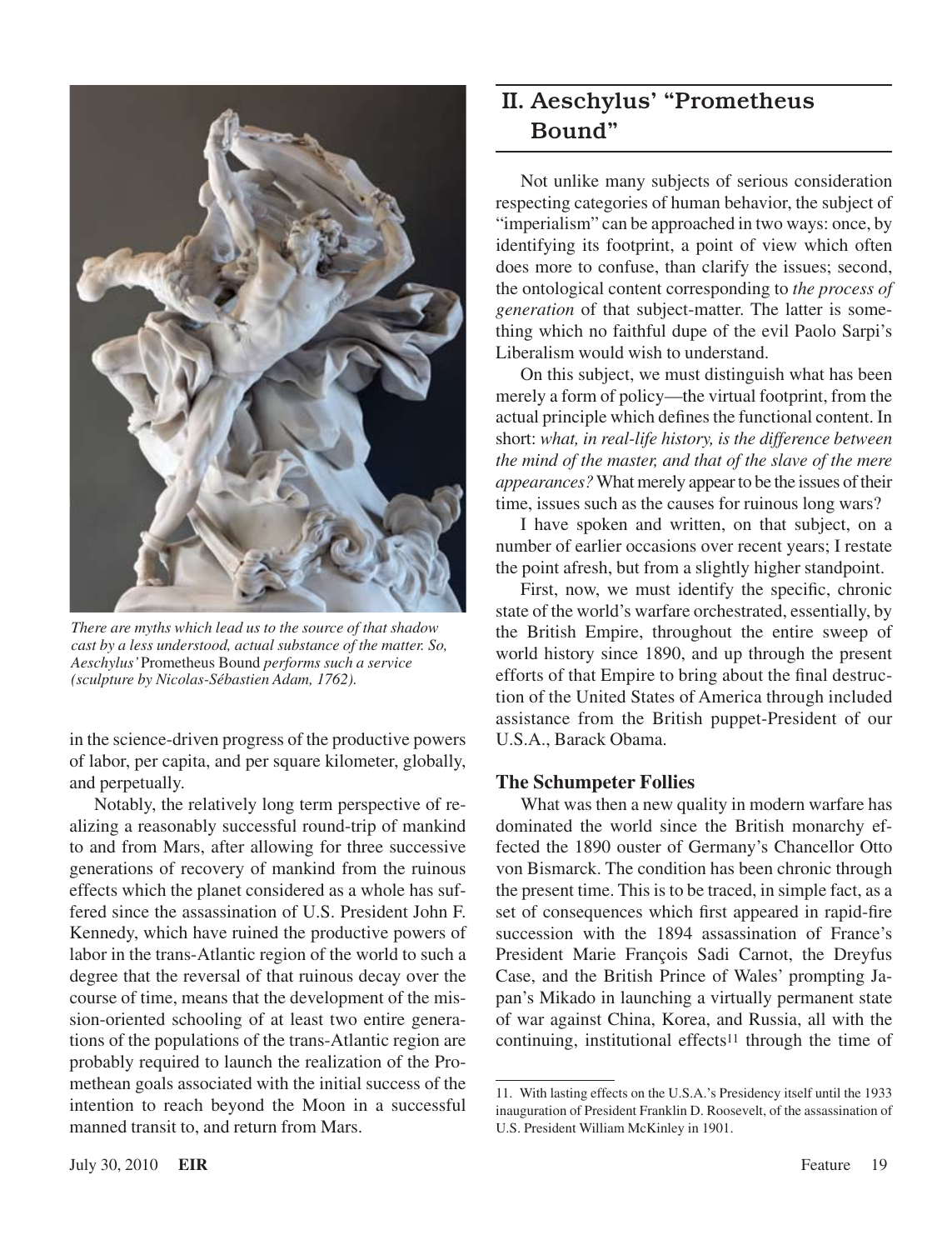the surrender of Japan to General Douglas MacArthur in August 1945, effects still reverberating throughout the world at large today.

With the death of President Roosevelt on April 12, 1945, and the surrender of the Mikado on September 2, 1945, the 1939-1945 "World War II" itself had more or less come to an end. However; what began, even back then, as the continuing effort for the intended destruction of our U.S.A., by the British Empire, has been continued since the death of President Franklin Roosevelt in a new guise, through to the present day of the reign of the British monarchy's puppet, President Barack Obama.

The post-1890 process of open British imperial intent for warfare against our U.S. republic, has been a reaction which has been associated with the British Prince of Wales Albert Edward's rise in status to what a famous portrait depicted asthe fatuous figure of a "Lord of the Isles." So, in this way, the failure of the effort of Jeremy Bentham's trained successor at the British Foreign Office, Lord Palmerston, to employ its puppet, the London-created Confederacy, to crush the United States out of existence, was combined, in effect, with the consolidation of the continental United States and the great agro-industrial revolution launched under President Abraham Lincoln. Lincoln's leadership to this effect, during his lifetime, had resulted in the echoes of that American triumph of statecraft which was echoed within continental Eurasia by the response of the revolutionary industrial revolution launched by both Germany's Bismarck and Russia's Dmitri Mendeleyev, all in response to the evidence of grand, world-wide achievements radiating from the 1876 Philadelphia Centennial Exposition.

Imperial Britain's enraged reaction to these American developments and their echoes in continental Europe, was expressed by a series of crucial, triggering eventsleading into the so-called FirstWorldWar, events beginning the ouster of Bismarck; but, the most crucial of all was the use of a European terrorist imported into Manhattan with the intent of assassinating U.S. President William McKinley.

The virtually dynastic change from President McKinley to Confederacy fellow-travellers Presidents Theodore Roosevelt and Ku Klux Klan fanatic Woodrow Wilson, was the passing of the Presidency from a patriot to a child of the British-created Confederacy which set the stage for the British Empire's preparations for and launching of what became known as

"World War II." The immediate consequence of that assassination of President McKinley was the moving the United States from an opponent of Britain's launching of what became known as "World War I," which it had been under McKinley, to an ally of the British imperial cause. That arrangement continued until a clear-headed patriot, Franklin D. Roosevelt, assumed the Presidency and brought a Britain almost crushed by its own folly in creating and launching the Adolf Hitler tyranny, begging for rescue at the knees of Franklin Roosevelt.

Then, with the death of President Franklin Roosevelt, the British gang aligned with Wall Street asset Harry S Truman, returned to refresh what had been the dubious intentions of British puppets Theodore Roosevelt, Woodrow Wilson, and U.S. President Calvin Coolidge.

Examining this aspect of U.S. history in a finer detailing of the causes of such ironical turns in the history of those times, the Boston State Street and New York Wall Street financier consort and their British East India Company-spawned political minions, were then, as under President Obama today, the extension of the British empire's financial grip on the economy and those many bought-and-paid-for, leading U.S. politicians who have acted as the minions, as inside the U.S. Congress and other relevant places of political and educational expresses of the British empire of today, politicians who have betrayed their oath of office and the safety of the republic which they had been consigned to serve.

Thus, it came to be the case, that at the present moment, the United States itself is already in the grip of what has been essentially the British empire's orchestration of what that empire intends should be the early economic collapse, and an early end of the United States as a nation. Of late, the British imperialists have been wont to brag brazenly of this intention within the U.S. itself, as through the mouth of an official minion of visiting British Prime Minister David Cameron. Should President Obama be permitted to hold the office of President over the course of the Summer until a point proximate to this coming October, it were probable that the United States would have been successfully virtually destroyed, as the British government has hoped, by aid of its accomplice, the Obama Presidency.

This does not signify that that collapse were inevitable. At any instant the 1933 Glass-Steagall law were re-enacted, a sudden turn to a vigorous recovery of the U.S.A.'s economy would be under way. This could not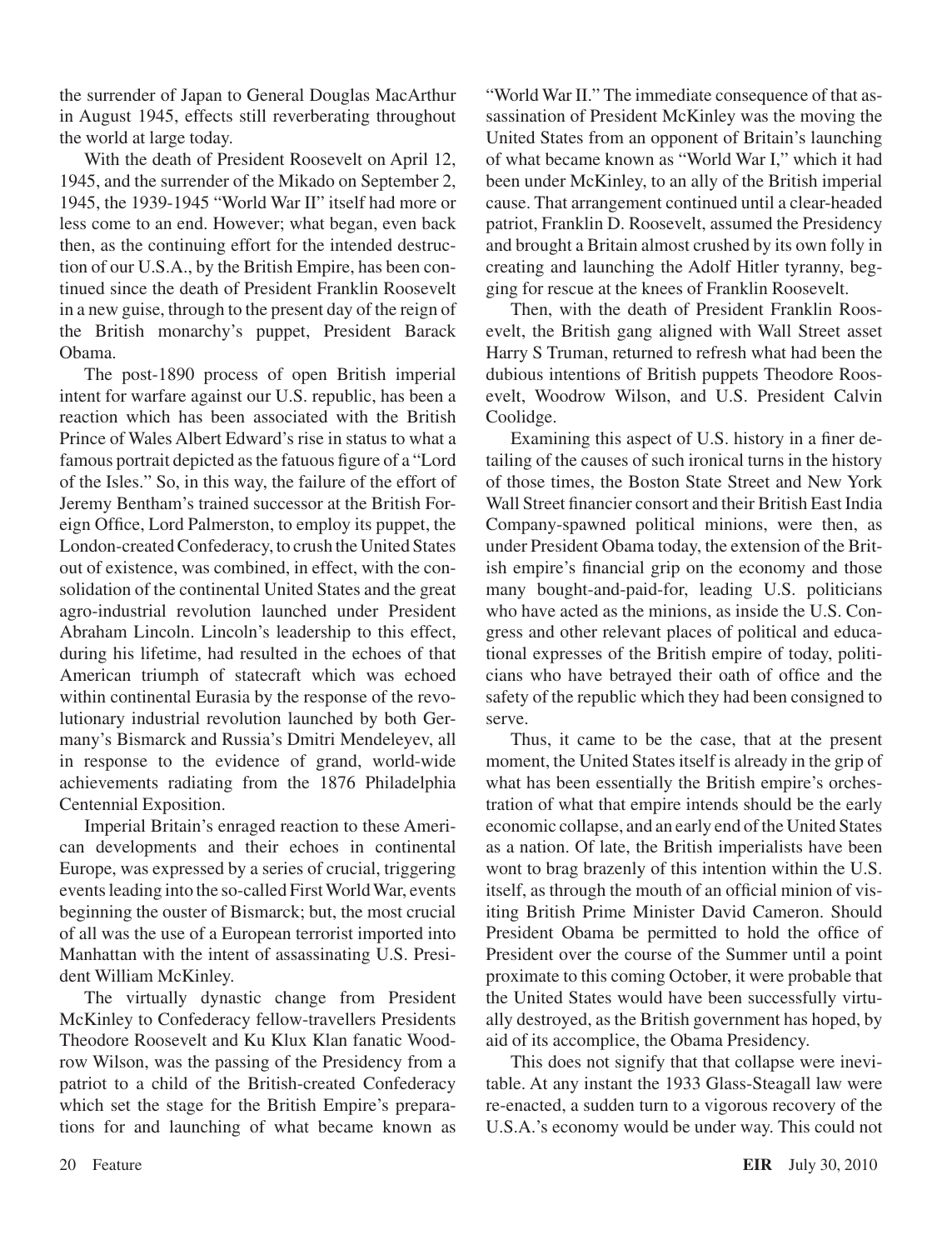

*Obama is a case of what is known, in relevant technical terms, as "a failed personality." He must be tossed out of the Presidency, by proper means, Richard M. Nixon-style.*

happen without putting President Obama into a condition of virtual retirement from office during the course of these present Summer months. Allowing him to continue to rule through a time as early as the November 2010 Federal election, would virtually guarantee the extinction of the U.S.A. as a republic. Obama's very continuation in office is now fairly estimated as virtually treasonous by the measure of the existing and clearly foreseeable, relevant effects.

Therefore, that Obama must be ousted before the Summer has ended, perhaps even earlier. There is, incidentally, no lack of the available evidence of suitable cause required to lawfully effect his ouster. It is to be emphasized that Obama is another case of what is termed in relevant technical terms, as "a failed personality," that in the clinical likeness of the Emperor Nero and Adolf Hitler, the likeness of a pair of failed personalities which had ended their incumbency in power with suicide. Obama must not be permitted to carry out the potential commitment to suicide embedded within his defective personality, but he must be tossed out of the Presidency by proper means, Richard M. Nixon-style.

U.S. President Dwight D. Eisenhower, with whom I exchanged very brief, but relevant correspondence in 1947, explicitly encouraged my outlook for his prospective Presidential candidacy against "that little man," Harry S Truman, then, but deferred his candidacy to what might be a more appropriate time. By the

time that General Eisenhower sought and gained the nomination for President, the leading political situation inside the U.S.A. had been changed for the worse.

Eisenhower had become the legend of what was sometimes seen as "Eisenhowever" in his time as President. His former Columbia University colleague, and den-mother of what came to be widely known as Milton Friedman, Arthur Burns, proved to be an economic catastrophe in his own right. Nonetheless; on crucial strategic issues, President Eisenhower sometimes played a very necessary, crucial, and commanding role in the history of that decade, and still later as a former President. As it turned out, Eisenhower's successor, President John F. Kennedy acted as a patriot with genuine accomplishments, until a set of imported assassins cleared the way for that foolish Indo-China war which was intended, by the then living heirs of Lord Shelburne's 1782 creation of the British Foreign Office, all chiefly to the intent to ruin the political and economic institutions of our United States.

So, the subsequent Presidencies of those virtual puppet-Presidents Richard Nixon, Jimmy Carter, George H.W. Bush, George W. Bush, Jr., and, presently, Barack Obama, have virtually transported the United States to the yawning gates of Hell under Obama today.

The long wars, beginning with the so-called "Cold War," and the chronic warfare in Africa and Asia, and the new Balkan wars, have been cast in the image of the satanic influence of Friedrich Nietzsche, an influence which assumed the inherited name of the Schumpeter dogma, that Fabian disease known as what is to be described clinically asthe "Nietzschean" doctrine of "creative destruction," a doctrine, associated with the name of Schumpeter, which remains notorious for such among the effects of its application by British Prime Minister Harold Wilson which, by ruining the economy of the United Kingdom, curiously paved the way for the systemic ruin of Europe and the United States during and since Wilson's time in office: syphilis is also said to be contagious.

Nations have often engaged in even long, ruinous wars, because of the influence of crippling features of popular habits which affect many persons, through the influence of erroneous habits of "blind faith in sensecertainty." So, wars such as a silly U.S.A.'s plunge into ruinous wars, still today, such as the U.S.A. Indo-China War, the repeated wars against Iraq, and the presently continuing, monstrously foolish long war in defense of British drug-trafficking, inAfghanistan, may be located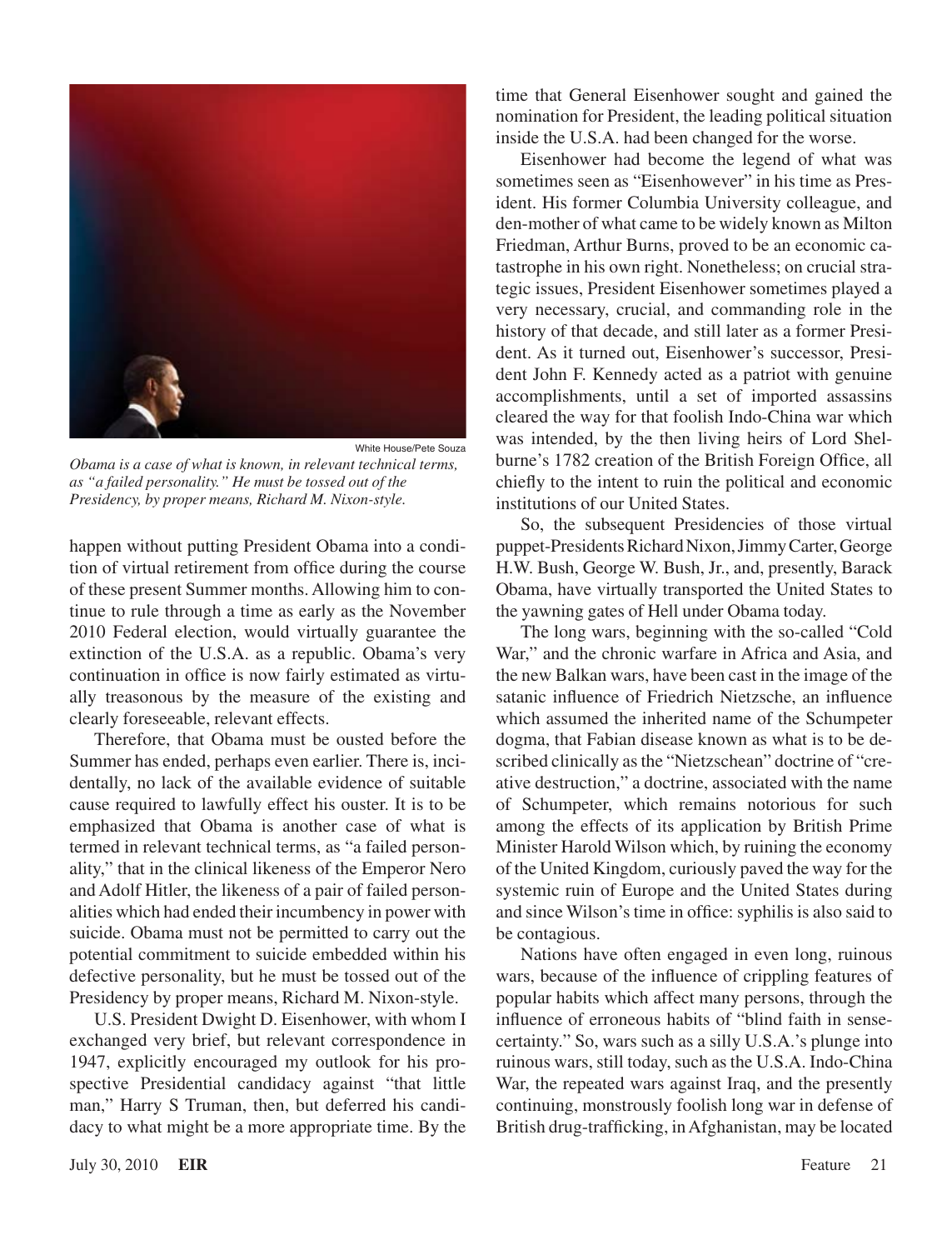in the failure to recognize that what are taken for the senses innate to our biological organization, are, contrary to popular belief, what were appropriately identified, symbolically, as merely "meter readings." Consequently, in and of themselves, these readings may be accurate in some fashion, (if only as meter-readings, of course), but they do not represent the matter of the actual "real universe" which those readings might have seem to have reflected.

Wars of the type which have become more or less chronic, especially worse than useless long wars, since the U.S. Truman Administration, must be recognized as being a leading part of a repertoire of the rampant plague of Schumpeteran destruction spread throughout most of the planet now.

There is a deeper, truly Satanic, Nietzschean, existentialist, motive behind it all. To understand how Satan works to such effect, we must probe deeply into the human soul, its native virtues and its often corrupted incarnations.

#### **Irony as Scientific Truth**

As our already referenced William Empson had emphasized for the case of Classical artistic composition, in his **Seven Types of Ambiguity**, the reality "behind the meter-readings," islocatable by us, but only through the agency of *that principle of metaphor* which is the essential component of all actually Classical artistic composition, such as that of J.S. Bach, Wolfgang Mozart, and Ludwig Beethoven for music, as for William Shakespeare, Gotthold Lessing, Friedrich Schiller, and Percy Bysshe Shelley for poetry and drama, and, similarly, as for all of the true principles of true discovery of universal principles, such as the discovery of gravitation by Johannes Kepler, which have been the true accomplishments of the work of physical science.

So, this notion of metaphor, as emphasized by Empson, is the subject-matter which is encountered in the foundations of modern physical science, as in the case of such expressions as the great scientist Johannes Kepler's uniquely original discovery of the principle of universal gravitation, as being recognized as the physically lawful expression of the ironical (or, metaphorical) juxtaposition of sight and harmonics. As in Kepler's uniquely original discovery of the principle of gravitation, neither sight, nor harmonics, when either were taken by itself, is "the truth" of our experience of the universe; the truth lies in that kind of unique, ironical conjunction of the two, which is expressed by the

noëtic principle of Classical artistic composition, as for the case treated by Empson.

As I have emphasized, repeatedly, in major writings during the recent two years, we have the following subject to consider on this account.

In an accurate estimate of our experience from inside the experience of the individual human life of any truly great scientist since the Pythagoreans and Plato, we travel in time through the physical space-time of experience, asin the manner of a pilot operating from within a capsule which affords him no direct sensory experience of the physical space-time through which he is traveling, In such a case, each among us must rely on an insightful reading of what must seem to be a special kind of mutually contradictory meter-readings, such as what are called "sense impressions." Such experience of sense-impressions typifies the predicament posed to the awareness of any competent scientist, such as the cases of the modern Max Planck and Albert Einstein, or, earlier, such wonderful discoveries of universal truth as in the known work of the ancient Archytas,12 Plato, or Eratosthenes.13

So it is, in all cases of a scientifically competent reading of the meaning expressed to kindred effects by crucial juxtapositions giving arise to true, intrinsically anti-entropic notions of universal principle in our experience of the universe. Here we meet the principle of metaphor, as expressed by William Empson in the argument which Empson adopts from such arguments as those of Percy Bysshe Shelley's **A Defence of Poetry,**  and which also, in fact, echoes Johannes Kepler's earlier, uniquely original discovery of the inherently antientropic principle of universal gravitation.

Now, from the case of our pilot traveling in physical space-time, proceed as follows:

There is a certain story, told in certain circles, which, while not exactly the true story, is a myth which leads us to the source of that shadow cast by a less understood, actual substance of the matter. So, Aeschylus' **Prometheus Bound** performs such a service. Such are matters consistent with both the hypothetical case of the space-pilot, above, and the role of the notion of *metaphor* presented in the argument of (in particular) William Empson's **Seven Types of Ambiguity**. Such are

<sup>12.</sup> E.g., Archytas' uniquely original duplication of the cube.

<sup>13.</sup> Eratosthenes' discovery of the size of the Earth through instrument readings crafted within a north-south positioning, in Syene and Alexandria, of observations of the Sun within a region of ancient Egypt.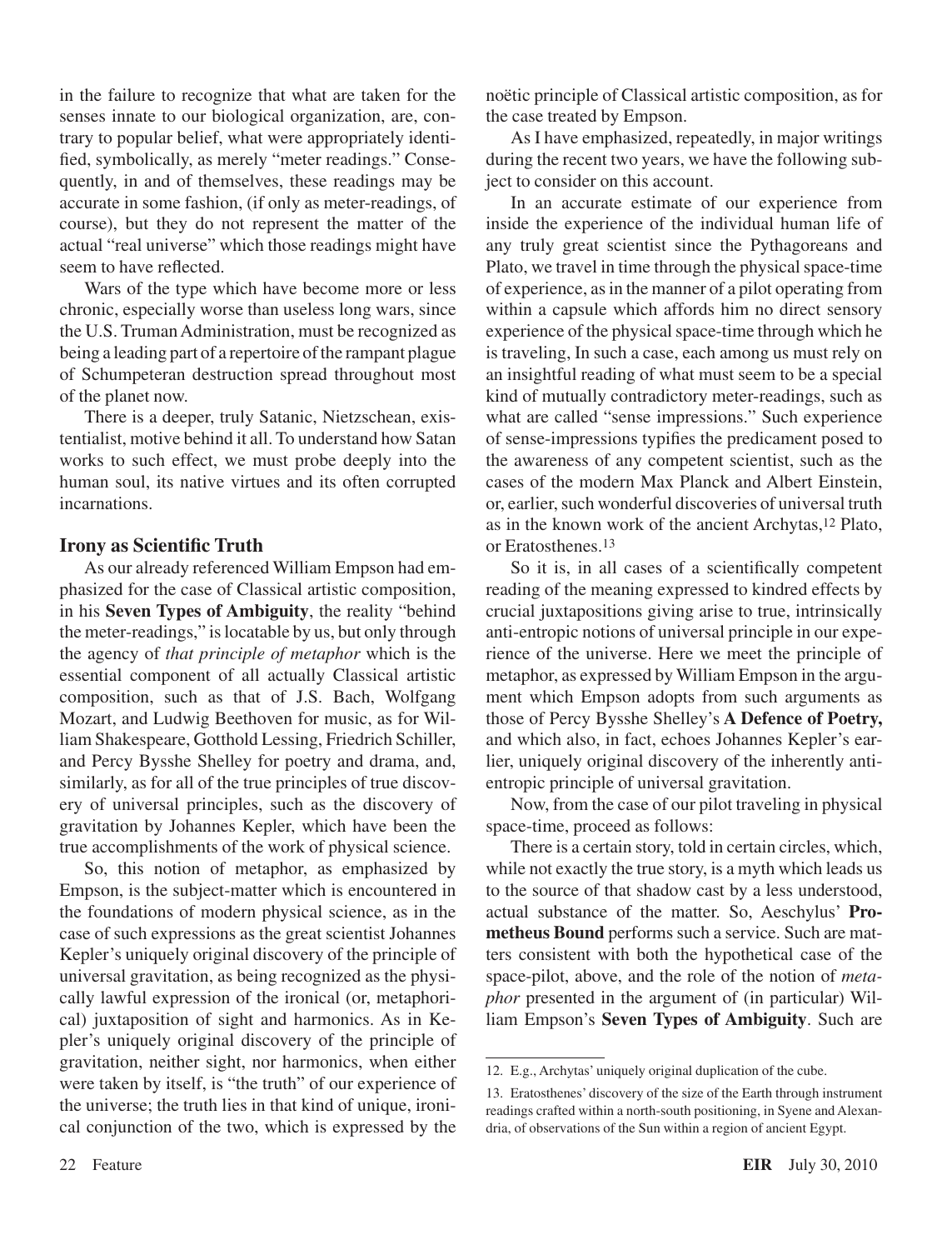the subject-matters featured within this present chapter.

Thus, to begin this present chapter, I have referred, again, to my original encounter with that work by Empson. I have since learned, since that fresh encounter, that the emphasis required in reading Empson's work is that which I have placed on the equivalence of his notion of metaphor, to that of Johannes Kepler's uniquely original discovery of the principle of gravitation, as in his **Harmonies of the World**. Thus, Empson, in particular, had returned to the Classical notions of such as William Shakespeare, rather than the Sarpian, Liberal romanticism of Shakespeare-hater Sir Francis Bacon.14

The understanding of those functional distinctions which separate British empiricist ideology, and its likenesses, from both science and sanity, is to be attained through rising above those misleading notions of socalled "sense-certainty" which exert a virtual dictatorship over virtually all so-called "sovereign" peoples today.15

This fact is, what is typified as the basis for my own long-standing campaign against that delusion which I have known, with increasing precision as to principle, to be the sheer, Sarpian fraud of the pathetic belief in any teaching of physics which is subsumed by mere mathematics. I have frequently referred to such cases as, on the one hand, that of David Hilbert, or, on the

15. It isimportant, at this point in the present chapter, to place emphasis on the strict use of the English term "empiricism." It signifies that doctrine of Paolo Sarpi which is presented as the dogma of British Liberalism ("empiricism") which is the central principle of economy for Adam Smith, as in Smith's 1759 **Theory of Moral Sentiments**: "Nature has directed us to the greater part of these by original and immediate instincts. Hunger, thirst, the passion which unites the two sexes, the love of pleasure, and the dread of pain, prompt us to apply these means for their own sakes, and without any consideration of their tendency to those beneficent ends which the great Director of nature intended to produce by them." Hence, in empiricism, the statistical apprehension of pleasure and pain define the entire method of a notion of the principles of an economy. Thus, all my notable opponents among economic forecasters have consistently failed throughout the entire 1956-2010 interval during which I have made forecasts (rather than those manifestly silly opinions called "statistical predictions").

other, the sheer evil represented by the devotees of Bertrand Russell and the cult of the International Institute for Applied Systems Analysis (IIASA). This is a matter more readily understood from the vantage-point presented in the course of this present chapter. It is crucialexperimental qualities of physical principles which must determine the mathematical procedures in scientific practice, principles which are contrary to the same cult of Sarpi's Liberalism which IIASA reflects, rather than the other way around.

Such are the terms in which the causes for the follies of ruinous long wars may be sought.

I will resume the development of that argument, after the following intermediate historical references.

#### **Plato vs. Aristotle & Sarpi**

Therefore, it is most notable, that what have been most widely accepted as standards of popular culture among European cultures, in particular, are, first, the fraudulent epistemological legacy of the ancient Aristotle, and, second, that modern cult of Paolo Sarpi which was launched to become what is to be recognized as the modern European, Venetian-designed, monetarist cult of British Liberalism. In both of those cases, the existence of a principle of human creativity is not only denied, but fiercely hated, hated in what must be recognized as being an actually Satanic passion typified by opinionssuch asthose of Paolo Sarpi himself, his "Leporello," Galileo, René Descartes, and the Abbé Antonio S. Conti who crafted the notorious French disease known as "Voltaire" out of a certain substance.

Therefore, we have the slight, but nonetheless systemic contrast, between an Aristotle who presumes *apriori* "zero growth" presumptions, whereas Paolo Sarpi denies that any actual knowledge of the organization of experience is accessible to the knowledge of human individuals, as Adam Smith echoed Sarpi in Smith's own 1759 **Theory of Moral Sentiments**.

Thus, it is with Abbé Antonio S. Conti's launching of what became the widespread hoax of the Anglo-Dutch Liberals' cult which produced Sir Isaac Newton, a hoax launched on a broad scale by Abbé Conti, that globally extended European civilization has been dominated, although not entirely, by a conflict among three mutually contradictory systems of thinking concerning scientific and political matters:16 first, the sanity typified by Plato,

<sup>14.</sup> To understand Empson's argument, it were useful to look to the treatment of Shakespeare by the circles of Abraham Kästner, including such followers of Kästner as Gotthold Lessing, Moses Mendelssohn, and the circles of Friedrich Schiller. My ontological definition of human creativity is the key to understanding the underlying issues of such matters. It is the cult of so-called "mathematical physics," as established to wide effect, since 1716, through the influence of Abbé Antonio S. Conti's direction, which excluded the creative powers of the mind, which lie within the domain of Classical modes of artistic creation, and do not exist as actually universal principles under the reign of a so-called "mathematical physics" of such as, for example, a personally decent David Hilbert or a consummately despicable Bertrand Russell.

<sup>16.</sup> Notably, since Conti had received the news confirming Gottfried Leibniz's death.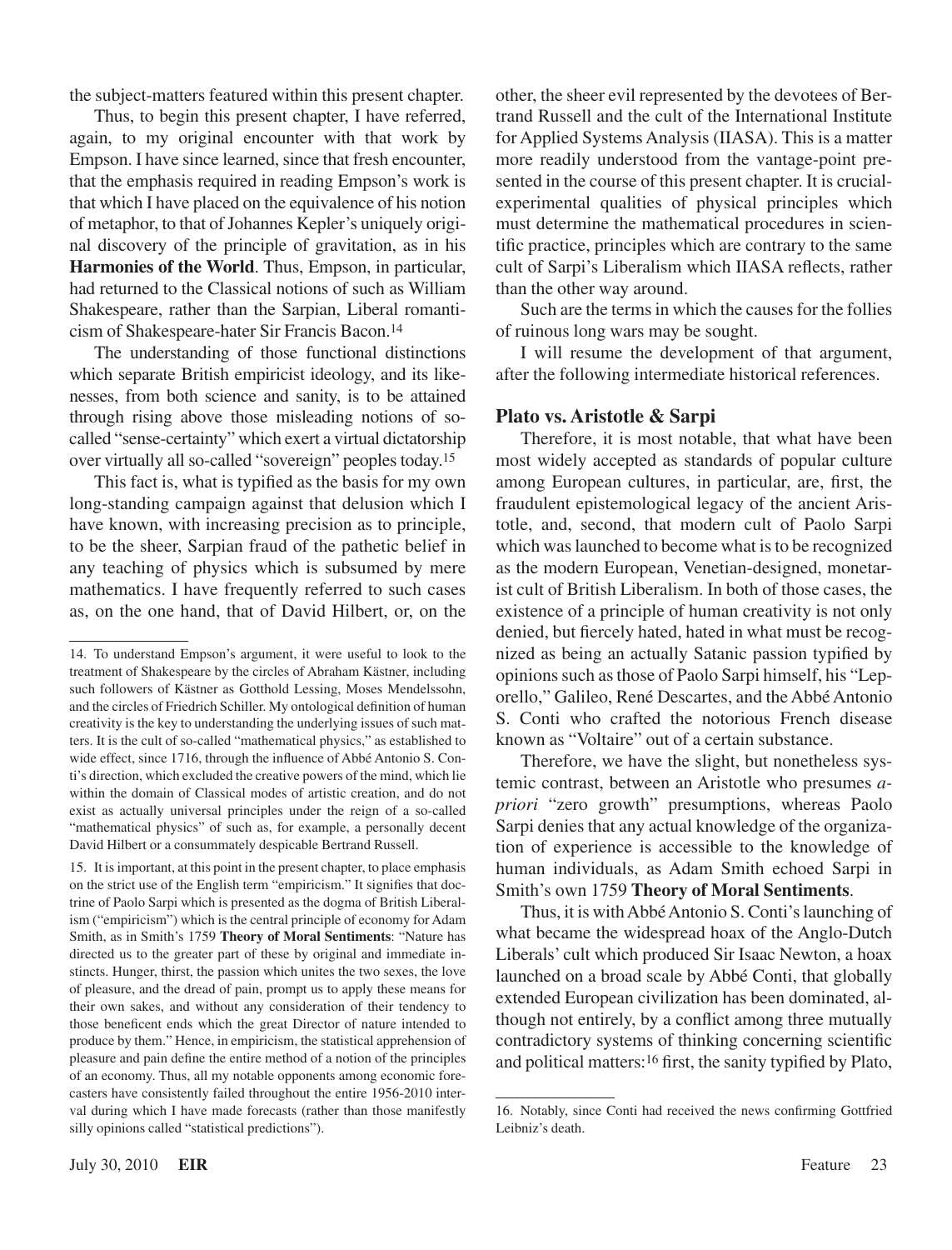second, the fraud by Aristotle, and, third, the filthy insanity spread Liberally by Sarpi and his dupes.

The most obvious indication of the earliest of those three contending systems, is typified by the contrast of the case of the Pythagoreans and Plato, when contrasted with the cases of the Aristotelean and Sarpian systems of opinion. The case for the Pythagoreans and Plato, is known to us presently as some ancient mariners' culture's discovery of some knowable physical principle of astronomy, as used, for example, for transoceanic navigation, the first true notion of an implicitly finite, ordered array, the true universal principle which replaced the mere, naive admiration, as with a gaping mouth, of the stellar array.

The case presented by the work of such as the Pythagoreans and Plato, was a discovery which must have begun to be understood no later than during the last great period of glaciation in the world's northern maritime regions. It was defined among the great ancient navigators long before

the use of the name of geodesy, that the idea of an actual notion of the existence of universal scientific principles was expressed in adducible cases of actual practice, such as the practice of Sphaerics and the work of the maritime culture of the Pythagoreans such as the celebrated Archytas. Only a trans-oceanic maritime culture could have developed what Plato came to know, through recognizing the stellar universe as expressing a single physical principle of a "finite but unbounded" universe, as one of the three principal periods within the Earth orbit itself.

The wretched devotee of the Delphi cult, Aristotle, copying the doctrine of the Olympian Zeus which had been condemned in Aeschylus' **Prometheus** Trilogy, had forbidden both God and man, alike, from participating in any act of actual creativity, once the universe had reached the point of development in time that it had been established, in Aristotle's view, as a kind of mindless clockwork. In contrast to Aristotle's system, Sarpi's Liberalism, simply denied human beings any knowledge of the actual principles of either man or



*'The Universe as Our Ocean': The only presently conceivable basis for a known history of civilization, has been the discovery of the role of the stellar night-time array as a navigational map of a Keplerian, finite, but boundless universe of reliable oceanic navigation, over long intervals of the history of what have been essentially maritime cultures.*

nature. The mathematical systems of Aristotle (e.g., Euclid) and the utterly depraved Sarpi, were represented in their worst outcome by such wretched creatures as Bertrand Russell and his devotees of the International Institute for Applied Systems Analysis (IIASA). The Russell schemes represent the extremes of the depravity which must be regarded as appropriate causes for the entire planet's presently onrushing general economic breakdown-crisis.

Against that background, now consider the view which I share with Plato, among others.

#### **The Universe as Our Ocean**

The only presently conceivable basis for a known history of civilization, for better or worse, has been the discovery of the role of the stellar night-time array as a navigational map of a Keplerian, finite, but boundless universe of reliable oceanic navigation, that over persisting long intervals of the history of what have been essentially maritime cultures.

As I have emphasized this same point, directly, or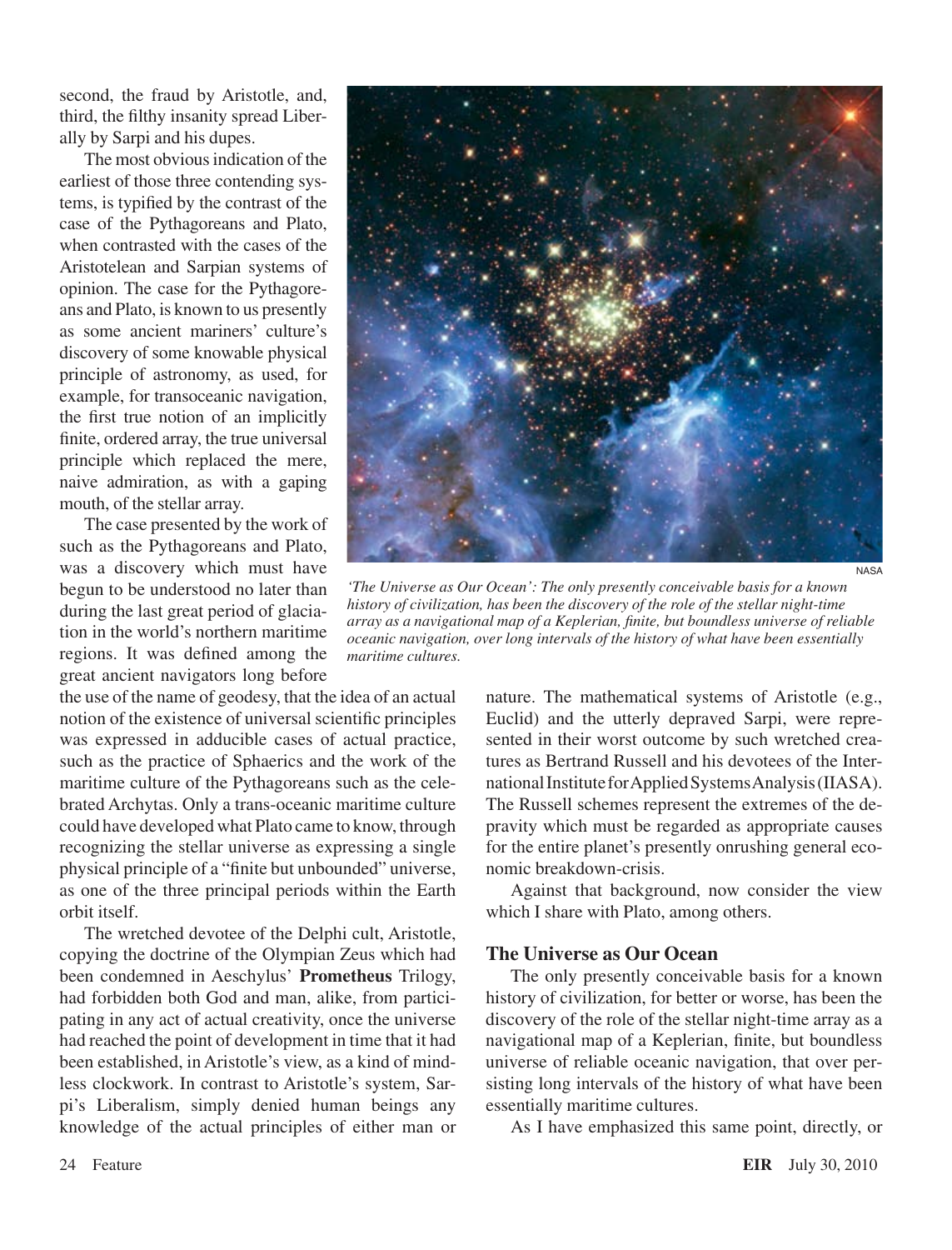implicitly, in various locations, the advancement of mankind's condition proceeded from such relatively restricted bounds as Mediterranean- and Indian Oceanbased maritime cultures, to the improvement brought about by riparian cultures internal to systems of combined rivers and canals, to the still higher order of transoceanic cultures spread from the Mediterranean, to the superseding of internal water-borne systems by the dominant functions of trans-continental rails in nondecadent European and other cultures presently. This much so far, presages an intra-Solar system, manned exploration, and human settlement.

Presently, the progress of civilization into the domain of interplanetary human activity, has been hampered by what are such relatively morally obvious deficiencies as the problem of failing to solve the challenge of problems of gravitation and related issues of cosmic radiation which confront us most obviously when we send human beings, rather than mere robotic equipment into interplanetary space. Yet, already, human interplanetary space-travel, and the prospect of related habitation, tend more to haunt us, than to afford us a satisfactory feeling for this reality. That lack of a satisfactory "feeling" in respect to such matters, is among my concerns in this report: to understand war, we must acquire a confident insight into the higher realities of the relevant kinds of follies in history.17

Thus, as I have emphasized in an earlier publication, the prospect of human exploration of nearby Solar space, already haunts us with the need for a fresh definition of the term "basic economic infrastructure." The challenge is relatively new in the annals of contemporary awareness, but the challenge has already been there since the earliest successes in trans-oceanic navigation.

"Infrastructure" does not merely signify a supplementing of the development of production and communication; it represents the developing foundation on which the progress of the power of production depends: the development of the powers of production are dependent upon the advances in technology in infrastructure. I mean this in the specific sense that I have pointed to the role of the discovery of the starry universe as the representation of a conceptually finite universe, as being the universe of a society whose existence is based on transoceanic navigation—a true maritime system.

Or since the addition of a riparian system of rivers and canals, or the development of a transcontinental railway system astranscending an existing riparian system, and, since, still later, the case of successively more advanced systems of powering the forces of a continent, and, then, presently, a system dependent upon the development of the global application of nuclear-fission and thermonuclear power.

*I mean to emphasize, by that statement, that the continued existence of civilized society demands the persistent increase of the relative energy-flux-density in the modes of power employed, and also in the capital-intensity of the organization of not only production, but the very means of continued existence of a society's culture.*

So, the possibility of the advances in productive technology and productive powers of labor premised on the use of coal and petroleum for the increase of industrial power per capita and per square kilometer, illustrates the point most simply and clearly. Today, the ability to sustain the general human population depends absolutely on accelerated development of nuclear-fission and nuclear-fusion power, as superseding what are presently policies of foolish reliance on such moronic, low energy-flux densities as the modalities of "solar" and "wind" power.

The most crucial of the determining considerations bearing upon physical productivity of a society, per capita and per square kilometer of territory, is what I have already referenced here as the principle of Leibnizian dynamics expressed, typically, in the physical concept of "applied energy-flux density." This is measurable, in one aspect, as applicable power expressed per square-centimeter of cross -section of the flow of power. This means power usable by mankind at the lowest level of the incidence of sunlight at the Earth's surface, or wind-power, up through the use of increasingly "hot" forms of fuels, up through generated electrical power at high densities, and into nuclear and thermonuclear processes as fuels.

Thus, it is urgent that we not use solar-radiation sources or wind directly, not only because such primitive fuels are inefficient, but because the only decent general use of sunlight as a fuel is its role expressed through such natural means as the chlorophyll principle. Every dollar wasted on solar cells used for a substitute fuel, is an area which is condemned to be a wasteland by stealing from the magnificent benefits of chlorophyll in effecting a great improvement in the entire cycle from sunlight, through chlorophyll, as fruit-

<sup>17.</sup> This is a very crucial point to be emphasized here in the concluding portion of this present report.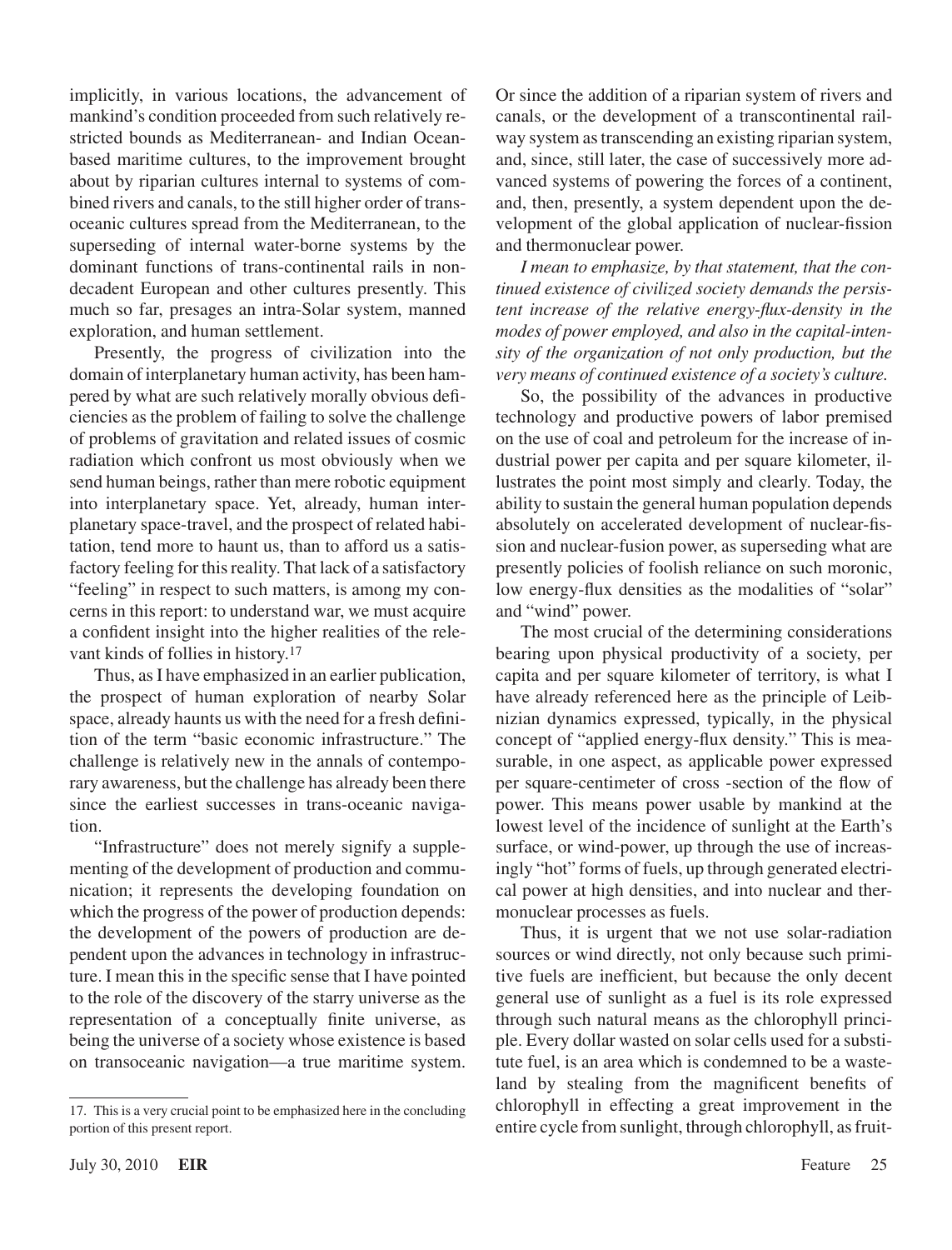ful supplies of the biological processes which make land habitable.

The modern adoption of the ancient Delphic cult of Dionysus, which is what the entirety of the so-called "green movement" of today represents, is a specifically anti-human cult, typified by the implicitly satanic cult of Friedrich Nietzsche and the devotees of Schumpeter's folly.

At its pinnacle, the development of higher forms of sources of power, astypified by nuclear-fission and thermonuclear-fusion sources, defines the possibility of advancement of the power of mankind to exist, not only on Earth, but within the future developments within the Solar system and galaxy beyond. The same principle is expressed as the general level of applied energy-flux density to the productivity of agriculture, manufacturing and general infrastructure of society's population. In fact, every relevant advance in technology reflects this, as in the expression of physical capital-intensity and the level of advancement of the culture of the population.

These considerations define what can be properly assessed as the level of productivity achieved by the advancement, in terms of capital-intensity and energyflux density, of the social process as a whole. All competent assessments of relative productivity and of rates of advancement or decline of a national economy must be traced to the underlying factors of increasing physical (as distinguished from merely monetary) capital-intensity and relative increases in energy-flux density expressed in the form of applicable power or scientific and related advances in energy-flux density in both production and the basic economic infrastructure on which any form of economy implicitly depends.

Any contrary opinion on the subject of economics is counterproductive mumbo-jumbo of the type currently peddled from London, Wall Street, and the Obama White House.

On precisely that account, we have now reached the initial, exploratory stages of man's prospect for the stellar objectives represented by the development of the still higher quality of infrastructure needed for mankind's growing role in interplanetary space.

This set of considerations, which requires us to look forward, also obliges us to look backward, to the often overlooked implications which we had failed to understand adequately during the course of our travels toward progress. That said, now consider the true implications of the conception of *physical space-time*, rather than the fallacious notion of *physical-space in time*.

#### **Our Physical Space-Time**

As I have just summarized this point, the ability of the world's societies to supply the impetus for the needed raising of the standard of living of the present level of population, even without considering the unavoidable increase of the population associated with such progress, depends upon an increase of power, per capita and per square kilometer, a power measured in terms of qualitative increases in effective energy-flux density of the sources of power applied.

That requirement points toward the inherent challenge of a present transition from an apparently, present, upper limit for sources of required power, from a nuclear-fission mode, to a thermonuclear-fusion mode. The mere existence of that present challenge in progress, respecting the requirements of the planet as a whole, implies the transition from man bounded by the conditions of the relative surface of the Earth, into the domain of mankind's exertion of a functionally relevant control over nearby Solar space. Mankind's true destiny would bring our species into the realm of the stars.

The mere contemplation of the realization of a response to this challenge of progress, signifies, that as mankind begins to move into prospective habitats beyond the protected environment of our planet's surface, that a radically new notion of "infrastructure" has overtaken us.

We must think in terms of "synthetic environments" of a type which provide the "protection" of something equivalent to today's habitual notion of habitable "environment," within Solar and other domains which are "naturally" unsuited to human habitation.

For persons who are seriously qualified to discuss such matters, this notion is accessible as a matter of principle today, even at a time when we have not gained an intellectual mastery of particular such cases. For such thinkers, it is not beyond intellectual reach, to estimate the rates of productivity and increase of "energyflux density" even to begin to consider a pilot habitation on Mars. It also requires a rapid succession of scientific revolutions in the turn to a "periodic table" of the singularities of cosmic radiation, rather than one still stuck in the tradition of particles. What this means, otherwise, is a shift in man's self-image which lifts the human mind out of the muck of naive sense-certainty, as this is implied by both the discovery of universal gravitation by Kepler and William Empson's concept of the efficiency of that physical principle of metaphor which was al-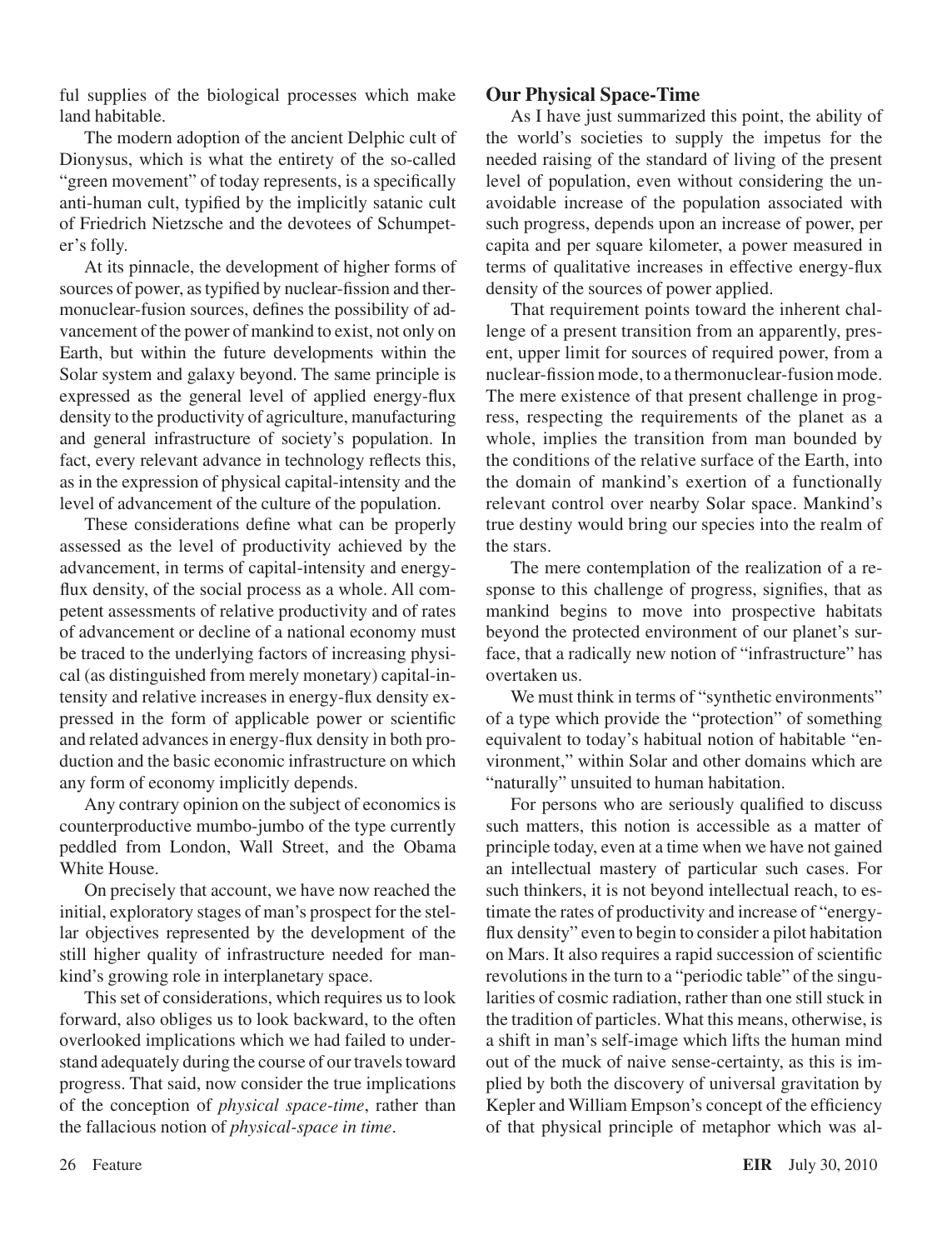

Army Corps of Engineers

*The function of "infrastructure" is the building up, to qualitatively higher levels of "energy-flux density"—the creation of the physical and related foundations on which the establishment and maintenance of a certain quality of range of direct productivity, per capita, and per square kilometer, is dependent. Shown: construction on the Dalles Dam, Oregon, completed 1991.*

ready clearly presented by the discoveries of such as Kepler, Leibniz, Riemann, and V.I. Vernadsky.

#### **The Matter of Infrastructure**

As I have emphasized this point in locations published earlier, the function of "infrastructure" is not that of a supplement to production. It is the building up, to qualitatively higher levels of the equivalent of "energyflux density," of the creation of the physical and related foundations on which the establishment and maintenance of a certain quality of range of direct productivity, as per capita, and as per square kilometer, is dependent.

For example, it were impossible to continue to maintain the present level of development of the world's current population upon "solar" and "wind" power. As the challenge of maintaining the current population of Asia and Africa demands, without a "platform" of nuclear and higher energy-flux density embedded in the infrastructure of a society (and, also, the world at large), even the present levels of world population are in jeopardy. Thus, the proper emphasis on accelerated development of nuclear-fission and related high-energy-fluxdensity sources of generally available power, per square kilometer and per-capita, without which the existing levels of population in the principal nations of Asia were not feasible.

Earlier, the steps of progress were represented by maritime culure, then riparian systems which brought the productive powers of labor to a higher level than mere maritime systems, then the complementing of riparian "platforms" of general productivity which depended absolutely on transcontinental railways, and, now, maglev development of transit systems for people and freight (rather than the highly inefficient long-range trucking as a substitute for rail). The development of generally upgraded water systems, as typified by the case of the well-defined NAWAPA design, would mean a qualitative leap in the productive powers of labor and the quality of the environment for human work and habitation.

In a similar vein, the explora-

tion of nearby planetary space, or inter-spatial locations, requires reaching the higher levels of energy-flux density needed by the specific kinds of artificial environment which are indispensable for the successful adaptation of Earth-like habitation by both human and plant life in such new, exceptional regions for exploration and later habitation. The problems of "low" gravitation on the Moon, or Mars, or in orbiting stations above Earth, are only an advanced sampling of the needed future systems which would require sources of power, as measured in energy-flux density, far beyond anything yet considered as presently practicable. Man within the Solar System, or inhabiting our galaxy, is the challenge which we must muster the capability of achieving over the course of both the present century and, much more, beyond.

My presently relevant estimate begins with recognition of the systemic destruction, over the interval in the U.S.A. and Europe since the assassination of President John F. Kennedy and the great cultural attrition of the remainder of the 1960s, and the three subsequent decades of decadence, of the productive powers of labor per capita and persquare kilometer, within NorthAmerica and western and central Europe. The intellectual powers of the adolescent generations and young-adult generations, have fallen much lower than that of the

July 30, 2010 **EIR** Feature 27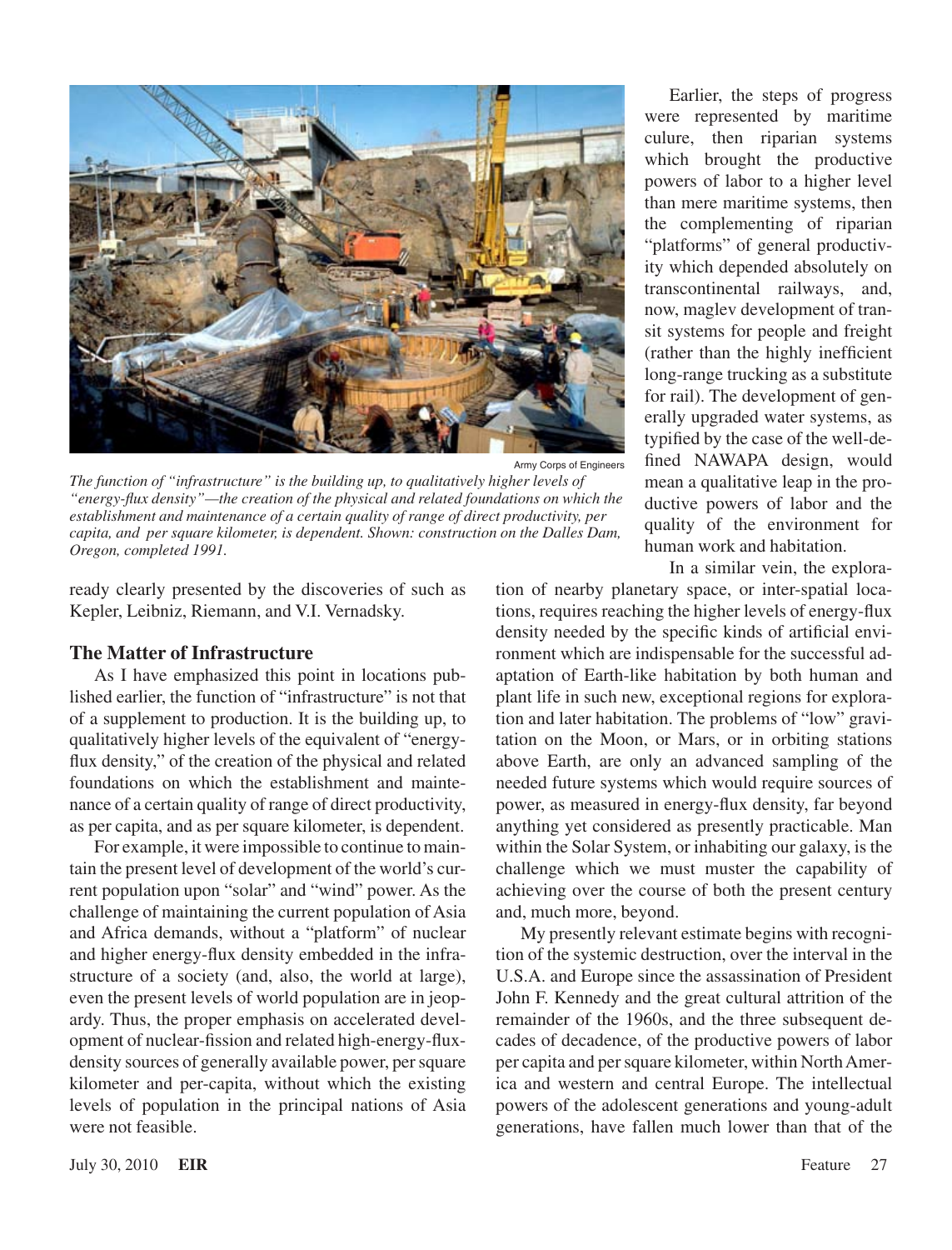U.S. and European labor-force of the 1960s and 1970s.

We will require two generations of vigorous investment in a properly defined meaning of the term "basic economic, social infrastructure," to make up for the lost intellectual and related powers which the current adolescent and early-twenties' young-adult population has suffered. We will require the aggressive reversal of the cultural decline of locations such as North America and Europe under the "green" cultural pandemic's collapse of the development of the young human mind of the post-1968 generations. It would be a quarter-century before the social and intellectual effects of this decadence of the recent thirty years have been suitably repaired, that we might be enabled to effect a net reversal of the vast and deep cultural damage to the post-1968 populations since the "Vietnam War" years sufficiently to presume that we have a general population which could be broadly capable of the qualities and rates of progress which were still possible until the culturally depressive effects of the "Nixon" and "Carter" eras had sunk in.

Nonetheless, despite such difficulties, a minority of our broadly defined employment-age population will be available to prepare the way for the explosion of great scientific and related cultural leaps which we must commit ourselves to bring about during the coming fifty to seventy years immediately before us now.

The social aspects of such a prospective program for the remainder of the present century, will be defined by an emphasis on the kinds of great infrastructure projects which where typified by the Tennessee Valley and Manhattan projects of the Franklin Roosevelt era. We were obliged to "build down," rather than the contrary emphasis on agricultural and industrial progress in production up through the late 1960s. Our industry and infrastructure have been destroyed as if by a Golem gone amok, especially since about 1968.We will be obliged, if we are sane, to emphasize massive U.S. Federal programs of revolutionary emphasis on basic economic infrastructure, such as the urgently needed, and readily awaiting NAWAPA project, a project already designed for the purpose of getting to work on a large scale. The role of the automobile will be curtailed to relatively short range daily, or occasional use, while a new system of highspeed modern rail and magnetic levitation takes over. The great infrastructure programs, such as those, will create the "demand" which drives the market for agricultural and industrial production. The sudden and strict enforcement of a Glass-Steagall law, will, doubtless, wipe out most of the high-binder Wall Street and State Street categories, while regional mercantile banks acting on the basis of wiping out both the U.S. government's and related obligations for support of the financial swinders, will enable the flood of Federal credit needed to fund both the development of the great infrastructure programs and the farming and agriculture which benefit from the credit-driven market for their stimulus of net production of goods and essential services.

With such a sudden and sweeping change in policy, back to the policies which enabled our United States to astonish the world, as at the 1876 Centennial fair, we will depart the present pit of despair. We shall not be suddenly rich, but we shall live productively and with a sense of freedom and restored sense of security, away from the graveyard of lost hopes which the overwhelming majority of our citizenry suffers presently.

It is on the basis of the reform based on both Glass-Steagall and a return to a fixed-exchange-rate system of credit among willing nations, that we shall move toward the great achievements which we shall prepare to realize during the latter half of this present century.

Under such a program, we shall be enabled to free ourselves from the periods of long wars introduced on a global scale by the British Prince of Wales Albert Edward.

### III. Necessary, or Bad Wars?

There are no actually "good wars," but there have been some "necessary wars," of which the U.S.A.'s role in so-called "World War II," is an example, or our American Revolution against an Imperial British tyranny. There are also "bad wars." The "baddest" of bad wars, as since the model of the Peloponnesian War, are those, like the U.S. long war in Indo-China, or the wars fought under the Bush family's U.S. Presidencies, or under the worst fool of them all, Barack Obama, in which monetarist power uses wars fomented among the credulous, as the customary way for both creating, and building up a certain kind of imperial power.

Such latter cases are typified by a war set within the ruin of what have been, usually, those long wars, by which a foolishly credulous, and negligent people had brought the tyranny of a monetarist imperial power upon themselves. Such a latter fate was the folly of the duped continental European victims of the newly founded British Foreign Office, those, now duped, former European allies of the American Revolution,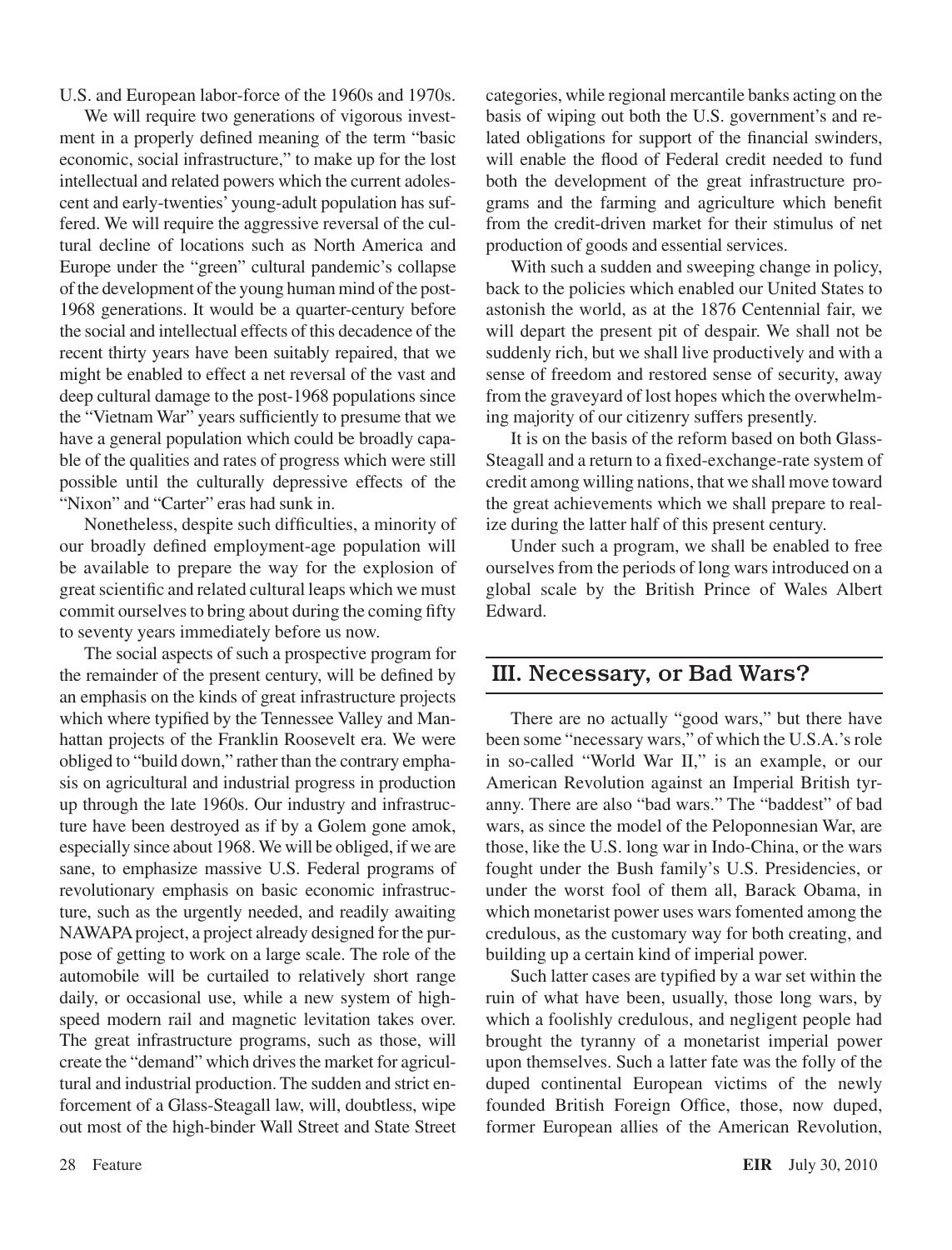

*While there are no "good wars," there have been necessary wars—for example, the U.S. role in World War II, to defeat the Nazi menace. Shown: the invasion of Normandy; landing ships drop cargo ashore on Omaha Beach, June 1944.*

whose earlier support for a just war had made possible our victory over the British tyrant, at Yorktown.

With the ouster of Germany's Prince Otto von Bismarck, in 1890, that "bad war" on a global scale, which was identified as the first "world war," was unleashed through a series of the combination of wars, such as the Anglo-Japan warfare launched jointly against China, Korea, and Russia, beginning 1894-1907, and the assassinations of prominent figures, such as, most notably, U.S. President William McKinley, in 1901. This epidemic of folly erupted as in the exemplary assassination of France's President Sadi Carnot, and could not have developed into the outbreak of August 1914, but for that 1901assasination of U.S. President McKinley which had brought to power a virtual traitor in the Confederacy's tradition, President Theodore Roosevelt.

So, earlier, the French revolution of 1789 and beyond, had turned out to be a bad war which had been orchestrated, beginning the 1782 founding of the British Foreign Office under the Lord Shelburne whose Jeremy Bentham had led the Special Committee of assassinations, wars, and insurrections, which culminated in the destruction of continental Europe, including France itself, by the hand of an unwitting British puppet and fully witting, thieving predator, Napoleon Bonaparte.

That much said on this matter so far, look back, stepwise, to the Peloponnesian War.

#### **Some Economists Were Foolish**

Begin this study with an examination, from this point onwards, of the most crucial among the functional developments leading into, and beyond what was to become known as "World War I."

Consider one of the more notable symptoms of the folly which permitted the slide into what became not only so-called "World War I," but, also, "World War II," and, then, the long "Cold War." Such was the root of the new phase of global massinsanity run amok throughout the world since the time that Britain's Margaret Thatcher, flanked by France's culpable President François Mitterrand, and by the failed person-

ality, U.S. President George H.W. Bush had joined forces for the destruction of continental Europe. This trio's culpable actions, had already foredoomed that continent of Europe to the creation of the presently, catastrophically failed, "Euro" system.

Out of a reality which has always remained as contrary to the silly notion of "imperialism" adopted by V.I. Lenin, sundry German Social-Democrats, and others, during the run-up to so-called "World War I," and also "World War II," the developments of those two wars, and their aftermath, still today, have proceeded as an expression of the delusion, that imperialism was a phenomenon defined by the role of the individual will and interest of the respective sovereign nation-state. After the sundry, allegedly "world wars" and their like, to date thus far, there arose the even more lunatic misconception, to the effect of proposing some form of "world government" as an imagined remedy for the alleged rapacity, which were alleged to be the fatal flaw embedded in the conception of the sovereign nation-state.

It is important, for the sake of insight into certain crucial realities of the history of modern imperialism and the wars which that imperialist lust has engendered, to recognize that the imperialist orgy of the recent centuries'British monarchy, was not inherent in the United Kingdom's population itself, but, rather, that King-

July 30, 2010 **EIR** Feature 29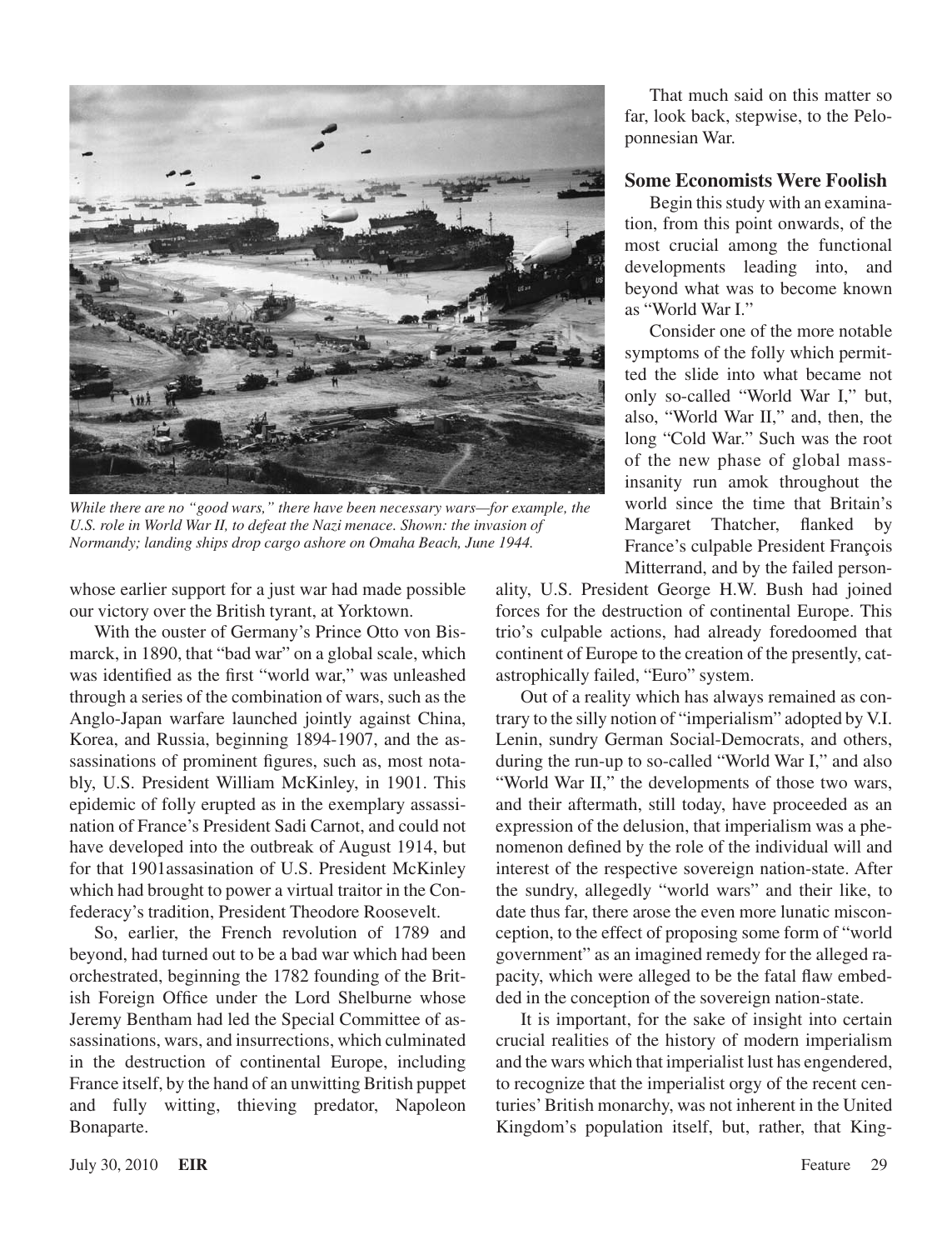dom's role as the chief among the puppets of modern Venice, to the present day.

Anyone who has some degree of familiarity with the actual population of the subjects of the United Kingdom itself, must have noticed that many prominent and other figures from that nation, have impulses which our better-informed American patriots would consider as perhaps a bit quaint, but which are, despite that fact, within the bounds of sometimes very useful views of humanity, views we might regard as relatively satisfactory morally. It is not the body of subjects of the United Kingdom, which is the source of the problem of a virtually world-wide British imperialism today. *The empire itself is not that kingdom as such, but a vulturous empire per se, a creature of the Venetian tradition.*

To understand this distinction between nation and sovereign nation-state, which Lenin, for example, with his notions of principles of economy, never actually understood, we must recognize the curious legacy which must be traced explicitly to the exemplary case of that bloody lunatic known as England's Henry VIII.

With the defeat of Richard III, the constitution of England under Henry VII, had been established as an echo of the great political revolution in France accomplished by King Louis XI, and, implicitly, the radiated impact of the A.D. 1439 Council of Florence. The accomplishment of Louis XI being a revolution premised on the inspiration of Jeanne d'Arc, and upon the same principles as those of the great ecumenical Council of Florence.

The principles expressed by that Council, were reflections of a wide agreement shared with the influence of Cardinal Nicholas of Cusa. Cusa's greatest influence as theologian, statesman, and leading scientist, followed such notable precedents in the development of what became a modern physical science which are typified by the crafting of the cupola of the cathedral of Florence's *Santa Maria del Fiore*, and the *Pazzi Chapel*, by the discoverer of the practical catenary principle, Filippo Brunelleschi.

On the subject of the exemplary British Empire which has now dominated the planet through most of the period since the February 1763 Peace of Paris, until the present time, the following matter of great relevance to the present world crisis, must be said, as preparation, here and now, on the subject of the British empire as such.

What happened, under the regime of what may be

defined clinically as the expression of a typical "failed personality," Henry VIII, has been, from that time, until today, the recent British empire's adoption of a kind of reigning, failed personality who often shares a type of mental sickness which that pathetic creature known as today's U.S. President Obama shares, in turn, with famous cases of failed personalities such as that of the Emperor Nero and Adolf Hitler.

President Obama's moral sickness, in particular, expresses the same species of moral-intellectual defect specific to Henry VIII, if, perhaps, not in the matter of wives. The President's mental disorder is an echo of that which was exploited by Venetian interests including King Henry VIII's sexual counselor, and also the Venetian intelligence services' chief Francesco Zorzi (aka "Giorgi"), including, also, Venetian agent and Plantagenet Pretender Cardinal Pole, and other Venetian-owned conspirators, such as the monstrous Thomas Cromwell. That Venetian cabal was used to control the puppet-like king, Henry VIII, by using the king's certain homicidal bent in sexual perversions.

So much said for the roots of much of the British Royal breeding as such since that time!

This set of developments flowing from the role of the psycho-pathologically impaired Henry VIII, was employed by a cabal of Venetian agents, led by Venice's Francesco Zorzi, to drive a wedge between Henry VIII and the Catholic Church. This occurred at a time, after the stresses of the 1492, Habsburg expulsion of the Jews from Spain, in which the conditions of peace among the leading powers of Europe were already strained to near the breaking-point, by the effects of the case of Martin Luther on the European state of affairs generally. The brainwashing of Henry VIII by his Venetian manipulators, thus became the detonator which plunged all of Europe into an epidemic, a spread of a continuing series of outbreaks of religious warfare over the entire span from the preceding, A.D. 1492 expulsion of the Jews from Spain, until the 1648 Peace of Westphalia.

The effects of this legacy of a clinically "failed personality," this time, were represented, not by President Obama, but by Henry VIII's Venice-evoked state of public insanity. These developments represented not only a general breakdown of systems corresponding to the ecumenical goals of Cardinal Nicholas of Cusa himself, and of the great ecumenical Council of Florence as well; these types of pathetic developments which are merely typified by the case of Henry VIII, remain the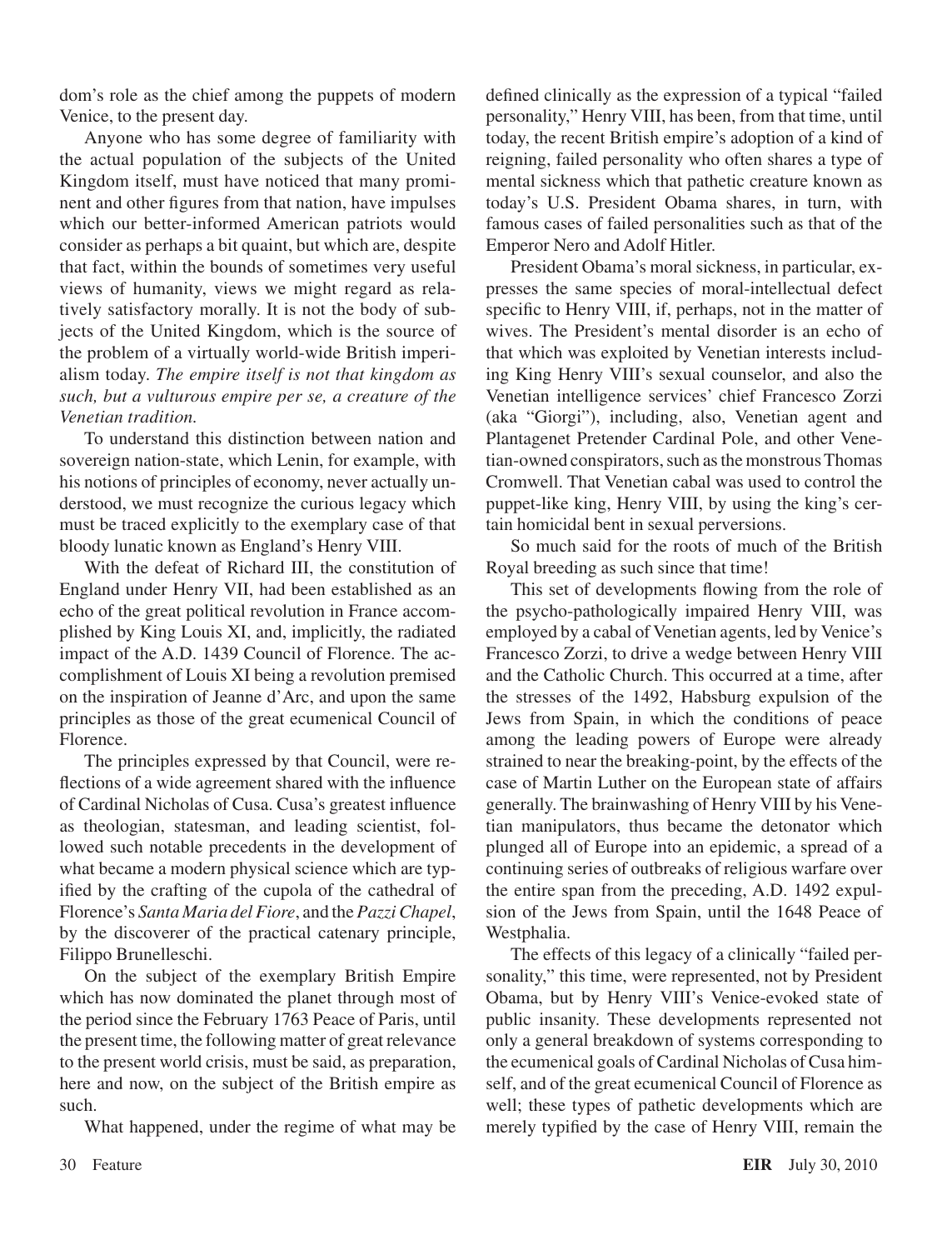

*The Expulsion of the Jews from Spain in 1492, was the opening shot, by the Habsburg oligarchy, of the 150-year-long religious wars, which finally ended in 1648 with the Treaty of Westphalia. Shown: The Grand Inquisitor Tomás de Torquemada offering the Edict of Expulsion of the Jews to the Catholic monarchs, Ferdinand and Isabella of Spain, 1492; by Emilio Sala (1889).*

root-cause of all of the greatest of all the crises of European civilization to the present time.18

So, just as Cardinal Nicholas of Cusa had assessed the situation within Europe, as having been degenerated into a general state of the European system at the relevant time; so, slightly more than a century after, Cusa follower Christopher Columbus had acted on Cusa's proposal to reach across the oceans to continents from which the intended mission of the great Council of Florence could be relaunched into a corrupted Europe, Columbus attempted his famous, great mission.

Columbus tried, but the Habsburgs' influence over the Spanish monarchy, largely ruined the purpose of his mission. So, the effort had been launched again, later, this time as a nominally Protestant venture (!), with the Plymouth and Massachusetts Bay settlements in New England, shortly before the organization of the 1648 Peace of Westphalia by a special ecumenical mission, assigned by a Pope (!), to a person made famous as Jules Cardinal Mazarin.

Venetian monetarist Imperialism took over in Europe. There followed the decline of Venice's earlier chosen favorite for the political system of this financial-imperialist corruption in modern Europe, which was first assigned to the Habsburgs. With the accession of James I of England, a dupe of the Venetian schemes of Paolo Sarpi and the scoundrels Francis Bacon, and the latter pair's Thomas Hobbes, Anglo-Dutch-ruled Sarpian England, emerged, over the course of the Seventeenth Century, as, also, with the accession of the later Hannover monarchy, the base for the dominant role of an Anglo-Dutch world empire of the seas, which assumed the role of the Eighteenth-century, and later, British East India Company.

From the onset and aftermath of the Peloponnesian War, to the present day, European imperi-

alism was never actually a practice of a sovereign nation-state, but, rather, of international monetarist, and related financier interests. Go back about 28,000 years, to the time that the most recent, great glaciation of the northern hemisphere began its long, slow retreat, until the level of the world's oceans rose by about 400 feet, to the present approximated levels, about 5,000 years, or somewhat more, ago.

#### **From Out of the Oceans' Myths**

The Roman Empire period's famous chronicler, Diodorus Siculus, is not entirely trusted among all relevant scholars, but the combination of his own interviews with Berbers and his re-warming of the work of Egyptian historians from earlier times, yields a picture from amid the myths of past times which does, in fact, correspond to some useful physical and other evidence bearing on the roots of modern outgrowths of the civilization of the Mediterranean maritime littoral of relevant ancient European times.

What is clearly appearing from out of the mists of those past times, is that the scientific evidence is, presently, that the Great Pyramid of Giza is the artefact of

<sup>18.</sup> Arecent dinner-table discussion with a relevant academic figure, on the subject of failed political leaders, requires a proverbial two words of caution in approaching that subject. The cases of the category of the failed personalities the Emperor Nero, Adolf Hitler, and President Barack Obama, should be clear as to fact in a way which is beyond competent question. Such cases as those also typify a certain general category of more or less identical types of cases from many walks of life. However, it would be in error to fall into the fraudulent practice of that notorious priest of the Delphi cult, Plutarch, in his dubious, facetiously motivated **The Lives of Famous Men**.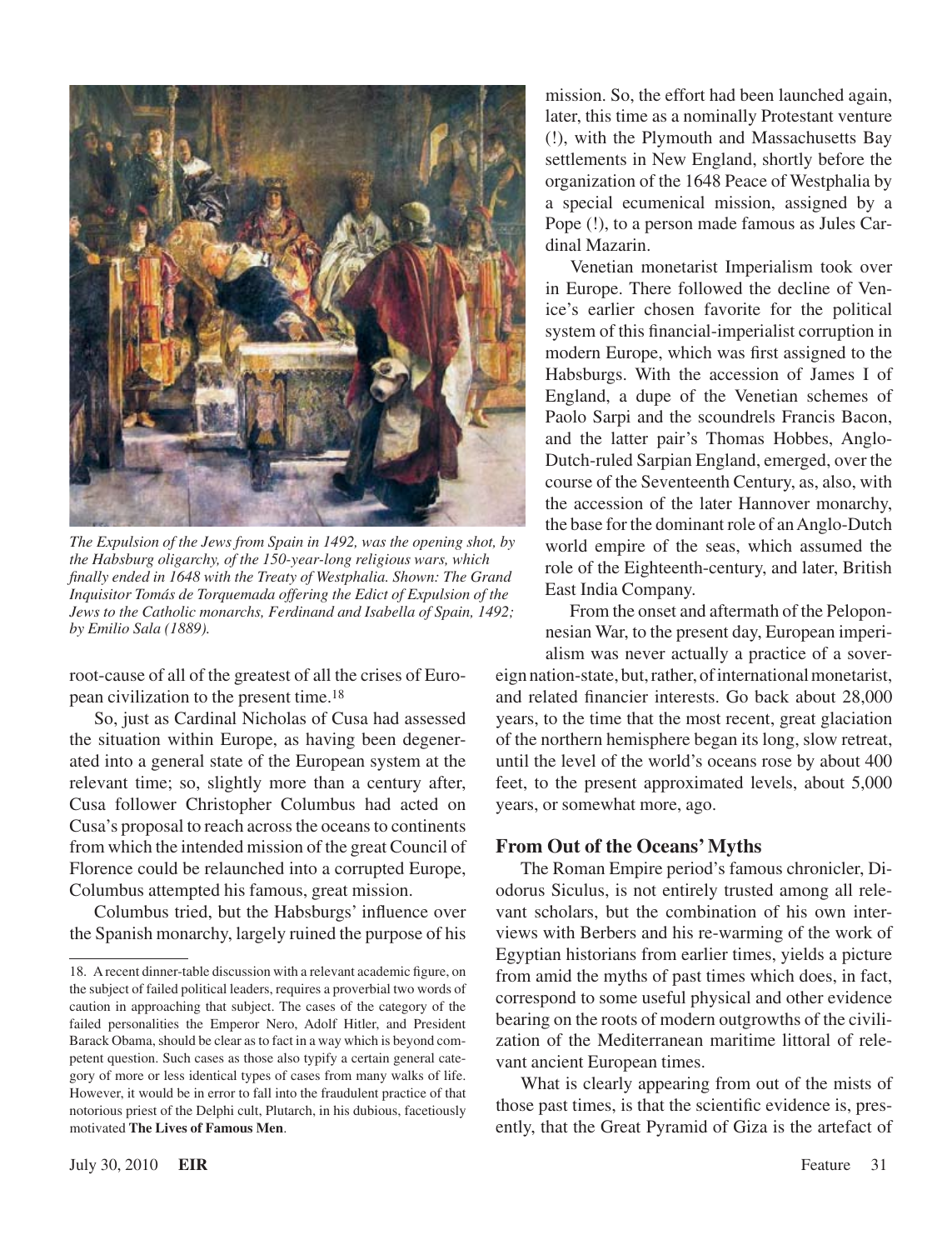

*The once-powerful, iron-working Hittite kingdom, dating from the 18th Century B.C., reached inland, from the Black Sea coast, to the north of Mesopotamia. It was an exception to the ancient maritime Mediterranean, predominantly oligarchical cultures. Here, the remains of the Hittite kingdom in Anatolia.*

the colonization of our post-glacial European past. It is clear that all leading Mediterranean cultures of the pre-Homeric period were dominated by maritime cultures, which established a predominantly oligarchical form of rule over the relatively illiterate populations within the Mediterranean periphery.

There is a related kind of history of Mesopotamia and the once-powerful, iron-working, Hittite "Kingdom" reaching inland, from the Black Sea coast, to the north of Mesopotamia; but, to put the point briefly, the dominant cultures of the ancient Mediterranean which entered from the Atlantic region, were what is classed as predominantly oligarchical cultures which may be usefully regarded as skilled navigators preying upon the already established, relatively ignorant inland populations within a maritime culture's reach of the Mediterranean itself.

Today, the **Iliad** and **Odyssey,** re**-**examined today**,** provoke us to notice some fairly chosen insights into the minds, rather than the mere sense-impressions taken from the myths and fancies presented to us by that oligarchical maritime culture.

So, for Homer, and for the accounts presented by Aeschylus, of the earlier role of those who had entered the Mediterranean as a maritime oligarchy, and who were regarded by the credulous as gods, such as that fratricidal son of Olympia himself. What we know from the period of the ancient, so-called Classical Greece and associated maritime cultures, then supplies the advantage of deep insight of the witting, into the minds of the reigning maritime cultures of the so-called Classical Greek and later times. This is especially to be noted by choosing Aeschylus' **Prometheus Bound** as a focal point of reference. Here we find the proof of what we know presently as the innermost secrets of the souls of the copy-cats of the ancient maritime gods and goddesses in the virtual deification of the dubious aristocrats of the British imperialist cabal.

That much said here on that point, I now return your attention to a crucial point of insight which I had freshly emphasized in an earlier chapter of this present report.

#### **The Captain in Space, Again**

During the preceding chapter, I referred your attention to the image of the commander of a sealed cabin traveling in the space filled with cosmic radiation, but with no contact with the space around him, excepting sensors whose function were equivalent to human sense-organs. That commander would depend upon the same mental processes required by Johannes Kepler's uniquely original discovery of the principle of gravitation: the resolution of two kinds of biological sensing equivalent to human sense-perception. Such was the notion of sight, and the hearing of harmonics, which were employed in ironical conjunction, for Kepler's great discovery of what Albert Einstein would later term "a finite, but not bounded universe."

Pause to refer again, briefly, to the concept of metaphor in William Empson's **Seven Types of Ambiguity**.

The problem which continues to cripple the sense of personal identity of most persons, still today, is that they presume that they have no existence in the universe, but their presumption of an actually non-existent, but presumably self-evident truth, the presumption that those biological instruments which are being used for navigation through what are only the shadows cast by an unseen reality of the actual universe.

Our senses, and those scientific instruments which mankind has crafted to "see" beyond the limitations of our original sense-perceptual powers, are, indeed, necessary; but, neither those senses nor those supplemen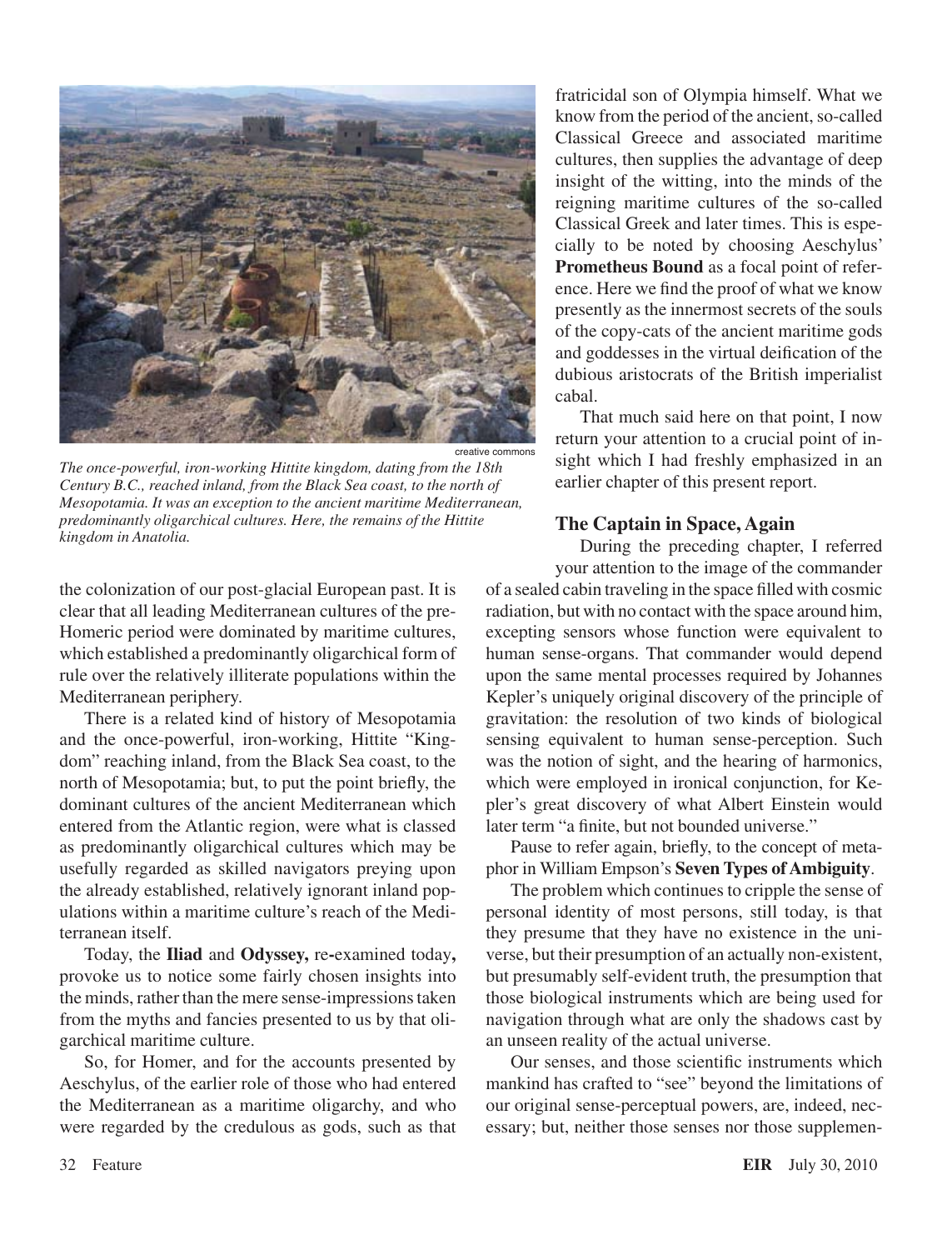tary instruments supply us the uniquely integral identity of the human observer, such as that pilot. The point I had made in the earlier chapter, and on occasions published earlier, has a deeper implication, to the effect of a point stressed by Gottfried Leibniz, in presenting his modern conception of *dynamics*, and by Percy Bysshe Shelley in the concluding paragraphs of his **A Defence of Poetry**.

Shelley's argument there, refers to a crucial feature of a discovery reported by Gottfried Leibniz during the course of his discoveries of physical principle, in denouncing the fraud of Rene Descartes, as he did during the concluding decade of the Seventeenth Century: Leibniz thus presented the essential physical conception of *dynamics*, or, the equivalent notion of the ancient Classical Greek *dynamis* of such as the Pythagoreans and Plato.

The same conception as that of Leibniz and Shelley (among others) on this account, provided the basis for an ostensibly spontaneous inspiration, leading to a remarkable report by Rosa Luxemburg, on the subject of what she named as "the mass strike."

Call this quality of subtle perception an expression of "prescience." It is also expressed by the prescient quality of the act of discovery of a valid universal physical principle of physical science, as Leibniz points to the implication of the "infinitesimal" of his calculus, in the course of his presentation of dynamics. It is otherwise known as the quality of human individual genius, and sometimes known, or merely believed to be, rightly, or wrongly, an act of "intuition."

Whether or not this is actually "prescience," is a distinction known to us in a secure way, only through the methods of scientific proof of principle, methods typified by the accomplishments of Brunelleschi, Cusa, Leonardo da Vinci, Johannes Kepler, et al., as these are to be judged today by the standard set, for these purposes, by Bernhard Riemann's 1854 habilitation dissertation. Yet, the same principle underlies all true conceptions of Classical artistic insight, as the case of Albert Einstein and his violin implies, and as the history of Lejeune Dirichlet's role, as a leading world scientist, among the greatest artistic personalities of the Nineteenth Century.

There are even indications of such seemingly mysterious powers of ostensibly "extra-sensory" perception in the sometimes panicked, or other herd-like behavior among beasts, under special occasions. These are not matters of "mystical powers," but are, essentially, a demonstration that the implicitly communicable powers of the healthily developed human mind are not confined to the subject-matters specific to senseperceptions as such, as the case of Max Planck's friend Wolfgang Köhler helps to illustrate this point.

Among the best demonstrations of the principle of "prescience" we have the work of a diminishing ration of Classical musicians who are capable of recognizing the difference between performing the notes of a composition according to the principle of J.S. Bach, and those who are actually capable of fulfilling the intention of the music. The great conductor Wilhelm Furtwängler identified this by his use of the term "performing between the notes." Or, performing the appropriate choice of transitions within the performance of the music, rather than the ostensibly literal notes.

This is not arbitrary. The case of the requirements for a successful performance, according to Mozart's intention, of Mozart's **Ave Verum Corpus**, is a case in point on that account.

Mozart's composition treats the motet as equivalent to a dramatic message of inspiration. The question posed to the performer is: "Have you delivered that message?" The intent should be clear to you; therefore, read the singing of the notes accordingly, to the effect of the completion of the message projected. Have you motivated the audience to hear Mozart's message to them, through you?

Then, consider the degree to which all Classical art was corrupted, virtually beyond recognition of its composed intent, as was done by the influence of the utterly depraved, post-World War II European Congress for Cultural Freedom, or, the earlier, post-World War I German "expressionists" such asthe author of the "Furlined Cup and Saucer" which the Dadaists presented to those privileged to pass through the 1919 pissoir of the great railway station of Cologne into the hall of the assembled depraved. The virtually decreed "popular entertainment" culture of the post-World War II trans-Atlantic community, shows the effect of such depravity, even when the composition presented was of a Classical form and intent. There has been a consequent loss of access to the creative powers of the individual mind which has been conditioned to such modes of "entertainment," like that of an intimate moment with a diseased prostitute, and to the depravity which the client delivers to his putative customer of that saddening moment.

The effect of such depravity, is a marked loss of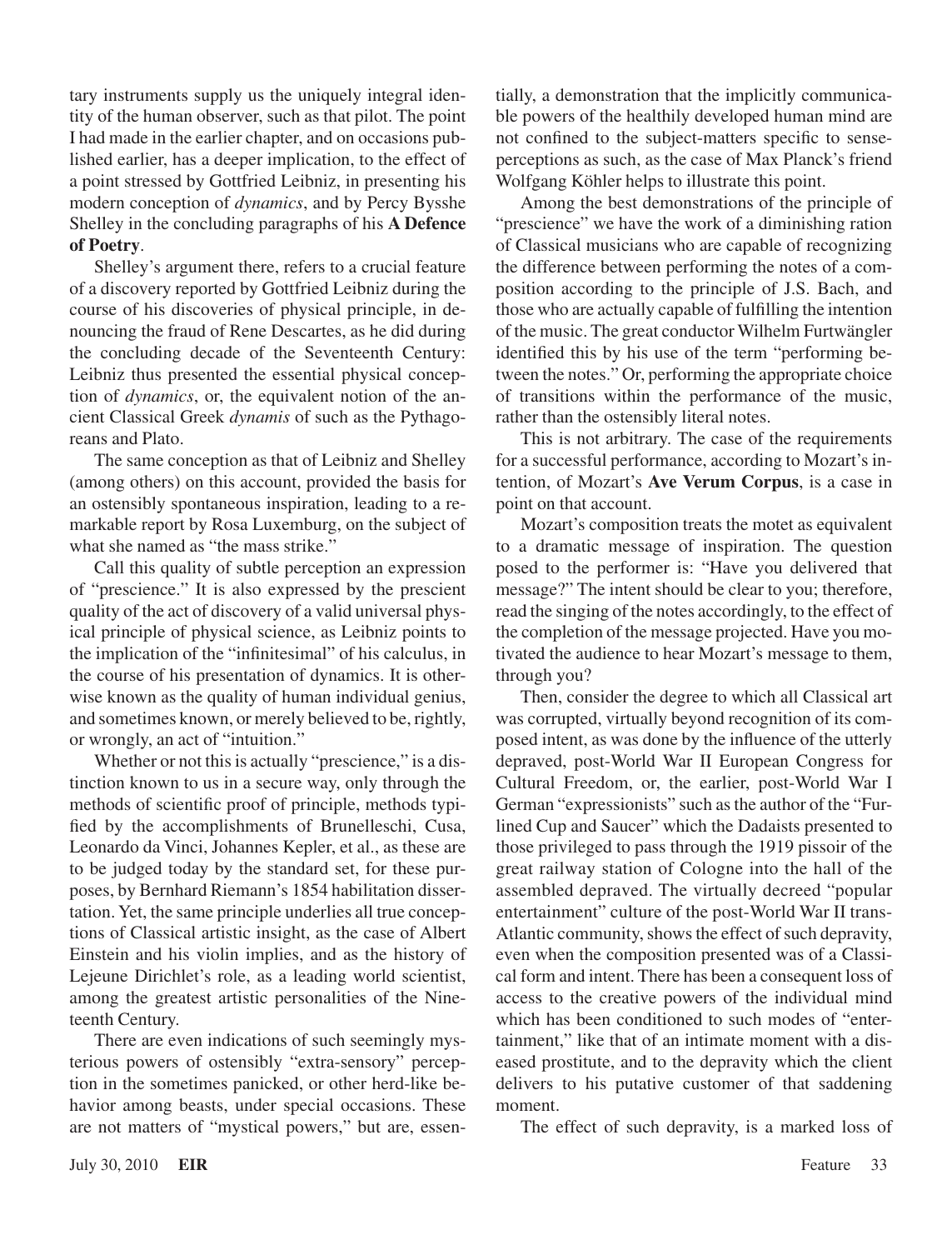those powers of creative insight upon which the voluntary progress of a society depends more or less absolutely. It is the agency of prescience which dwells, like all true discoveries of universal principle in physical science, essentially, outside the perceptions of our limited range of sense-certainty as such, which defines the cultural environment on which the creative powers of the mind depend for their appropriate intuition.

Reference to the large category of work on the principles of composition presented by Friedrich Schiller, as on the role of the principle of insight essential to the Classical drama, is relevant here.

Essentially, in the great dramas of Shakespeare and Schiller, or as in Eugene O'Neill's **The Iceman Cometh**, there are no actual heroes in the drama on stage. The hero, as Schiller emphasizes, is the citizen in the audience who is inspired to supply the needed hero of his or her society in oneself, by becoming a true citizen. The same could be said of the tragedies of Aeschylus. For Schiller, an immortal Jeanne d'Arc did not fail, as the history of France in that same century attests, as in the role of Louis XI. Such is the true principle of any really valid Renaissance.

To sum up the relevant aspects of this point, the ability to locate one's own identity in the influence one contributes to the benefit of future mankind, defines a special relationship which persists outside the confines of the sense-certainty of a mortal life. This bears on the true meaning of that immortality which belongs to the human individual, as no other. The body dies, but that which was, and remains immortal, such as the original discovery of a great principle of nature, or of valid Classical art, lives on.

It is a lack of grasp of that aspect of the creative powers developed in the human individual, which is the source of the temptations of immorality, and of the sordid temptations of the failed personality. This immortality is specific to the expression of a true discovery of the quality of universal principle which Aristotle claimed to present, but did not; whereas, the depraved dupes of the British empiricist mathematicians' school of Paolo Sarpi and Bertrand Russell deny the existence of any and all actual universal principles in the physical universe, but claim, like the depraved, poor dead souls of that special Hell known as the Laxenberg, Austria International Institute for Applied Systems Analysis (IIASA), to recognize only "mathematical" physics, not the real kind.

The relevance of Classical art to science as defined

for modern life by Bernhard Riemann's 1854 habilitation dissertation, lies in this distinction. This is a matter which I am prepared to take up at this point.

#### **Physical Economy as Science**

What blinds even most seriously qualified economists to the essential reality of the present global economic-breakdown-crisis currently under way, is the notion that economic forecasting and related subjectmatters must be conducted with primarily mathematical emphasis on a money-system as such.

The essential correction to be made, as of urgent relevance at this time of great crisis in world history, is to insist that the study of actual economic processes can not be based competently on ontologically mathematical systems, such as money schemes comparable to the current Wall Street board-game of an absolutely lunatic, run-amok form of real-life pursuit of a merely virtual game of "Monopoly."

My own adopted profession, since early 1953, has been that of a physical economist in the Bernhard Riemann school of physical scientific methods, and a specialist in treating economic processes, not as in terms of so-called quantities of "energy," but as located in the increase, or decline of *potential energy-flux-density* as our work of the 1970s and 1980s, rooted then in the Fusion Energy Foundation (FEF) emphasized, in respect to what would have succeeded as the initiative through which I brought into being what President Ronald Reagan named the proposed U.S.A.-Soviet Strategic Defense Initiative (SDI).19 The relevant definitions required must be located, as I would presume, with re-enforced confidence, in recent times, in a notion consistent with a universal system of cosmic radiation defined in terms of singularities, rather than discrete particles, as a proper, corrective treatment of the famous Louis de Broglie paradox implies, as Albert Einstein's relevant work implies.

This means, on one level, a general notion of chemical potential as defined in respect to the conventional view of the Periodic Table of chemistry. On a higher level the role of nuclear fission enters. On a still-higher

<sup>19.</sup> The SDI, which I personally initiated in fact during the late 1970s, was adopted as a project by relevant leading, highly qualified circles of both military and scientific figures of nations such as Germany, France, Italy, and others, and spread quickly once I had entered into cooperation on this project with relevant officials of both the U.S.A. and Soviet governments during the early years of the U.S. Presidency of Ronald Reagan.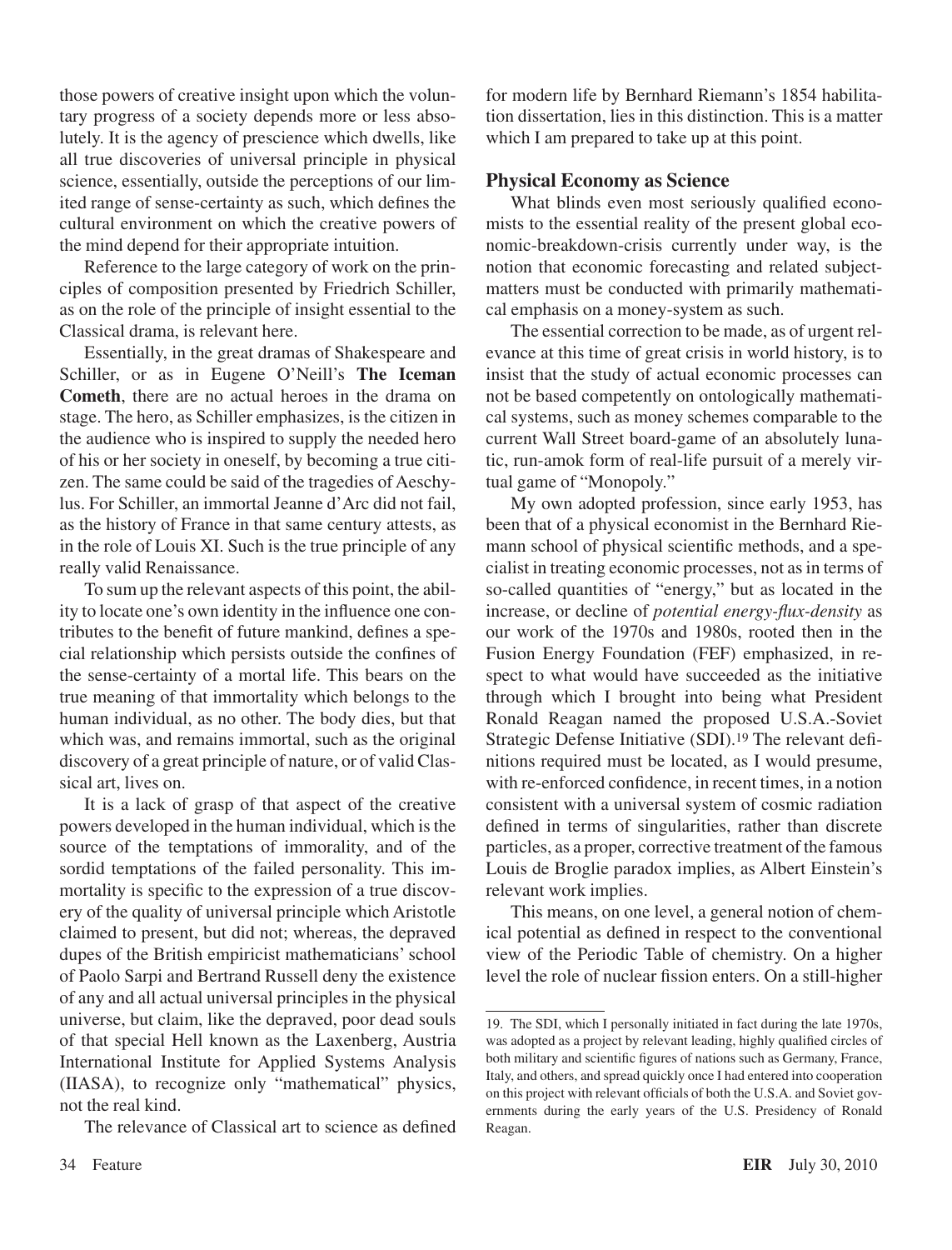level, the role of thermonuclear fusion enters. Beyond that, the question posed pertains to the name of "matter/ anti-matter reactions."

This view requires the included discipline of casting aside the popularized fraud known as "The Second Law of Thermodynamics" as introduced by Rudolf Clausius, et al. From the standpoint of any competent physical economist, the entire universe must be considered as a whole as essentially anti-entropic, as Albert Einstein's characterization of Kepler's discovery implies: the universe is implicitly finite, but, because this involves a general principle of universal anti-entropy, is never bounded.

Throw all that rubbish associated with the cult of Bertrand Russell out, including the intellectual wastematter produced by the creatively inert, Russellite devotees of the International Institute for Applied Systems Analysis (IIASA).

As to economics itself, the following summary is required here.

Take my often-repeated, pedagogical case, that of the illustrative case of iron ore. We seek the richest lodes, which were usually assembled within the bodies of deceased living plants or creatures which gather iron into their bodies. When we mine what are the economically acceptable concentrations of that that ore, we reduce the richness of the concentration of that ore in a way which converges on a critical form of physicaleconomic problem. However, generally speaking, the iron remains within the possession of our planet; it has been only relatively dispersed in a way which converges on economic limits of the economy at that level of development.Costs and correlated problemsincrease accordingly. Therefore, compensating progress, as in the mode of increase of applicable energy-flux density, is required to offset that rise in cost of extraction and concentration. This requires an offsetting increase of the applied energy-flux density, without which a present civilization toying foolishly with such silly practices as "solar" and "wind" power, such as a "cap and trade" lunacy, would be threatened with foreseeably deep genocidal degrees of collapse of potential relative population-density planet-wide.

Such has been the experience of the advances of society.

Although the action of probably polarized fusion in the vicinity of the Sun, had produced most of the higher parts of the periodic table among the planets, the idea of limiting the rise of potential energy-flux density to the relatively non-nuclear fission regions among the planets, compels us to seek to reach the increases in energyflux density which are needed to free mankind from the limits attributable to a simple notion of the formerly traditional periodic table. Hence, nuclear-fission, and thermonuclear fusion are absolutely required for man's continued progress at this stage in human existence on Earth. The latter requirements are, presently, variously relative, or absolute.

Next, after considering the primary aspects of the required role of increases of the energy-flux-density of society considered as a whole, we must consider that level as being the general driver on which the level of energy-flux density applied to infrastructure and production depends, however, at a lower level than the primary sources for the economic system as a whole.

In all cases, it is the relatively anti-entropic level of action which is the primary determinant of progress or entropy of the economic system as a whole.

#### **What, Then Happens to Money?**

Under the "Hamiltonian" kind of physical-economy system which I specify as the absolutely indispensable, immediate reform in the world's current economic system, money does not suddenly disappear. Rather, it assumes the quality of credit uttered by sovereign nation-state institutions. In a healthy form and practice of a modern sovereign nation-state, the authority for creating credit is restricted to sovereign nation-state governments. In the market at large, the principal channel of circulation of nation-state-uttered credit is the merchant banking-system according to the original Glass-Steagall Act *as if it had never been repealed!* This feature of an international body of cooperating, sovereign nation-states, requires a fixed-exchange-rate system of world credit among the array of sovereign nation-states.

It may look like money, but when you try to spend it, it behaves according to its true nature, as state-uttered credit circulating within a world system of sovereign nation-states operating under fixed-exchange-rate rules.

Such a new system could be started now "as if on a dime." It is probably the only action sufficient to halt the presently accelerating plunge of the entire planet into a prolonged "new dark age."

Under such a system, the most relevant physical principle, is that the level of potential represented by the operating energy-flux density "at the level of pro-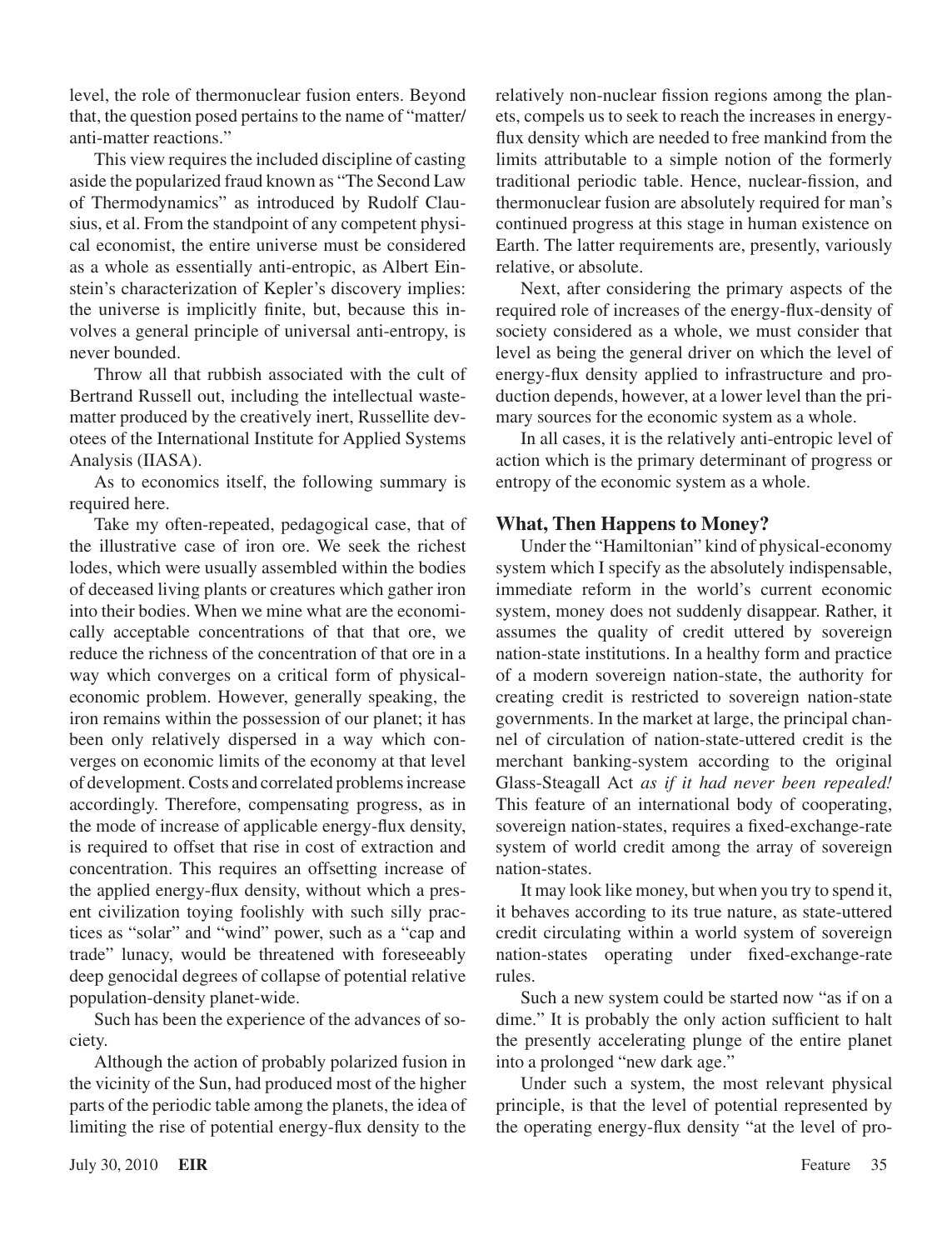duction," reflects the higher order of physical-chemical potential represented by the primary source of physical power used to drive the potential of the lower order of components of the economy as a whole.

As for the speculative banks excluded from participating in the credit supplied by government through aid of the credit entrusted to a merchant-banking system, the speculative institutions are "on their own resources," to sink or swim, as nature might provide.

## IV. The Tragedy of Long Wars

So much now said on background, I resume my earlier emphasis on the implicit originality of the subject of the Peloponnesian War, a war properly classified as "a chronic war of a maritime culture," an ancient such war akin to the modern European 1756-63 "Seven Years War," a war which was exploited at that time, to establish the British East India Company as a virtually world empire on its own account.

For the purposes of presenting this chapter's summary of the subject-matter of the report as a whole, the specific set of "chronic wars" considered now, is limited to the relevant set of those wars which were organized, since the sequence of Thermopylae and Salamis, from both within Europe and the adjoining littoral of the Mediterranean. This includes an emphasis on such cases as the chronic, modern European warfare of A.D. 1492-1648 and the British authorship of so-called "World Wars" #1 and #2, wars which had been concocted by the British Empire for the purpose of either establishing, or maintaining imperial power over the relevant set of what should have been, by their nature, sovereign nation-states.

On the subject of the contrast between "necessary" and "bad" wars in modern, globally extended European history, which is to say since approximately A.D. 1401, we must say have the following here.

#### **Cusa Is Crucial**

Asthe then contemporary evidence known to Cardinal Nicholas of Cusa had emphasized, the religious warfare of 1492-1648, had been launched under Venetian impetus, for the purpose of Venice's determination to ruin the great reform which had been established within Europe, as established by the A.D. 1438-39 Council of Florence. There arose a Habsburg-led form of what would become known later, properly, as "fas-

cism," then in the form of the Inquisition led by Spain's evil, Grand Inquisitor. This development was expressed then, in the conflict between the contrary developments of, on the one side, Christopher Columbus's successful trans-Atlantic voyage, in Columbus' role as an explicit follower of the strategic policy of Cusa, and, on the opposing side, what turned out to have been the Habsburg Inquisition's expulsion of the Jewsfrom Spain. The Venetian control of England's Henry VIII, in breaking the peace among those principal powers which were Spain, France, and England, turned the already murderous conflict which dominated the remainder of the period of 1492-1648 into general religious warfare throughout Europe.

The chief precedent for the pattern of ancient through modern chronic states of warfare centered within the region of the Mediterranean, has been, variously, to establish, or to maintain, an imperial reign over those nations or comparable regions.

Thus, out of that development, came the accession of the Anglo-Dutch William of Orange. All specifically *chronic* wars since that time, have been orchestrated by London-centered, financial-imperialist interests, according to the intended benefit of building, maintaining, taking over, or imitating the British Empire, all that as an echo of the practices of chronic warfare by the ancient Roman Empire, or Byzantine empire earlier. The British imperial ideology is the most essential expression of imperialism throughout all parts of the planet presently. That is what is presently continued as the British monarchy's imperial intent to destroy the sovereignty of the respective nations of modern Europe, and, most emphatically, the power which the British empire fears the most, the U.S.A.'s potentially infectious system of constitutional republicanism.

In that larger historical context, of the rise and persistence of what became today's British imperialism, the Israeli-Arab wars and related homicide, combined with the wars against Iraq and among the British drug pushers of the opium fields of Afghanistan, are typical, as evil, as we should recognize in U.S. President Barack Obama's promoting the needless deaths of U.S. soldiers in protecting the British opium traffic out of the poppyfields of Afghanistan. With the wasting of the lives and ruined living bodies of U.S. military personnel in this operation, there is featured a practice which is reminiscent of the British monarchy's deploying the evil Nineteenth-century Spanish monarchy for the trafficking of African slaves into the Americas, and for the creation of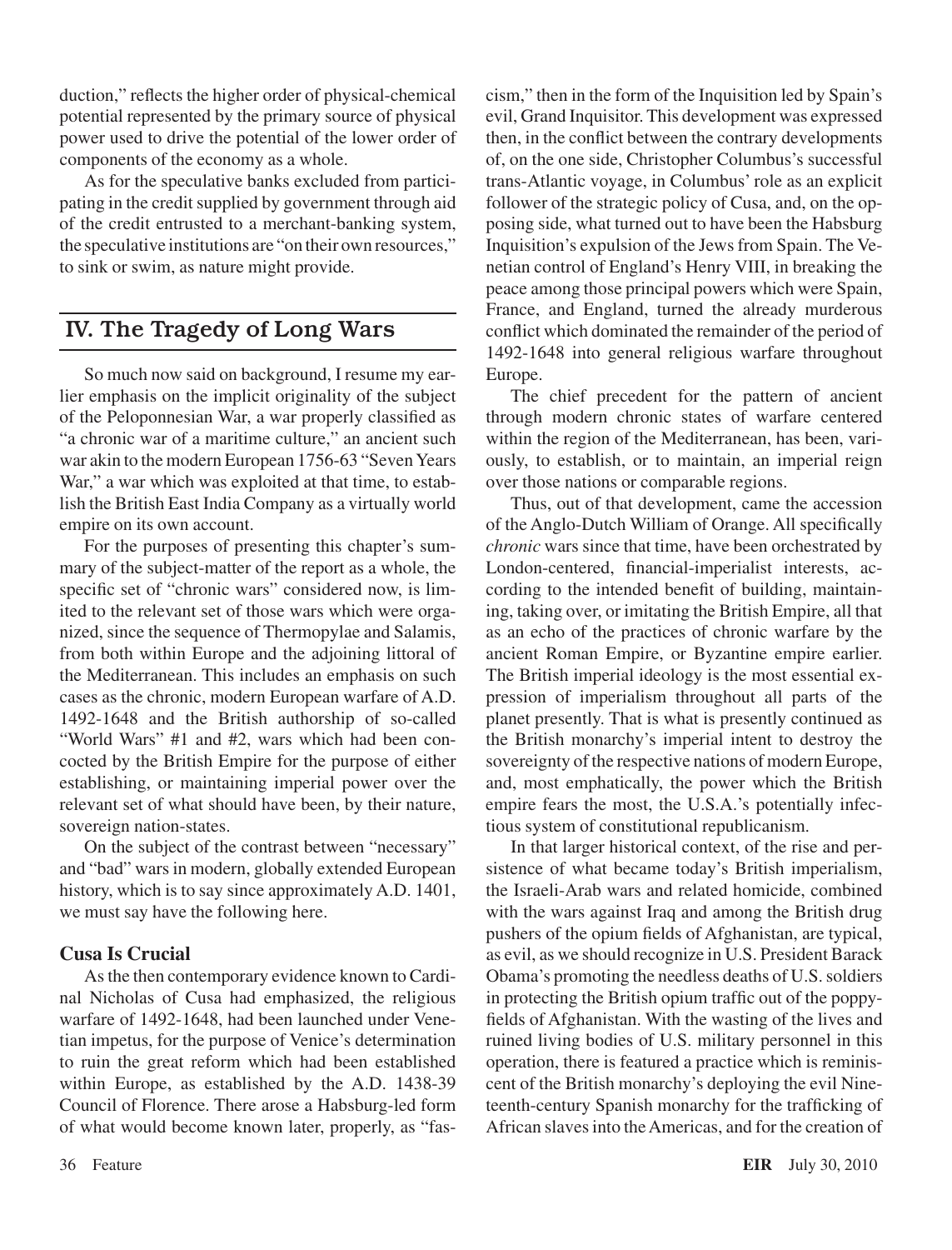

*Among the long wars that have bedeviled mankind over the past several millennia, were the Napoleonic Wars (1799-1815). The horror of those wars, especially as they overran Spain, was captured in a series of etchings and paintings by the great Spanish painter Goya (see cover photo); here, from the series, "The Disparates," the "Folly of Fear" (ca. 1815-24).*

the British monarchy's puppet, the Confederate States of America, both as part of the (fortunately failed) intention of the British monarchy to destroy our United States forever.

The chronic warfare continued in the general area of the British-controlled Near-East, Sykes-Picot region, including the British, opium-centered aspect of the chronic warfare conducted, in British interest, in its assigning the U.S. role in the war conducted by U.S. puppet-President Barack Obama in Afghanistan and adjoining locations, is, like the pattern of the behavior of Britain's Israeli puppet, typical of that phenomenon in the British imperialism's Sykes-Picot region.

The root of this specifically imperialist pattern in chronic warfare, may be located in the origins of the Delphi-based Olympian Apollo-Dionysus cult's role in the orchestration of the Peloponnesian War, and in that evil, Delphic role, which an evil Aristotle played up through the time of the death of the Alexander the Great. So, the great tragedian Aeschylus had warned of such Olympian evil of Delphi in his own **Prometheus Trilogy**.

To repeat the point which I have made on this account earlier within this report, it was the maritime class which was the real-life expression of the maritime tyranny of the legendary gods of Olympus. The power exerted by that class was one of a social formation whose real-life center of maritime monetary power, was that cult of Delphi whose last leading priest, and prototype of the later monetarist power of Venice, was imperial Rome's ever-lying high priest of the cult of Delphi, Plutarch.

To summarize those pertinent highlights of the immediately preceding summary, what I have presented at this outset of this present chapter, the characteristic feature of the historical process which led into, and out of the Peloponnesian War, had produced a monetarist form of international maritime power, centered in the relevant Mediterranean maritime ports. That is continued, as the British empire of the present time.

But, we must call attention to a certain qualitative change.

**British Maritime Power**

Under the evolution of that maritime-imperialist intention, the effect of the development of a strategic quality of trans-Atlantic maritime interest, the "center of gravity" of European maritime imperialism shifted, from emphasis on the Mediterranean, to emphasis on the Atlantic. With that shift, within the Venetian monetary oligarchy, from the Mediterranean to the Atlantic, the so-called "geopolitical" orientations among the nations of the European continent shifted. The shift from a strategic center-of-gravity in the Mediterranean, to the Atlantic, led to a new Venetian imperial strategy, that of shifting the strategic command post for operations against continental Europe and the Mediterranean littoral, to the North Atlantic maritime bases in the British Isles and watery maritime site of the Netherlands. Hence the late Nineteenth-century arrays of geopolitical conflict.

From the outset, already in A.D. 1620 New England, especially since the launching of the Massachusetts Bay colony under the leadership of the Winthrops and Mathers, that for as long as the original Royal charter reigned, the Venetian policy for its Anglo-Dutch maritime puppet, was expressed in, first, the manipula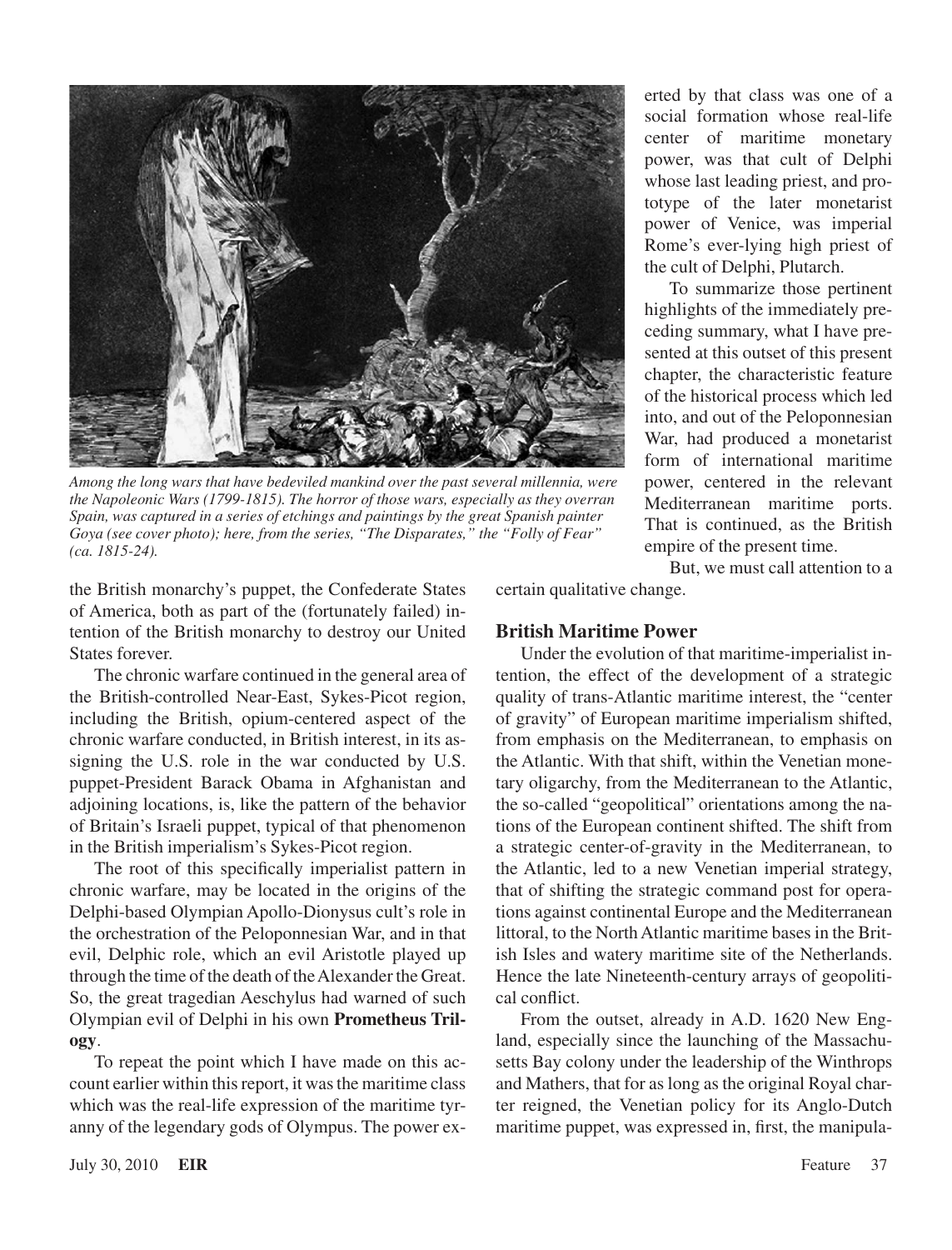tions of France's Louis XIV, and, with the successful ruin of France through the manipulations of the Bourbon monarchies of Louis XIV-Louis XVI, and of defacto British puppet Napoleon Bonaparte, a specifically British, but Venice-controlled, imperial power, was established through the agency of the so-called "Seven Years War." This "Seven Years War" became, thus, the font from which have flowed all the principal horrors of the planet's imperialist "long wars" ever since.

The "Seven Years War," which established the relatively independent, Venetian-style power of the notorious British East India Company, from February 1763 onward, established the principled, recurring role of long wars radiating throughout the world, since that time, to the present date. This became the currently operating pattern of "chronic long wars" within the international community, since that time, since the death of England's Queen Anne, to the present day.

As under the role of the ancient Roman Empire within the Mediterranean, chronic warfare modeled upon the precedent of the Babylonian, Persian, and Roman empires, has been the essential, characteristic feature of imperialist practice, from the Peloponnesian War, to the present role of British imperialism in world affairs today. The significant change of character within imperialism considered in the large, a change from a Mediterranean, to an Atlantic maritime culture, has been the principal distinction of the Asian, from the Mediterranean modes of imperialism.

The difference between the Asian and European models of imperialism, is that with the exception of a certain part of the history of what became known as India, maritime culture since the lifetime of Egypt's great Eratosthenes, until the successive development of inland canal systems unleashed by Charlemagne, and the canal-like supranational railway systems, European-based maritime imperialism since the rise of Greek-centered maritime culture in the Mediterranean, has been the only known long-term form of society capable of superceding the Asian imperialist models.

Thus, the root of that practice of imperialism, has remained monetarism, from the fall of the Asian-based empires, to the present day.

#### **Ending the Reign of Monetarism**

From the beginning of European imperialism, the idea of a value intrinsic to money, has been the companion and implicit origin of European maritime modes of imperialism. It signifies the reign of a form of political power, money, which is independent of the authority of any nation-state.

The usual source of confusion on this point, as among Europeans and nearly all of the citizens of the United States, too, is a lack of a sense of the distinction between two apparently similar, but, actually, mutually exclusive notions of the ontological import of a nation's uttered currency.

For example, since Roman imperial times, it was understood that the authority to define law, was not granted to a king, but only to an emperor, such as Caesar. A king had the power to make decisions, but not law. This arrangement under Roman imperial rule, was an echo of the supra-national power expressed as the will of those virtual maritime pirates, the collective image of an imperial Olympian Zeus, who exerted a supranational power over the unfortunate landlubbers of the coasts and mainland interior.

To get to the essence of this distinction, consider the role of scrip ("The Pinetree Shilling") uttered as a form of credit for as long as Massachusetts enjoyed the sovereignty which had been conceded by Royal Charter to the Massachusetts colony *for as long as that Charter remained in force*.

In fact, for all of the sophistry taught by pompous academic fools, and their popular, or otherwise pompous likenesses, as taught to their gaping-mouthed credulous, assembled dupes in the classroom, the only real economic value is a certain kind of physical value which is rooted in the physical effects of the human creation of physical wealth through production by human beings. However, this notion of a physical principle of wealth, has nothing to do with the notorious Physiocratic concoctions of the followers of François Quesnay, or to the all too trusting A.R.J. Turgot from whose papers Adam Smith plagiarized much of Smith's own **The Wealth of Nations**.

All competent notions of economic wealth are premised on forms of social practice of economy which are unique to that aspect of the nature of the human species, a nature which has no replications among the animals or plants.

Contrary to fools and scoundrels such as the professional poisoner Aristotle, the universe is essentially anti-entropic, and so is the voluntary capacity uniquely specific to the human individual will. Nature itself is ruthlessly anti-entropic on this account, but only the human individual has been shown to exert that capability by personal individual will, as this is done in the act